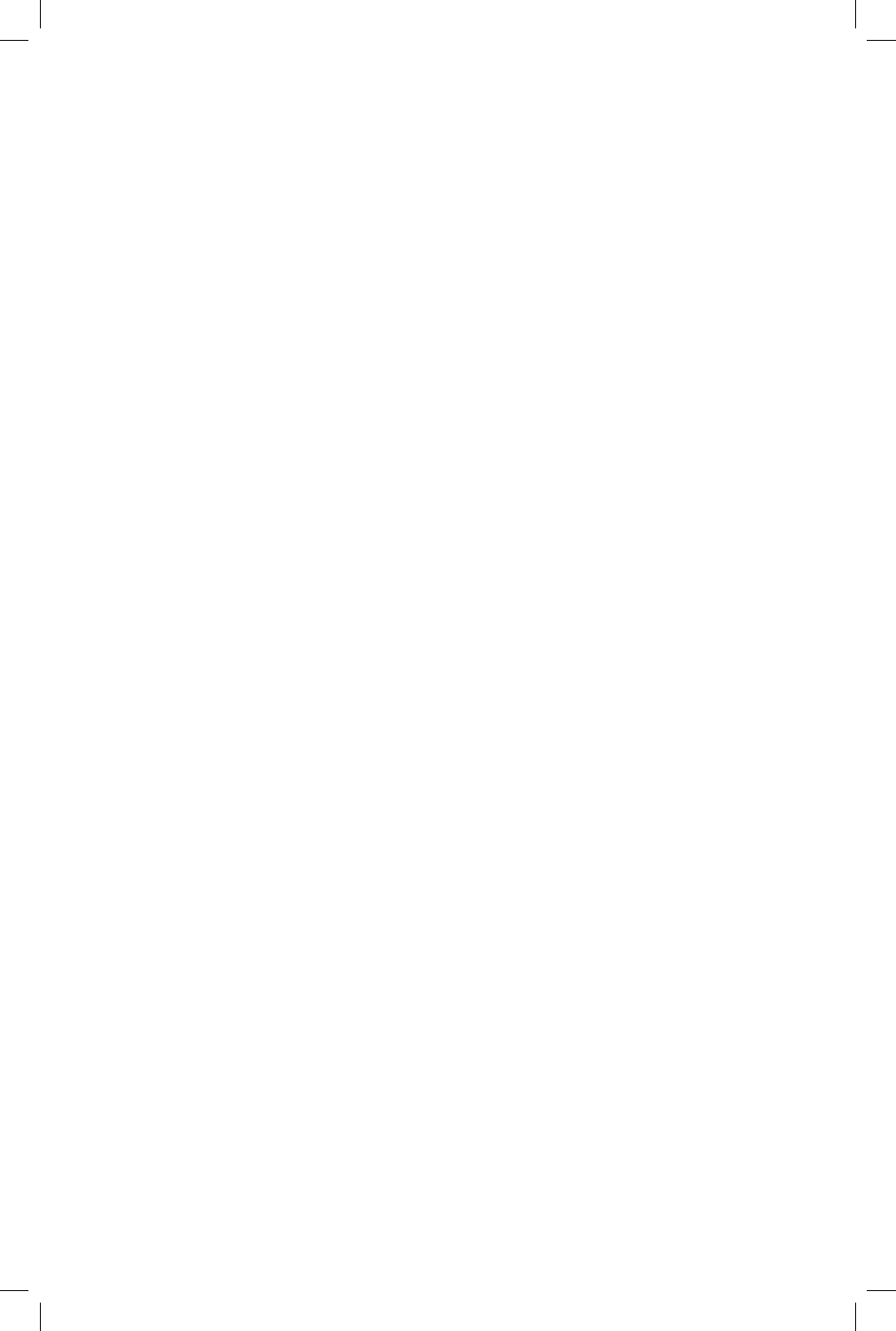

20 LESSONS ON CONTEMPORARY TOPICS WITH INTEGRATED SKILLS AND FLUENCY-BUILDING ACTIVITIES **FOR MSA LEARNERS** 

# Nevenka Korica Sullivan

The American University in Cairo Press Cairo New York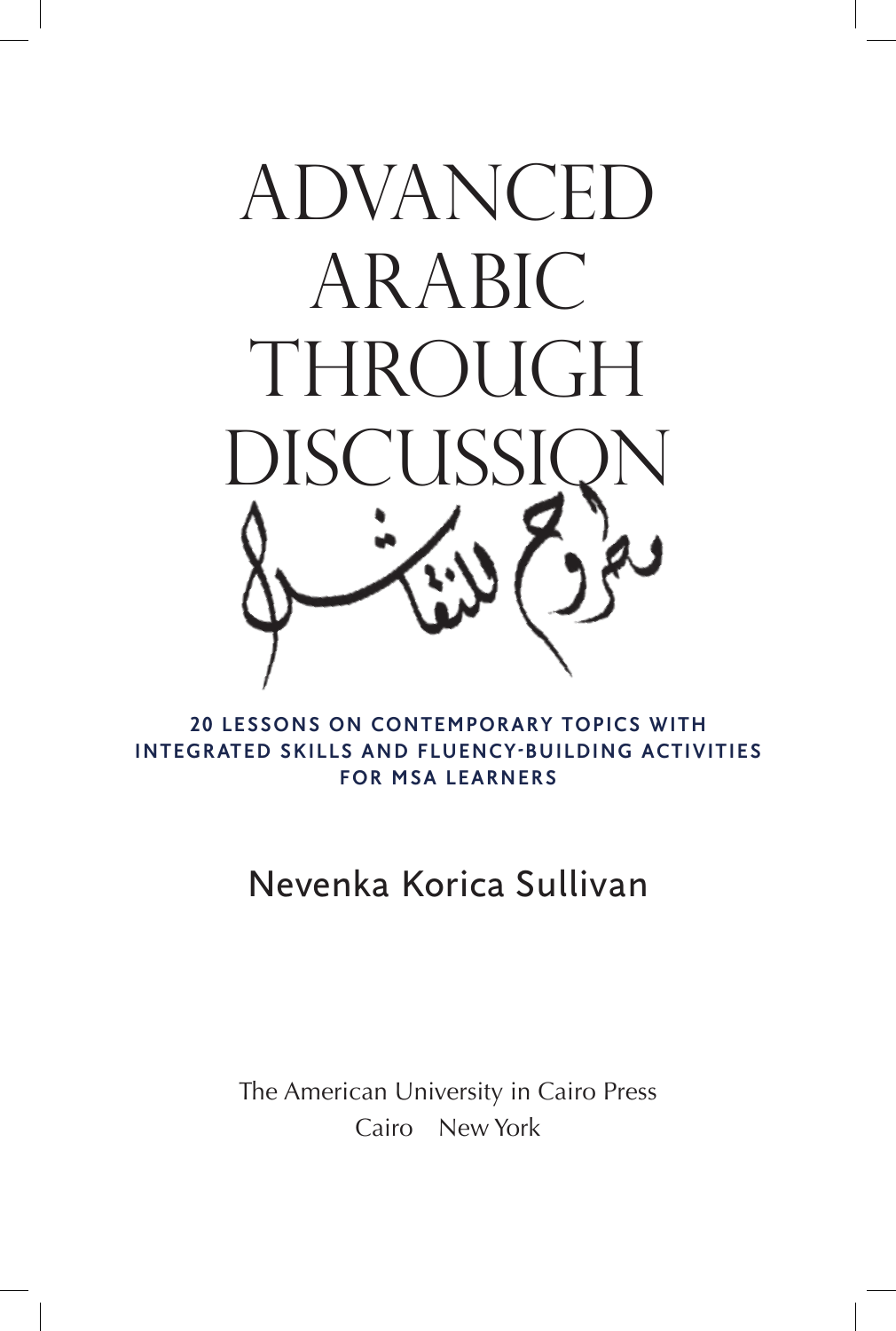**[Copyright page TK]**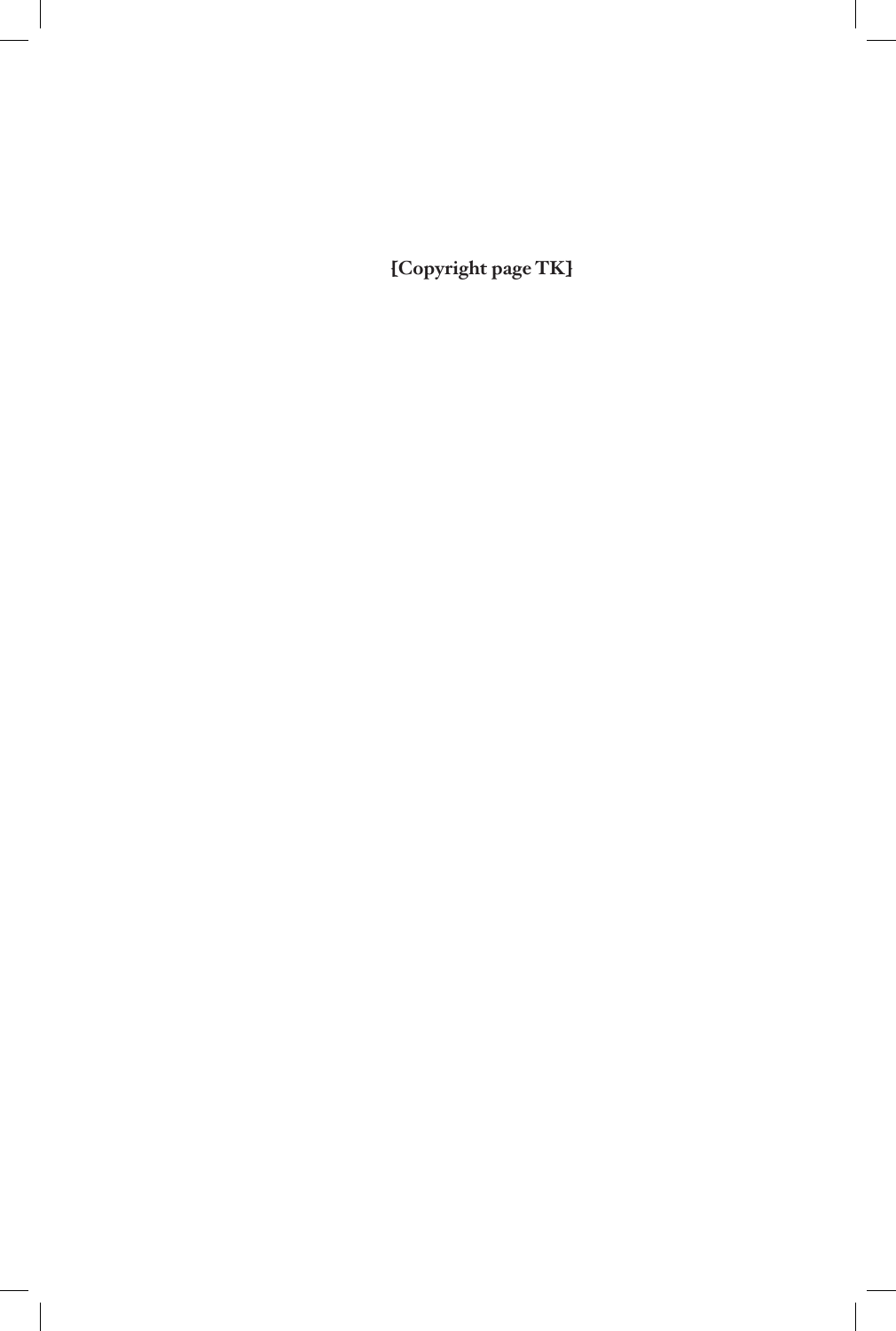### **Contents**

# ا<mark>ل</mark>حتويات

#### **Introduction** vii

| Discussion 1: | Is Foreign Language Education a Luxury or a Necessity?          | $\mathbf I$     |
|---------------|-----------------------------------------------------------------|-----------------|
| Discussion 2: | Should Sciences Be Taught in English or Arabic?                 | $\mathbf Q$     |
| Discussion 3: | Should Antiquities Be Repatriated?                              | I7              |
| Discussion 4: | How Should We Deal with Controversial Statues?                  | 27              |
| Discussion 5: | What Are the Pros and Cons of Advertising?                      | 35              |
| Discussion 6: | Why Are Some Books Banned?                                      | 43              |
| Discussion 7: | Is Graffiti Art or Vandalism?                                   | 53              |
| Discussion 8: | Are You For or Against Zoos?                                    | 61              |
| Discussion 9: | Do Universities Need Dress Codes?                               | 69              |
|               | Discussion 10: Are Talent Shows Good or Bad?                    | 77              |
|               | Discussion II: Why Is Rap Music So Popular among Arab Youth?    | 87              |
|               | Discussion 12: Is Non-Violence More Effective than Violence?    | 95              |
|               | Discussion 13: Should Dangerous Sports Be More Regulated?       | IO <sub>5</sub> |
|               | Discussion 14: Do Public Personalities Have a Right to Privacy? | II3             |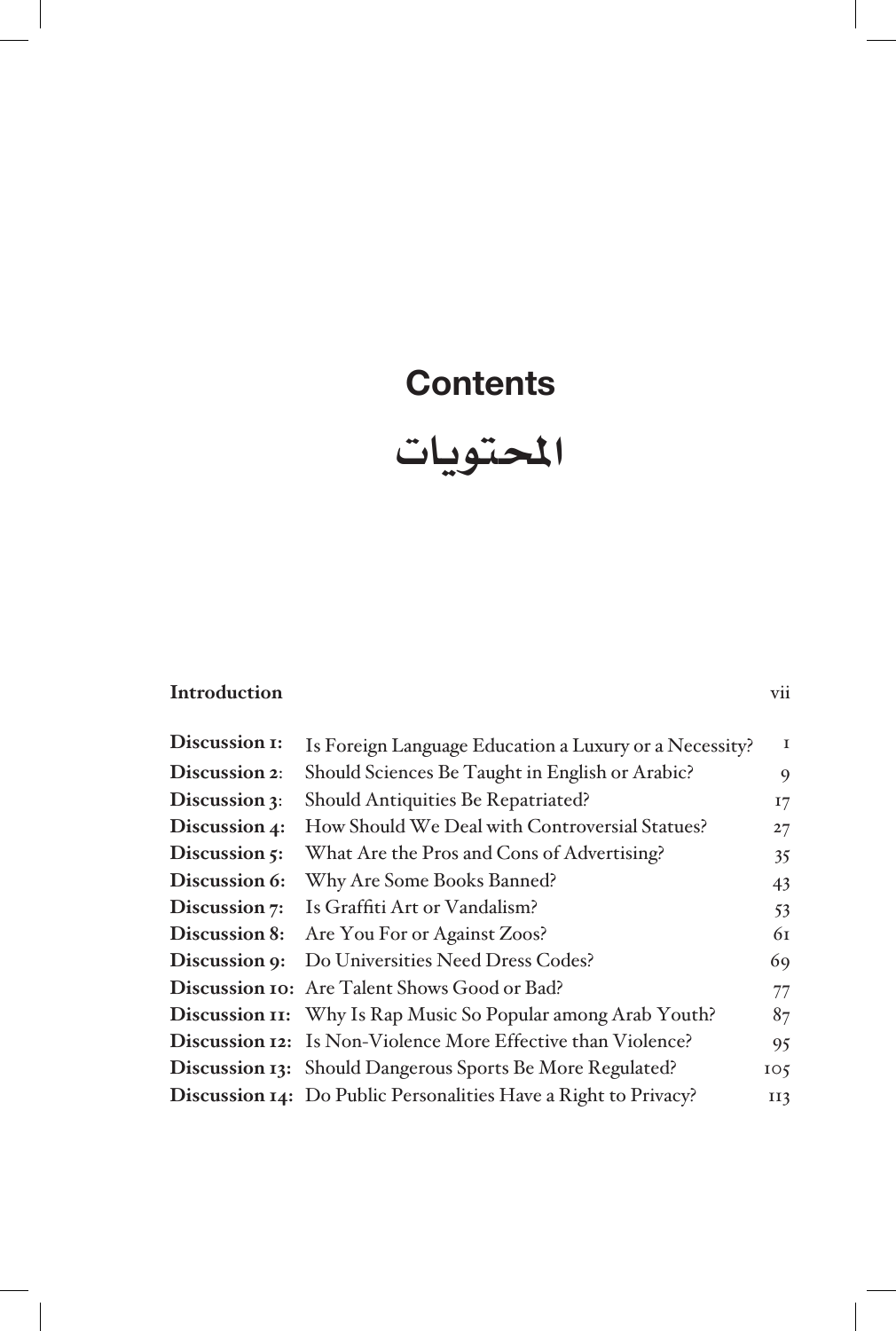|                        | Discussion 15: Why Are Some People Opposed to Genetically     | 121 |
|------------------------|---------------------------------------------------------------|-----|
|                        | Modified Foods?                                               |     |
|                        | Discussion 16: What Would Happen If the World Went Vegan?     | 129 |
|                        | Discussion 17: Why Do People Believe in Conspiracy Theories?  | 137 |
|                        | Discussion 18: Is Alternative Medicine Science or Quackery?   | 145 |
|                        | Discussion 19: How Can Sustainable Development Be Achieved?   | 153 |
|                        | Discussion 20: How Is Artificial Intelligence Going to Change | 161 |
|                        | the World?                                                    |     |
| Appendix 1:            | <b>Verb Form Patterns</b>                                     | 169 |
| Appendix 2:            | <b>Active vs. Passive Voice</b>                               | 17I |
| Appendix 3:            | <b>Hollow Verbs</b>                                           | 173 |
| Appendix 4:            | Weak Verbs                                                    | 179 |
| Appendix $\varsigma$ : | <b>Geminate Verbs</b>                                         | 185 |
| Appendix 6:            | <b>Useful Phrases</b>                                         | 187 |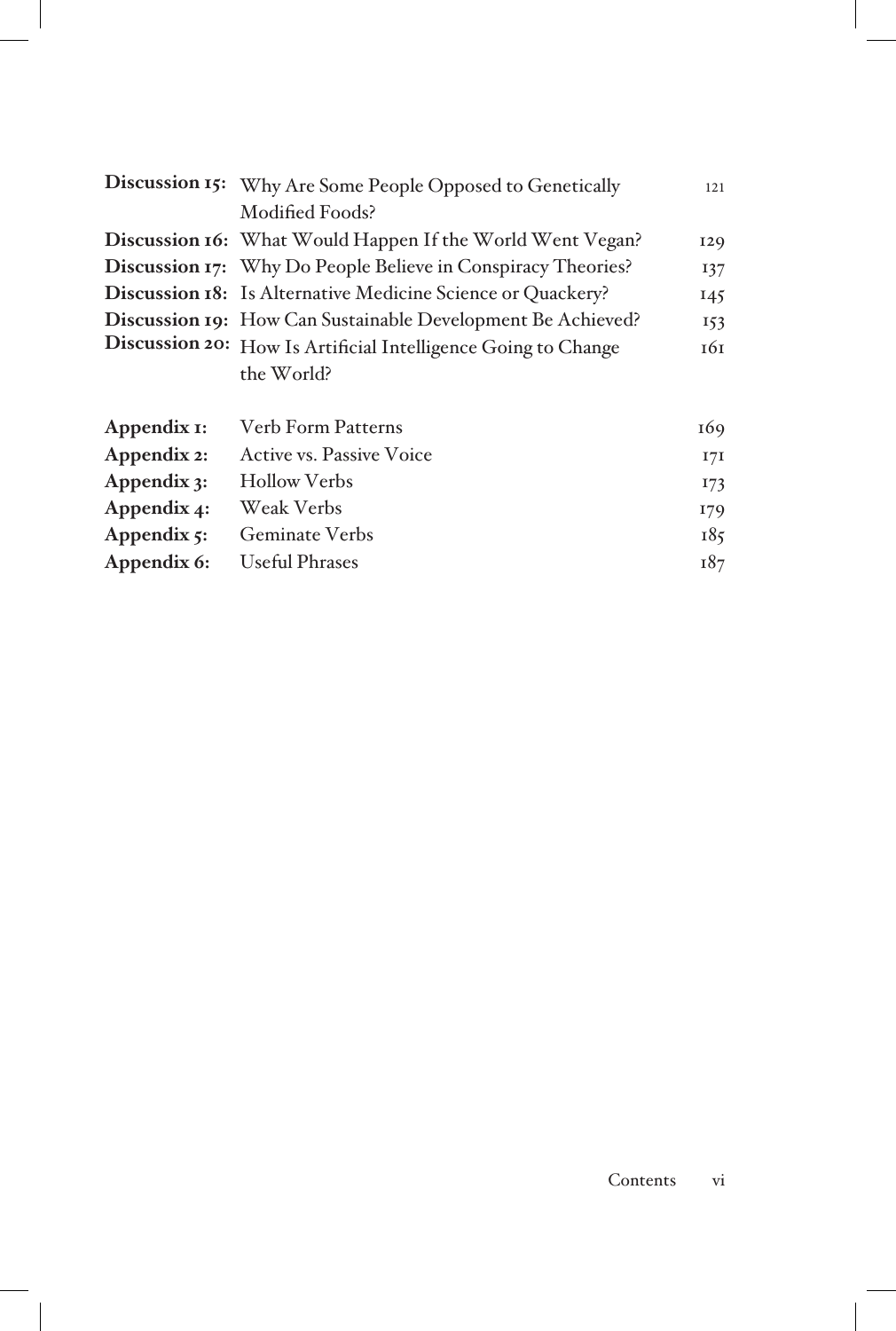#### **Introduction**

### **املقدمة**

Lively and passionate discussions are a key component of collaborative learning in communicative language classroom. They can be an extremely valuable and effective pedagogical tool for promoting student engagement, developing language skills, improving retention of the material, and increasing motivation to learn. However, they can also be a challenging endeavor. Many of us, teachers and learners alike, have painful memories of attempted discussions that ended in periods of awkward silence, became dominated by a few talkative students, or went off the point entirely and became irrelevant after just a few minutes.

Good classroom discussions rarely "just happen"; they require considerable effort and preparation. Many of us may wonder if the time spent on whole class discussion is justified, especially when it is so easy for it to fail. The purpose of this book is to make this task easier. It is designed with the goal to support learners and teachers in advanced Arabic language classes in their efforts to create classroom discussions that inspire all participants to be engaged and ensure that they have enriching learning experiences. The materials are based on successful classroom discussions in my own classes over the past ten years.

Advanced learners face many obstacles in their efforts to further improve their language proficiency. They have to work simultaneously on acquiring sophisticated vocabulary, complex structures, and knowledge of cultural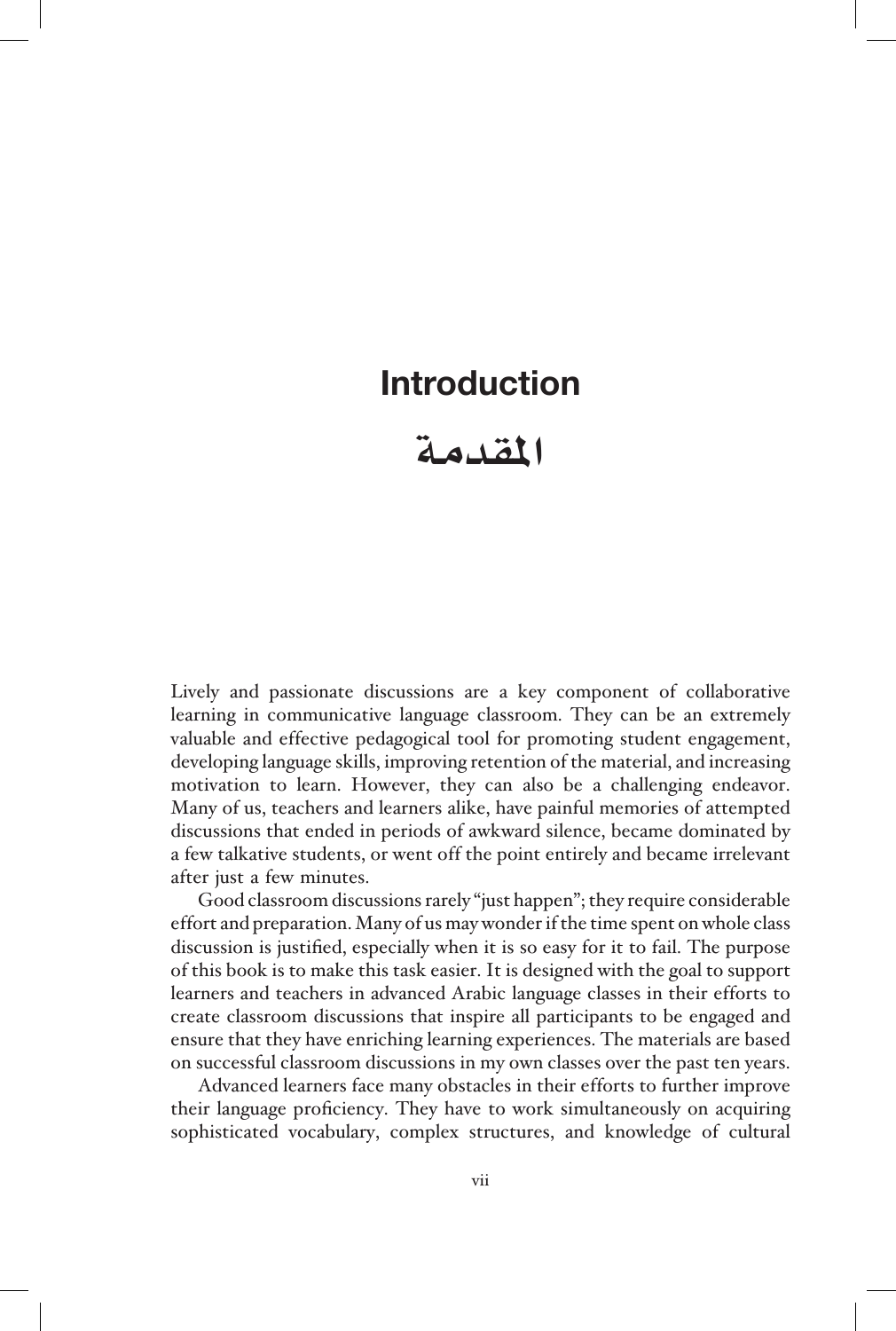and pragmatic appropriateness on the one hand, and on filling the old gaps to perfect their control of previously acquired intermediate-level language skills on the other. Their progress is slower and less perceptible than when they started learning the language, and many of them struggle with feelings of frustration and discouragement. This book is designed to provide an engaging learning environment, and to sustain motivation through tasks that are relevant to the learners and the world outside of the classroom.

The course book has twenty units. The topic of each unit is a potentially controversial issue, presented in the form of a question, for example: Should antiquities be repatriated? Is graffiti art or vandalism? Are talent shows good or bad? Although the texts chosen to introduce each topic are related to the Arab world, all discussion topics that are chosen for the book are not specific to a particular country or community. They are chosen because they are relevant in many different cultures around the world, to allow the learners to bring their own experiences and perspectives to class discussions.

Many challenges associated with classroom discussions can be resolved through "scaffolding," which means breaking up the learning into chunks. Scaffolding provides a structure that helps students acquire new language, and as the lesson progresses, the scaffolding is removed, and students move towards independence and creativity in language use. While learners explore each issue in-depth as they work through the unit, they use Arabic to question, critique, argue, persuade, evaluate, and perform a variety of engaging and intellectually stimulating tasks, which challenge them to constantly shift attention between content and language, and meaning and form. Each unit of the book contains the following segments to ensure sufficient scaffolding in preparation for the final discussion.

#### مقدمة Introduction

The introduction starts with three short, small-group discussion tasks to get learners to think about the unit's topic and explore key vocabulary items, before delving into the main text. Students can brainstorm ideas with partners and discuss preliminary ideas as they begin to explore the topic in more depth.

#### قراءة Reading

The reading passage is an opinion piece that deals with some aspects of the main topic. It contains several salient examples of language functions and structures that are highlighted in the chapter. The goal of the text is to ensure that students have a similar baseline of information and common vocabulary to use during whole class discussion.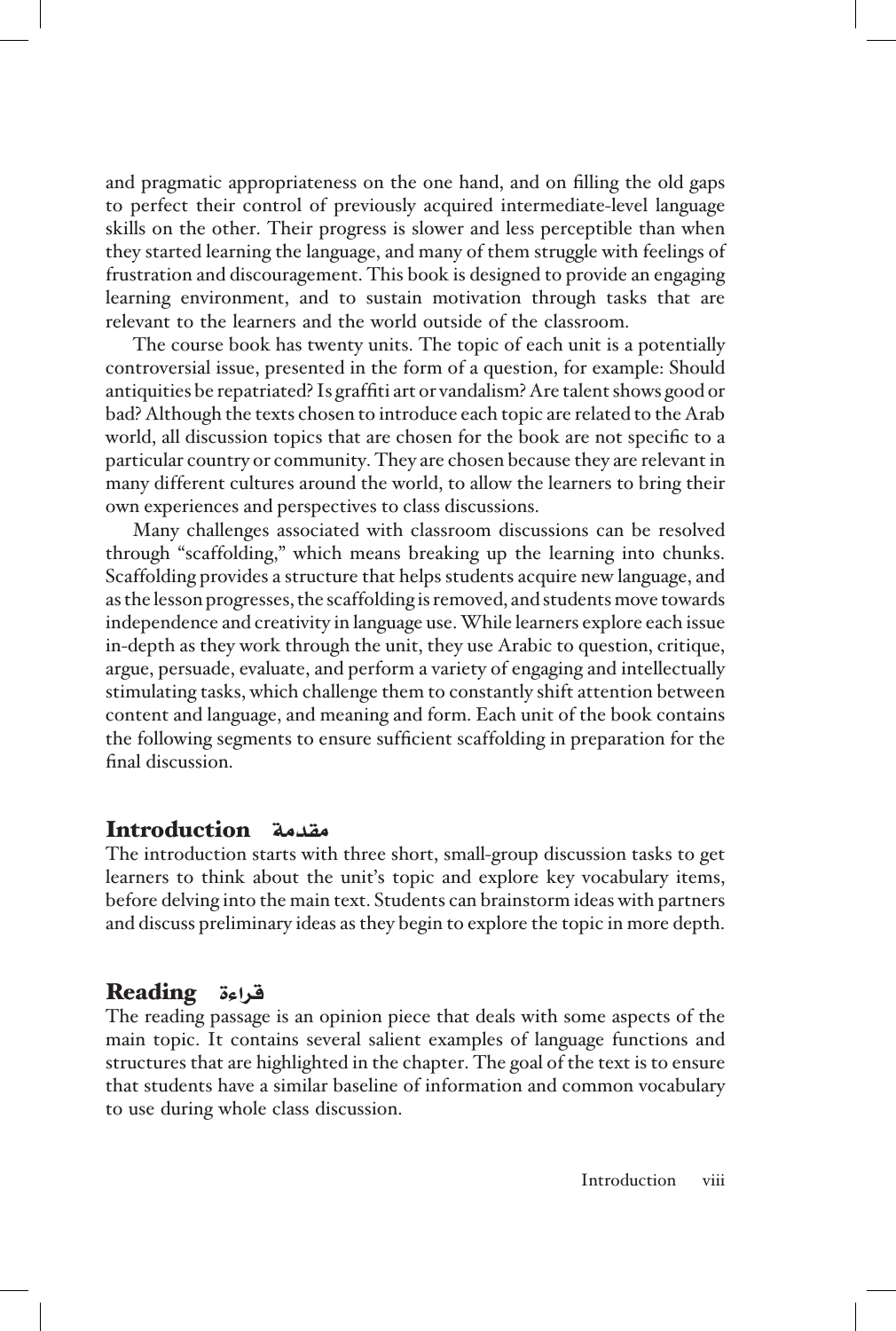#### مفردات وعبارات Expressions and Vocabulary

Exercises in this section are designed to activate new words and expressions and promote long-term retention. Learners are asked to make associations, learn collocations and phrases rather than individual words, and arrange vocabulary into semantic clusters to store them in the long-term memory.

#### أفعال وأوزان Forms Verb and Verbs

While a general knowledge of the Arabic verb system is assumed at this level, learners may still need to work on refining it. In each unit, certain verb forms that happen to be prominent in the main text are chosen to be reviewed. After focusing on the form, the focus is redirected again to the meaning.

#### وظائف لغوية Functions Language

Language functions refer to the purposes for which we use language to communicate. Each unit focuses on two to three language functions and corresponding grammatical structures and connectors that are often used to perform the language function. The goal of this section is to focus on accuracy, raise students' awareness of form, and draw their attention to the details of how particular structures and connectors are used.

#### لعب األدوار Playing-Role

Incorporating role-playing into the classroom adds variety, opportunities for playing allows learners to increase fluency, assess their own progress, engage a lot of language production, active learning, and perhaps a bit of fun. Rolein peer-correction, and build confidence in a relatively risk-free environment. Since learners are practicing speaking in a conversational situation, this section includes several useful phrases they may need when agreeing, disagreeing, interrupting, and so on.

#### كتابة Writing

The goal of the writing task is to give learners an opportunity to review the newly acquired vocabulary, expressions, and structures, and to refine their accuracy. It also asks them to take time to process and organize their ideas and formulate responses that can be shared in class discussion.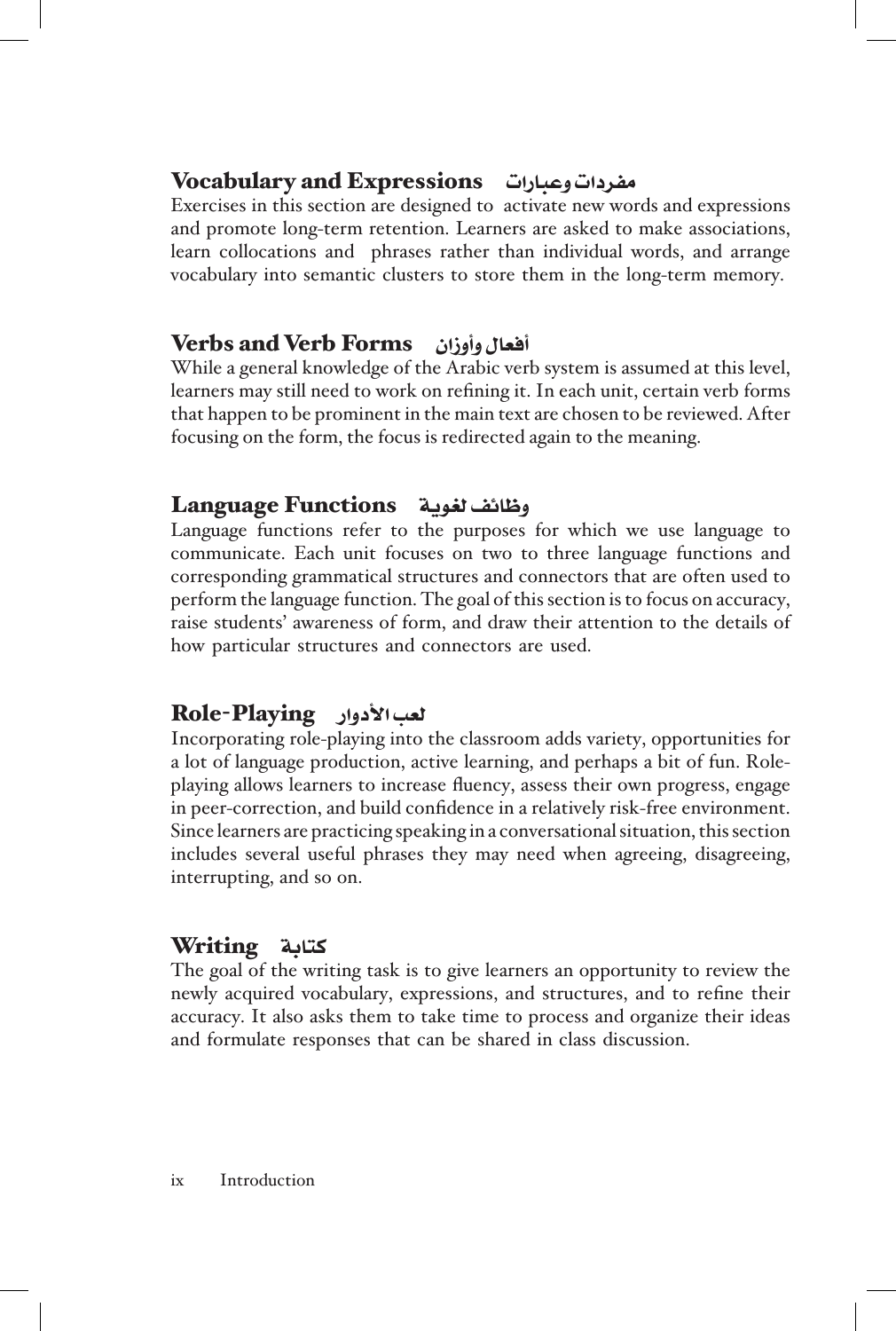#### مطروح للنقاش Discussion for Up

Each unit ends in a simulation, or a group discussion based on a certain scenario that reflects a possible real-life situation. Students can retain their own personas or adopt a character that fits into the given scenario.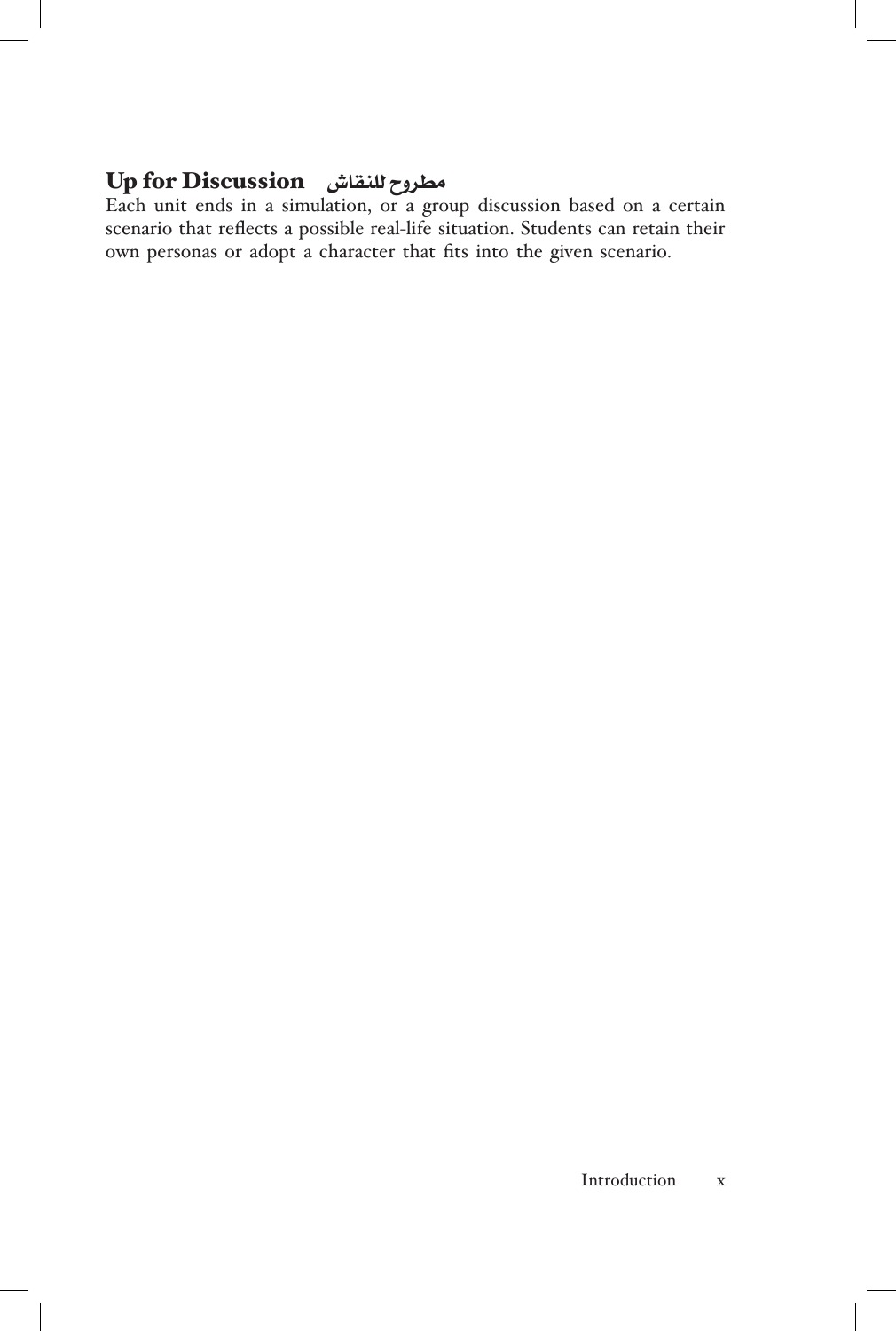# **Discussion 1: Is Foreign Language Education a Luxury or a Necessity?**

# ssion 1: Is Foreign Lang<br>tion a Luxury or a Nece<br>ش الأول: هل تعليم المنزورة<br>بالمنبية ترف أم ضرورة<br>منبية ترف أم **النقاش األول: هل تعليم اللغات األجنبية ترف أم ضرورة؟**

#### Language in Focus

Talking about the purpose of an action

#### **Structures and Connectors**

- من أجل/من أجل أن
	- املفعول ألجله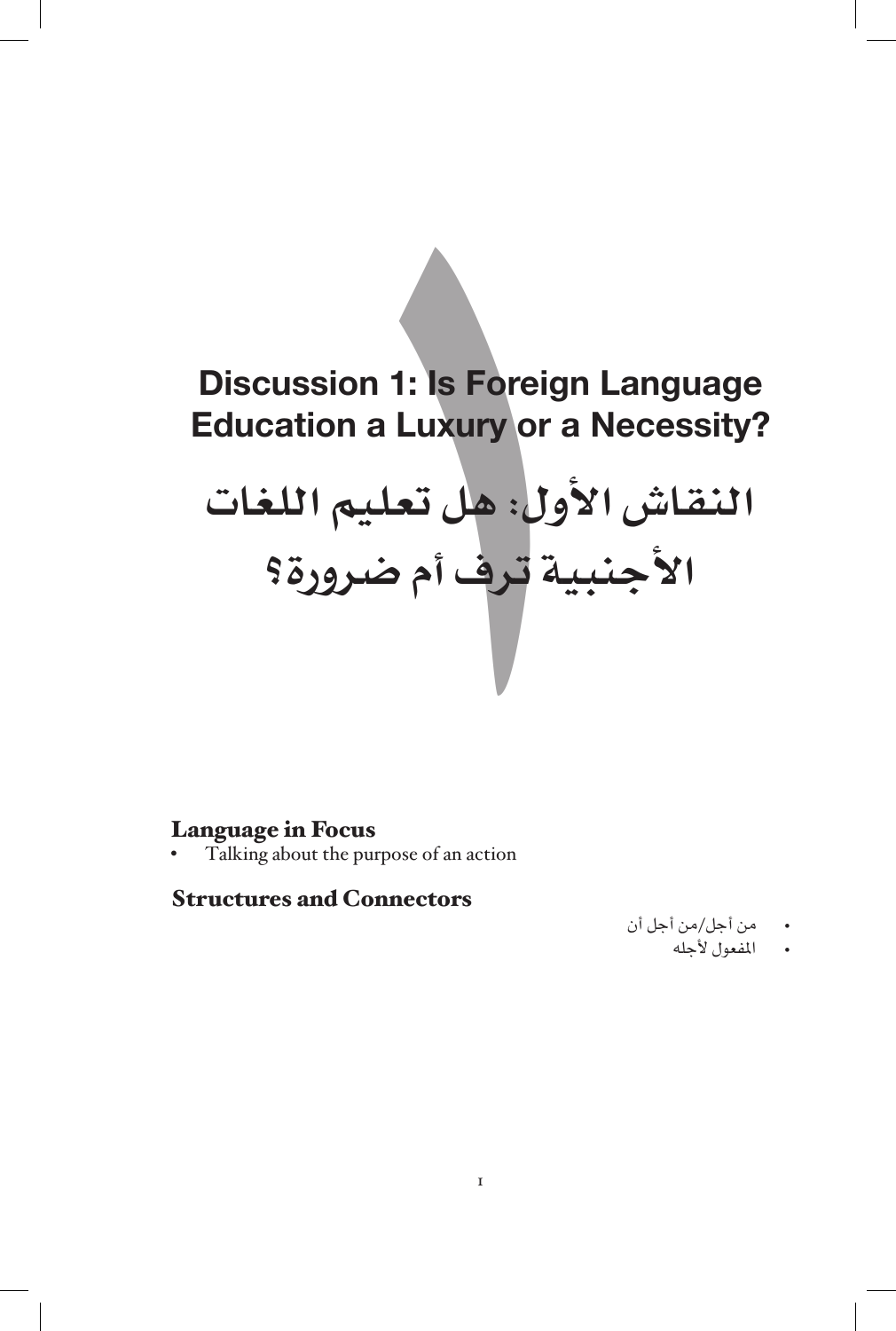# مقدمة **Introduction**<br>I. Work with a partner. T

Work with a partner. Talk about the following:

تجاربكم فـي تعلم اللغات الأجنبية أسبابكم لدراسة اللغة العربية

2. Are the following statements true? Explain.

تحتل اللغة العربية المرتبة الخامسة فـي قائمة أكثر اللغات انتشارًا . تساعد معرفة اللغة العربية فـي زيادة فرص العمل أمام الشخص. ً الناس الذين يتكلمون اللغة العربية أكثر ذكاء من اآلخرين.

3. Read the paragraph below. What is the main idea? Ask two questions about it.

قـام معهـد اخلدمـات اخلارجيـة التابـع للحكومـة األمريكيـة بتصنيـف اللغـات إلـى خمـس فئـات حسـب صعوبــة تعلمهــا، وجــاءت اللغــة العربيــة فـــي الفئــة اخلامســة، أي األصعــب، إلــى جانــب الصينيــة ً واليابانيـة والكوريـة. ووفقـا للمعهـد، فـإن تعلـم العربيـة ولغـات شـرق آسـيا يسـتغرق ثمانيـة وثمانـن ً أسـبوعا، وهـذه الفتـرة أكثـر بنحـو الضعـف مـن تعلـم اللغـات التـي تأتـي خلفهـا مـن حيـث صعوبـة تعلمهـا.

#### قراءة Reading

4. Read the text.

ترتيب الأولويات

بالرغـم مـن أن أعـداد الطـاب الذيـن يقبلـون علـى دراسـة اللغـة العربيـة فــي تزايـد مسـتمر فــي السـنوات الأخيـرة، فقـد قـررت إدارة الجامعـة إغـلاق قسـم اللغـات الشـرقية هـذه السـنة الدراسـية. وأعلنت الإدارة أنهـا اتخـذت هـذا القـرار مـن أجـل الحـد مـن الأزمـة الماليـة الشـديدة التـي تواجههـا الجامعــة نتيجــة لوبــاء فيــروس كورونــا المسـتجد (كوفيـد–١٩). ويقــول بيــان الإدارة إن تعليـم اللغــة ً العربيـة يعتبـر ترفـا فــي هـذه الظـروف، ألن تكاليـف الدراسـة عاليـة ونتائجهـا غيـر مضمونـة. فمـن املعـروف أن العربيـة مـن أصعـب لغـات العالـم وال ميكـن إتقانهـا مـن خـال الدراسـة فــي الفصـل، بـل يجـب اإلقامـة فــي أحـد البلـدان العربيـة فتـرة طويلـة. كمـا أكـدت أن هنـاك مـواد أخـرى سيسـتفيد

منهـا طـلاب أكثـر بكثيـر.<br>وقـد أطلـق بعـض الطــلاب حملـةٍ علـى مواقــع التواصـل الاجتماعـى احتجاجًــا علـى قــرار وقـد أطلـق بعـض الطــلاب حملــة علــى مواقــع التواصــل الاجتماعــي احتجاجُــا علــى قــرار<br>الجامعــة. فإنهـم يدرســون العربيــة بحثـًا عـن فـرص عمـل أفضـل فــي الشــركات الدوليــة الكبــرى أو الســلك الدبلوماســي أو الصحافــة. ويحتاجهــا اآلخــرون مــن أجــل أن يتعمقــوا فـــي فهــم الديــن الإسـلامي أو دراسـة قضايـا الشـرق الأوسـط وغيـر ذلـك مـن الجـالات الأكاديميـة. كمـاً أشـاروا إلـى<br>أهميـة هـذه اللغـة فـي العالـم، فالعربيـة تحتل المرتبـة الخـامسـة فـي قائمـة أكثـر اللغـات انتشـارًا فـي العالـم. إنهـا اللغـة الرسـمية لاثنتـين وعشـرين دولـة، وإحـدى اللغـات الرسـمية السـت فــي منظمـة ً األمم املتحـدة. وتؤثـر الظـروف السياسـية فــي اهتمامـات الطـاب، فيـدرس البعـض العربيـة رغبـة فــي مسـاعدة الالجئـن السـوريني والتواصـل معهـم بلغتهـم األم.

يسـاهم تعلـم اللغـة فــي التعـرف علـى ثقافـة الـدول العربيـة والتواصـل مـع شـعوبها. لكنـه ال شـك ّأن اللغـة اإلجنليزيـة أصبحـت لغـة عامليـة يتواصـل بهـا النـاس فــي كل أنحـاء العالـم. فهـي لغـة التجارة والاقتصــاد، ولغــة العلـم والتكنولوجيــا، ولغــة الأغانــي والأفــلام والثقافــة العصريــة بشــكل عــام. لا ّ ميكـن إنـكار أن هنـاك فوائـد مـن تعلـم لغـات أجنبيـة، ومـن بينهـا تعزيـز مهـارات التواصـل والقـدرة

1: Is Foreign Language Education a Luxury or a Necessity? 2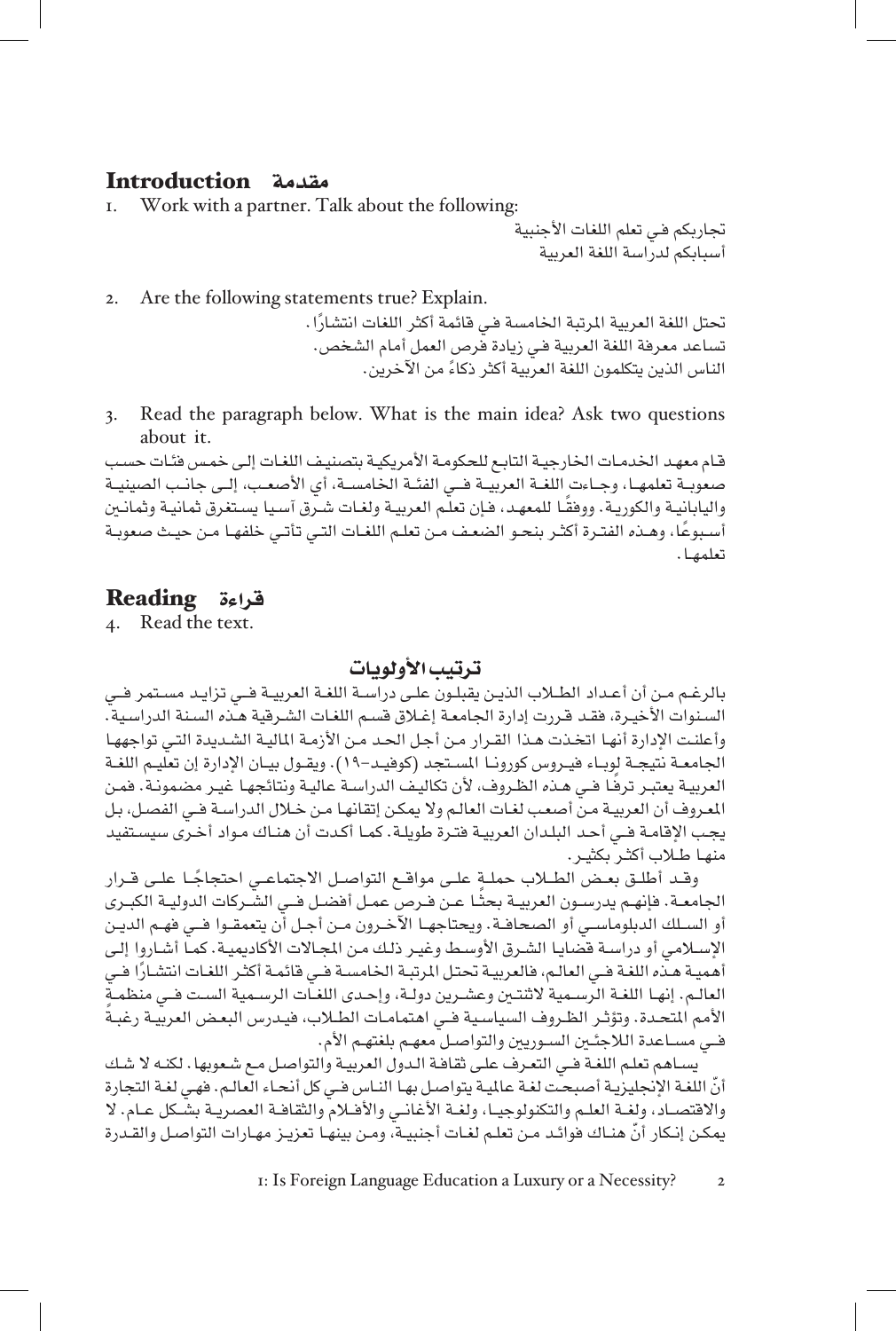علـى رؤيـة العالـم مـن وجهـات نظـر مختلفـة، والتعاطـف مـع الآخريـن المختلفـين، لكـن هنـاك مجـالات أهـم مـن اللغـة بكثيـر. علينـا أن نرتـب أولوياتنـا بشـكل صحيـح، وأول خطـوة لذلـك هـي التمييـز بـن الرغبــات والاحتياجــات. إن ترتيـب الأولويــات مــن أهــم المهـارات التــي يجـب أن يكتسـبها الطــلاب استعدادًا للحيـاة العمليـة.

- 5. Answer the questions.
- أ ) ما القرار الذي اتخذته الجامعة، وما السبب؟ ب( كيف رد بعض الطالب على هذا القرار؟ ت) للذا يريد الطلاب دراسة اللغة العربية؟
	- ث( ما بعض الفوائد من دراسة اللغة؟
		- ج ) ما رأي الكاتب فـي الموضوع؟
		- ح ) هل تتفقون معه أم لا، ولماذا؟

#### مفردات وعبارات Expressions and Vocabulary

Study the following words. In what context is each one used in the text?

- to rush into أقبل على حدّ، يحدّ، الحدّ من to limit تكلفة ج تكاليف expense استفاد من to benefit from<br>احتجّ على to protest to influence أثر فـي تواصَل to communicate<br>ساهم فـي to contribute<br>عزّز co strengthen to strengthen
- 7. Fill in each space with a word from the table above. Discuss two statements.
	- أ ( تعلم اللغة األجنبية .............. مهارت التواصل مع الناس. ب) الأحداث السياسية ............ في اختيارات الطلاب الأكاديمية. ت) إن ............. تعليم اللغات عالية والنتيجة غير مضمونة.
		- ث) .......... بعض الطلاب على تعلم العربية لأنها لغة غريبة.
		- ج) لا ......... الطلاب من دراسة اللغات فى الفصول الجامعية.
- 8. Give an example for each of the following.
- أ ) الأزمة المالية الشديدة
	- ب) أمر مستحيل
- ت) مواقع التواصل الاجتماعي
	- ث) أزمة اللاجئين
	- ج) مهارات التواصل

9. Fill in each space with the appropriate preposition.

- أ ( الطالب الذين احتجوا ........ قرار اإلدارة ليسوا على حق.
- ب) الشخص الذي يبحث ...... العمل فـي شركة كبيرة يجب أن يتكلم لغة أجنبية.

:١ هل تعليم اللغات األجنبية ترف أم ضرورة؟ 3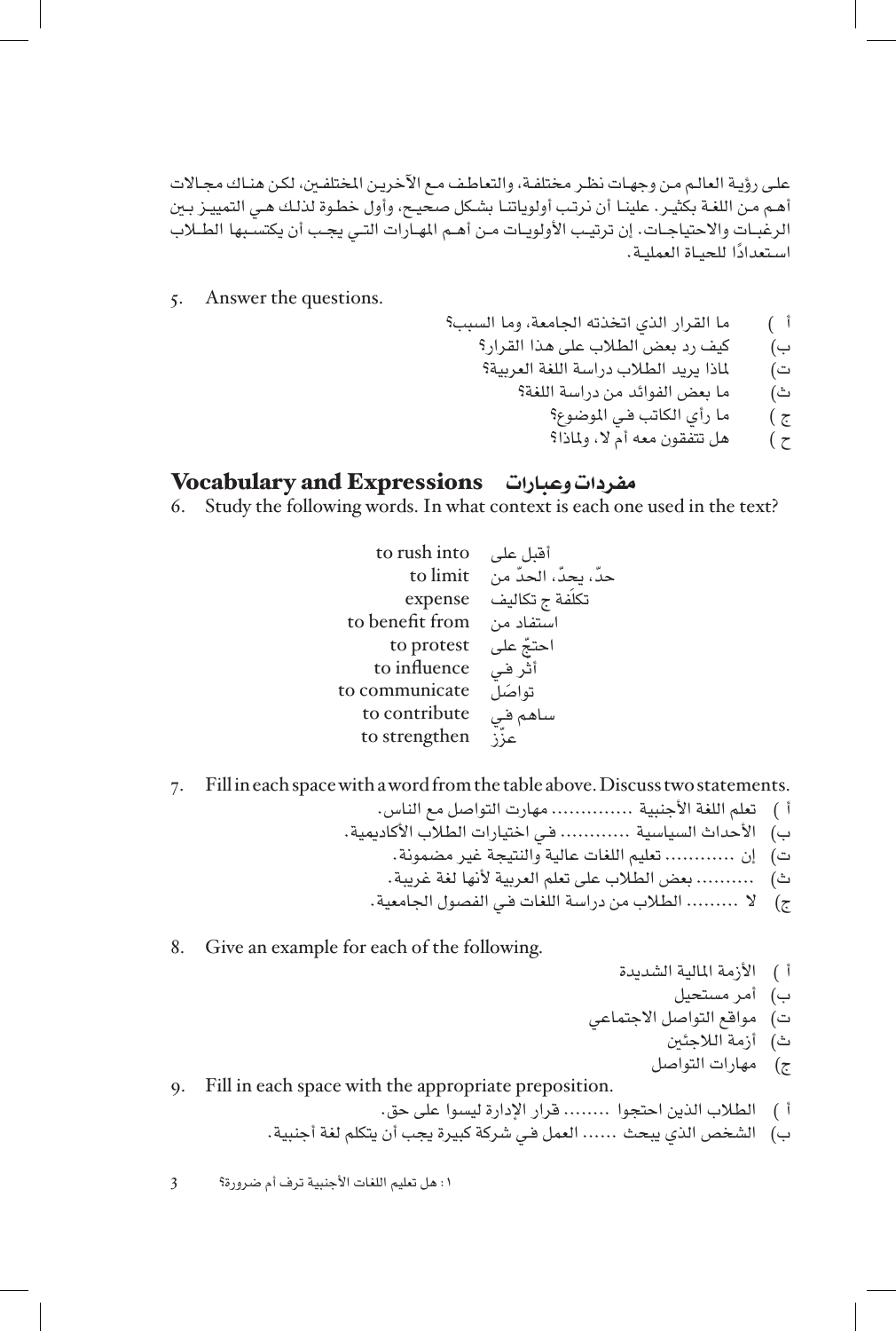- ت) يساهم تعلم اللغة العربية ...... تعزيز القدرة على التواصل بشكل عام. ث) يشير البعض ...... أهمية التركيز فـي دراسة العلوم وليس اللغات. ج) الشخص الذي يدرس اللغات يقدر ...... فهم وجهات نظر مختلفة.
- to. Study the following expressions. In what context is each one used in the text?

| to make a decision     | اتّخذ القرار      |
|------------------------|-------------------|
| to launch a campaign   | أطلق حملة         |
| there is no doubt that | لا شك أنّ         |
| it is undeniable that  | لا يمكن إنكار أنّ |
| point of view          | وحهة نظر          |

- II. Fill in each space with an expression from the table above. Discuss two statements.
	- أ ) يساهم تعلم اللغة الأجنبية فـي رؤية العالم من .................. مختلفة. ب) الطلاب الذين .................. ضد قرار الجامعة ليسوا على حق. ت) ................ تكاليف تعليم اللغات عالية والنتيجة غير مضمونة. ث) ............... ترتيب الأولويات مهارة مهمة من أجل النجاح فـي الحياة.
	- ج) هذه الجامعة ...................... السليم من أجل الحد من الأزمة المالية.

#### أفعال وأوزان Forms Verb and Verbs

12. Review verb form IV and complete the chart below.

| اسم المفعول | اسم الفاعل | المصدر | المضارع | الماضي | الوزن |
|-------------|------------|--------|---------|--------|-------|
|             |            |        |         | دَخَلَ |       |
|             |            |        |         | أدْخَل |       |

13. Complete each statement below with the given verb or its masdar.

| أنكر | أ ﴾   لا يستطع أحد أن  أنَّ التعلم باللغة الأجنبية صعب. |  |
|------|---------------------------------------------------------|--|
| أغلق | ب)   القرار بـ   أقسام اللغات الأجنبية أغضب بعض الطلاب. |  |
| أطلق | ت) لا أعتقد أن  حملة على تويتر فكرة جيدة.               |  |
| أدخل | ث)    الكثير من الناس  كلمات أجنبية فـي الكلام العربي.  |  |
| أقىل | ج)      الطلاب على تعلم الإنجليزية لأنها مهمة للعمل.    |  |
| أعلم | ح)    قضية التعريب تثير جدل في وسائل                    |  |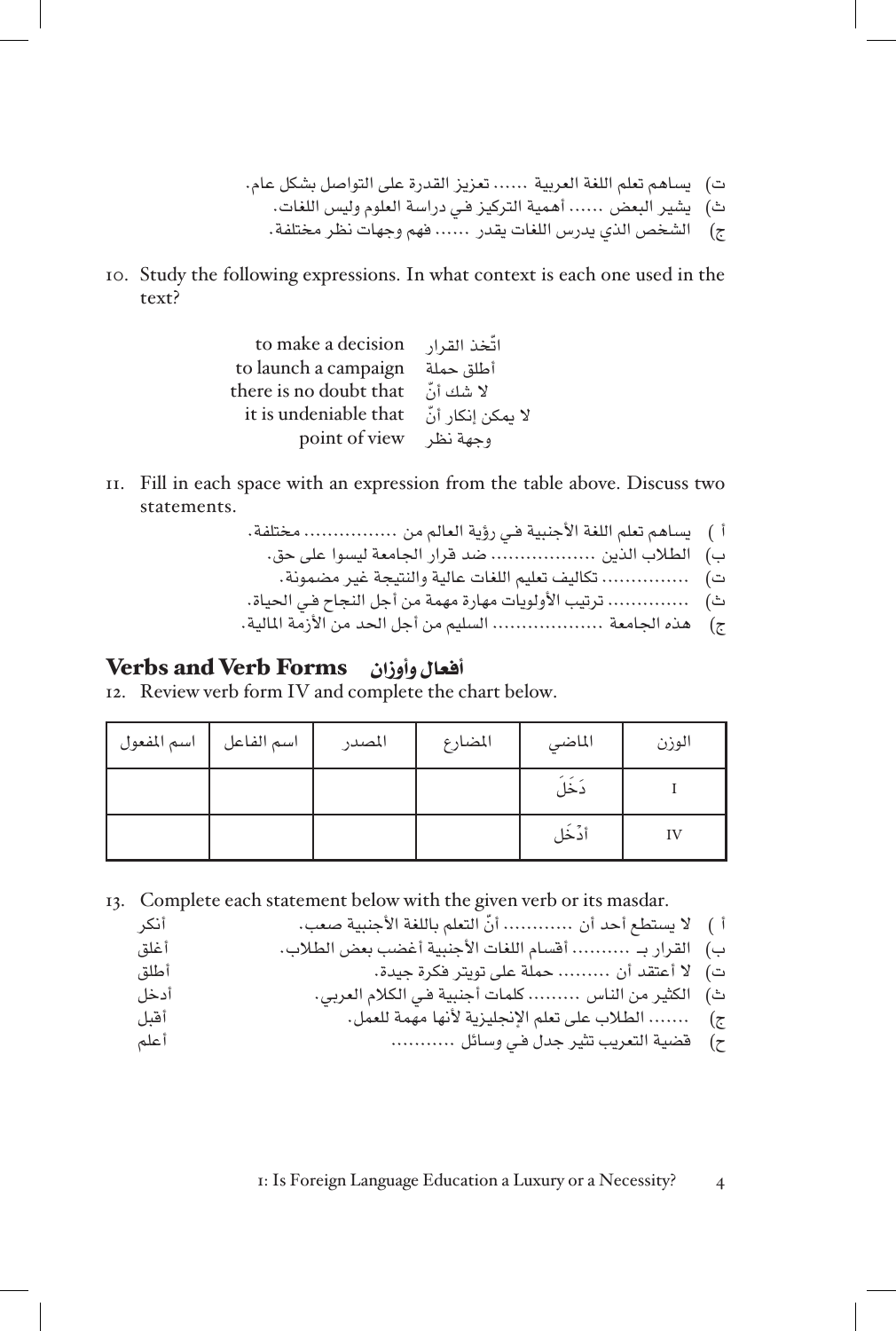14. Use the active participle of the given verb to complete the sentence. Discuss.

| أحزن | أ ) عدم الاهتمام بدراسة اللغات الأجنبية شيء  جدًا.    |  |
|------|-------------------------------------------------------|--|
| أضحك | ب) عندما نتواصل باللغة الأجنبية أحيانًا نقول أشياء    |  |
| أفرح | ت) خبر افتتاح قسم اللغات الشرقية فـي الجامعة خبر      |  |
| أقلق | ث)   بالنسبة للبعض التواصل بلغة لا يعرفونها جيدًا شيء |  |

#### وظائف لغوية Functions Language Talking about the purpose of an action

You can talk about the purpose of an action using:

a) iollowed by a noun or a phrase, meaning "to," or "in order to."

| We study in order to communicate with    | ندرس من أجل أن نتواصل مع العرب.   |
|------------------------------------------|-----------------------------------|
| Arabs.<br>She works here to help others. | تعمل هنا من أجل أن تساعد الآخرين. |

 $followed$  by a noun/phrase  $\leftarrow$ من أجل

b) ن أجل أنّ followed by a subjunctive verb, meaning "to," "in order to."

followed by a subjunctive verb  $\leftarrow$   $\tilde{\psi}$  and  $\phi$ 

| We study in order to communicate with | ندرس من أجل أن نتواصل مع العرب.   |
|---------------------------------------|-----------------------------------|
| Arabs.                                |                                   |
| She works here to help others.        | تعمل هنا من أجل أن تساعد الآخرين. |

c) المفعول لأجله, the construction that literally means "the thing for the sake of which the action is done." It is an indefinite *masdar* in the accusative case .sentence the in action main the for reason the explains it and ,)املنصــوب)

an indefinite masdar in the accusative case that explains the reason

خرجوا ا**حتجاجًا على** القرار. .<br>دخلت **طلبًا للمِساعدة. .**<br>دخلت **طلبًا للمِساعدة.** . She entered in orwder to ask for help.

Notice that the *masdar* of a transitive verb (that is, a verb which transfers its action to an object) must be followed by the preposition  $\perp$ .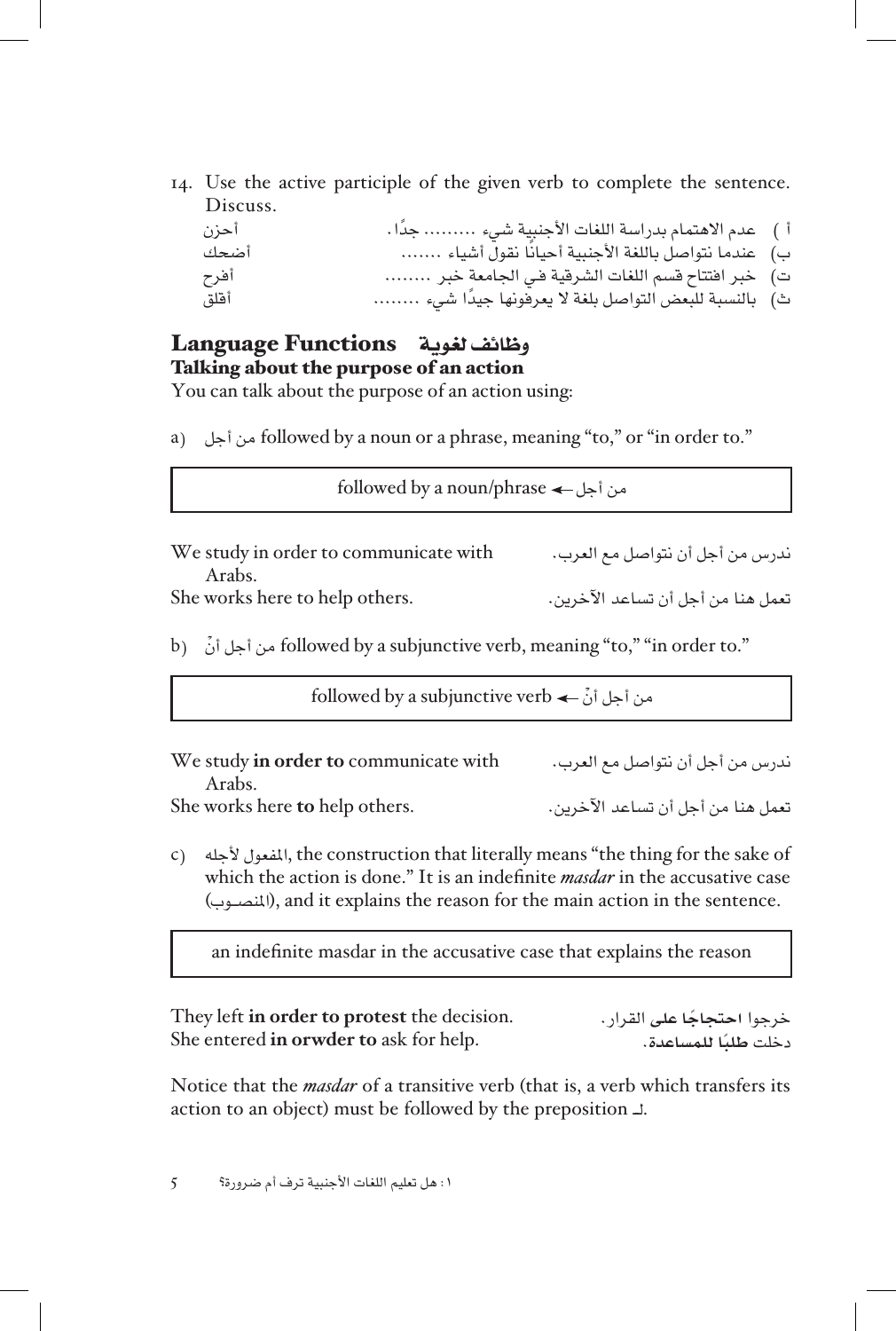She entered in order to ask for help.

He writes to facilitate communication.

طلب املساعدة دخلت **ًطلبا للمساعدة**. ّسهل التواصل يكتب **ً تسهيل للتواصل**.

- 15. Find the above structures in the text and highlight them. Translate the sentences in which they appear into English.
- 16. Fill in the spaces with the appropriate construction. Discuss.

أ ( لن يستفيد أحد من احلملة التي أطلقها الطالب ........... على قرار إدارة اجلامعة. ب) معظم الطلاب يدرسون العربية ً ........... يحصلوا على وظيفة فـي وزارة الخارجية. ت) كثير من الطلاب يدرسون العربية .......... الحصول على فرصة عمل فـي الخليج. ث) المتكلمون بالإنجليزية لا يحتاجون إلى تعلم أي لغة أجنبية ........ التواصل مع الناس. ج) لا ينجح فـي تعلم اللغة العربية إلا الطلاب الذين يتعلمونها ........ عن أصدقاء جدد . ح) لا يمكن الإنكار أننا يجب أن نرتب الأولويات ............. النجاح فـي الحياة العملية. خْ) يجب أن نميز بين الرغبات والاحتياجات ........... نرتب أولوياتنا بشكل صحيح. د) اللغة العربية من أصعب لغات العالم ويحتاج الشخص إلى عشر سنين ............. يتعلمها.

#### لعب الأدوار Role-Playing

Work with a partner to do the following role-play.

| دور ب | ده د                                                                                                             |
|-------|------------------------------------------------------------------------------------------------------------------|
|       | تعتقد/ تعتقدين أنّ تعلم اللغة الأجنبية تضييع    تعتقد/تعتقدين أنّ تعلم اللغة الأجنبية مهم<br>  لم تبدأ<br>اللوقت |

#### Useful expressions

| <b>Agreeing</b>                 |                     |
|---------------------------------|---------------------|
| I am with you.                  | أنا معك.            |
| I totally agree with you.       | أتفق معك تمامًا .   |
| Disagreeing politely            |                     |
| With all due respect            | مع احترامي، فإن     |
| This is right but               | هذا صحيح لكن        |
| Strongly disagreeing            |                     |
| I do not agree with you at all. | لا أتفق معك أبدًا . |
| I totally disagree with you.    | أختلف معك تمامًا .  |
|                                 |                     |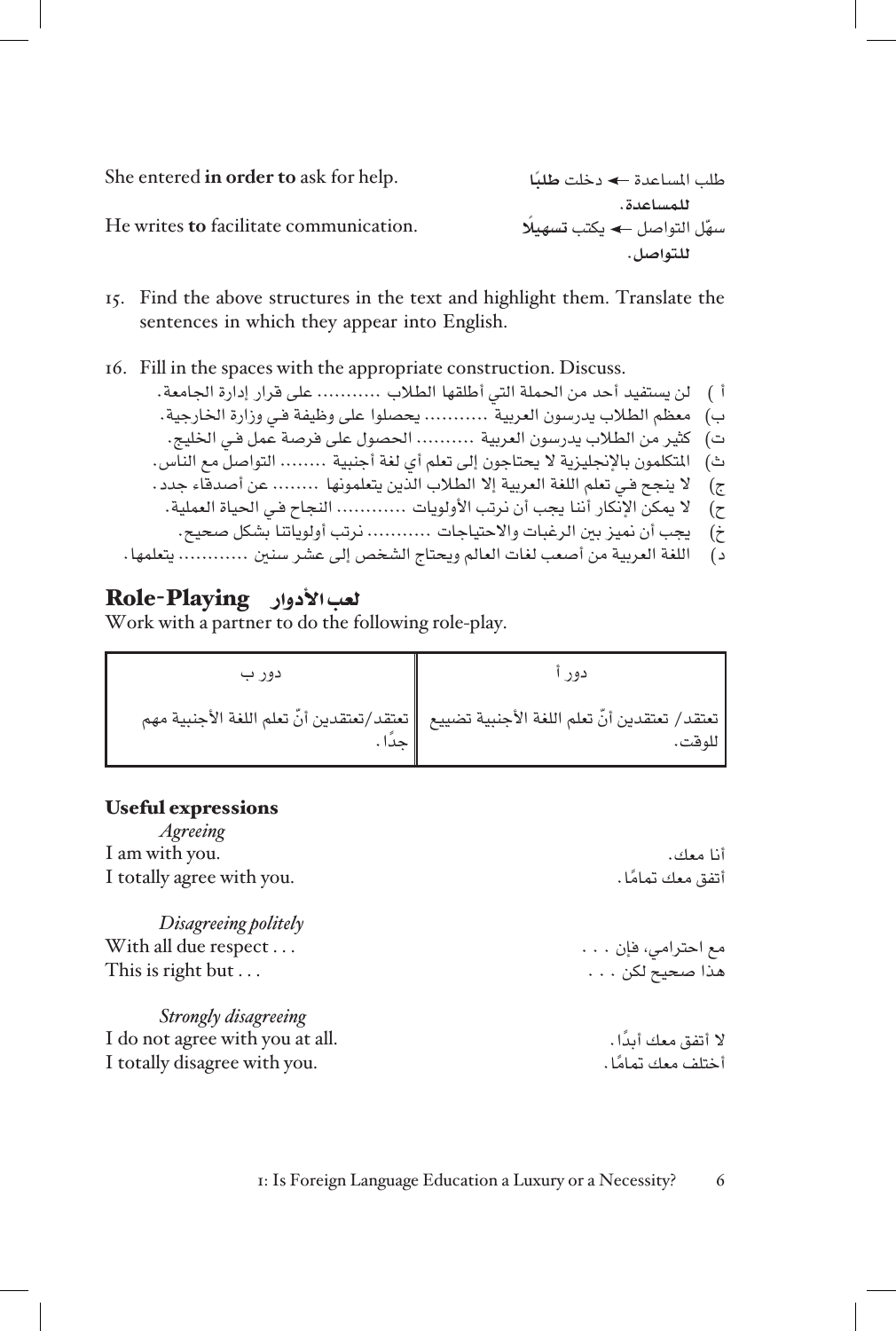#### كتابة Writing

17. Respond to the following prompt. تستعد الجامعة التـي تدرسـون فيهـا لمناقشـة اقتـراح إغـلاق أقسـام اللغـات الاجنبيـة فـي الجامعـة. حسب النظـام الحالـي فـإن جميـع الطـلاب يجـب أن يدرسـوا لغـة أجنبيـة لمـدة سـنتين علـى الأقـل. اكتبـوا مقالـة لجريـدة الطلبـة حـول هـذه القضيـة. قسـموا الفصـل إلـى مجموعتـين. المجموعـة أ : أنتـم تتفقـون مـع فكـرة إغـلاق أقسـام اللغـات الأجنبيـة وسـتكتبون مقالـة تؤيـد الاقتـراح. الجموعـة ب: أنتـم تعارضـون االقتـراح بإغـاق أقسـام اللغـات األجنبيـة وسـتكتبون مقالـة تشـرح األسـباب لرفـض هـذا االقتـراح.

Use the following structures and expressions in your writing:

- أ ( من أجل/ من أجل أن/ املفعول ألجله ب( ّ ال شك أن ً تعليم اللغات ترف وليس ضرورة/ ضرورة وليس ترفا. ت) بينما لا يمكن الإنكار أنّ . . . فإن . . . ث( تعزيز مهارات التواصل/التفاهم
	- ج) القدرة على رؤية العالم من وجهات نظر مختلفة

#### مطروح للنقاش Discussion for Up

18. Discuss the following scenario. تنظـر الجامعـة التـي تعملـون فيهـا فـي اقتـراح بإغـلاق جميـع أقسـام اللغـات الاجنبيـة فـي الجامعـة. ويقـوم الاقتـراح علـى فكـرة أن دراسـة اللغـات تسـتغرق وقتًـا طويـلا، وأن الطـلاب لا يتعلمـون كثيـرًا داخــل الفصــل وإمنــا يجــب أن يســافروا إلــى بلــد حيــث يتكلــم النــاس اللغــة التــي يريــدون تعلمهــا. قسـموا الفصـل إلـى مجموعتـن، املجموعـة األولـى مـع االقتـراح، امـا املجموعـة الثانيـة فهـي ضـد الاقتـراح. الهـدف مـن المناقشـة هـو التوصـل إلـى اتفـاق حـول مسـتقبل تعليـم اللغـات الأجنبيـة فــي جامعتكـم.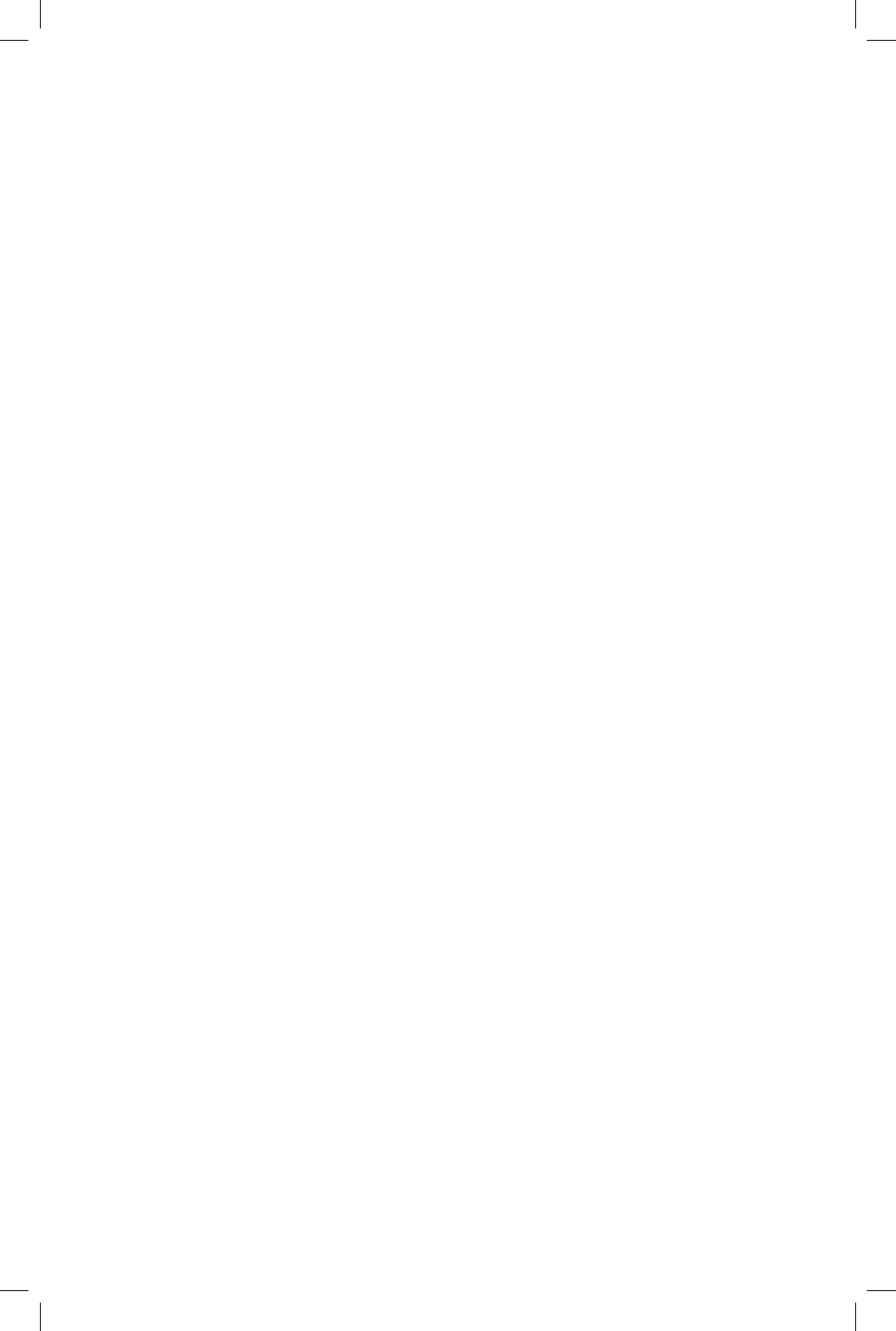# ssion 2: Should Scienc<br>ught in English or Arabi<br>ن الثاني: هل يجب تد<br>بم بالإنجليزية أم العر<br>الفعر الإنجليزية<br>n Focus<br>ons for an action<br>and Connectors **Discussion 2: Should Sciences Be Taught in English or Arabic? النقاش الثاني: هل يجب تدريس العلوم باإلجنليزية أم العربية؟**

#### Language in Focus

- Giving reasons for an action
- Talking about outcomes for an action

#### **Structures and Connectors**

- هذا يعود إلى، املفعول ألجله
- هذا يؤدي إلى، وبالتالي فإن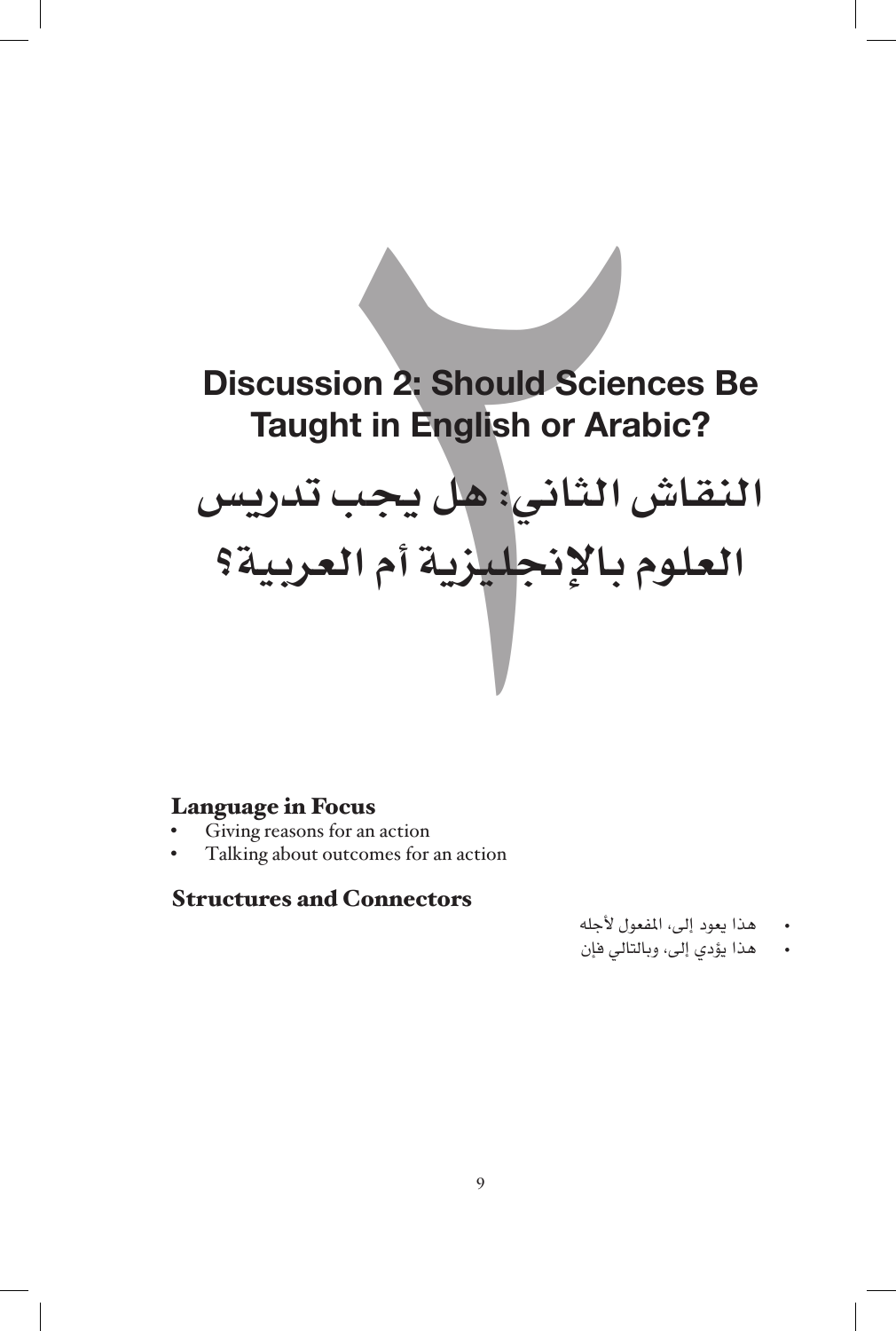# مقدمة **Introduction**<br>I. Work with a partner. T

Work with a partner. Talk about the following:

- جتاربكم فـي تعلم العلوم
	- التعلم باللغة الأجنبية

#### 2. What could be the reason for the following issue?

تقــوم الجامعــات فــي الــدول العربيــة بتدريـس العلـوم بشــكل عــام، والطـب والهندســة بشــكل خــاص، باللغــة اإلجنليزيـة أو الفرنسـية وليـس باللغـة العربيـة. يدعـو البعـض إلـى تعريـب العلـوم، ومصطلـح التعريـب يعنـي تغييـر لغـة التدريـس مـن اللغـة األجنبيـة إلـى اللغـة العربيـة. تثيـر الدعـوة إلـى تعريـب العلـوم جـدًل ً واسـعا فــي جميـع الـدول العربيـة ولهـا الكثيـر مـن املؤيديـن واملعارضـن.

3. Read the paragraph below. What is the main idea? Ask two questions about it.

ّ مجمــع اللغــة العربيــة األردنــي مؤسســة علميــة بحثيــة مقرهــا فـــي العاصمــة األردنيــة عمــان، والهــدف منهــا المحافظـة علـى اللغـة العربيـة وتطويرهـا والتشـجيع علـى اسـتخدامها فـي جميـع مجـالات المعرفـة الإنسـانية. ويهتم الجمـع بشـكل خـاص بتعريب العلـوم والمصطلحـات العلميـة الجديـدة التـي تدخل اللغـة العربيـة. مجمـع اللغـة العربيـة األردنـي عضـو فــي احتـاد املجامـع اللغويـة العربيـة التـي تضـم أكثـر مـن عشـرة مجامـع فــي مختلـف الـدول العربيـة.

#### قراءة Reading

4. Read the text.

#### تعريب الطب بني مؤيد ومعارض

دعـا مجمـع اللغـة العربيـة الأردنـي إلـى تعريب الطب فــي الجامعـات الأردنيـة التـي تُـدرَّس فيهـا الآن جميـع المواد العلميـة باللغـة الإنجليزيـة. وأكـد الجمـع أنـه قـام فـي السـنوات الأخيـرة بترجمـة عـدد كبيـر مـن الكتب العلميــة والطبيــة إلــى اللغــة العربيــة ســعيًا إلــى اسـتخدامها فــي التدريـس وإيمانـًـا منــه بــأن تعريـب التعليـم الجامعـي سـيؤدي إلـى رفـع المستوى العلمـي العـام فـي البـلاد . كمـا أشـار المجمـع إلـى أن الجامعـة الأردنيـة عندمـا تأسسـت فــي عمـان عـام ١٩٦٢ كان التدريـس فــي كلياتهـا األدبيـة بالعربيـة، ولكـن عندمـا أنشـأت كليات ً أخـرى، أصبحـت اللغـة اإلجنليزيـة لغـة التدريـس فــي جميـع الكليـات العلميـة والطبيـة والهندسـية، أسـوة مبـا هـو متبـع فــي غيرهـا مـن اجلامعـات العربيـة فــي املشـرق العربـي.

وأثـارت الدعـوة لتعريـب الطـب جـدلًا واسـعًا فــي المجتمـع الأردنـي بـين مؤيـد ومعـارض. يقـول المؤيـدون إن العلـوم الطبيـة يجـب أن تـدرس باللغـة الأم تسـهيـلا للدراسـة وضمانـًا لنجـاح الطـلاب. ّ فــا شــك ً أن فشــل العديــد منهــم يعــود أساســا إلــى مشــكلة اللغــة، ألن الطالــب الــذي ال يتقــن الإنجليزيــة غيــر قــادر علــى فهـم دروســه، وبالتالــي فإنــه يجـب أن يبــذل مجهـودًا كبيــرًا للترجمــة<br>وليـس عنــده وقـت للتعمـق فــي المـادة العلميـة . ثـم إن الطالـب اليـوم سـيكون طبيبًـا غـدًا، وبالتالـي يجـب أن يـدرس بالعربيـة حتـى يسـتطيع أن يتواصـل مـع مرضـاه بشـكلٍ طبيعـي. أخيـرًا وليـس آخـرًا ،<br>يجـب أن يكـون التعليـم بـاللغـة الأم احترامًـا للثقـافـة الوطنيـة وحمايـةً لهويـة الشـبـاب.

فــي المقابـل، يــرى المعارضــون أن تعريـب الطـب سـيهدد مســتوى الطــلاب العلمــي وبالتالــي سـيعرض مسـتقبلهم للخطـر. فالكتـب التعليميـة العربيـة ليسـت علـى نفـس مسـتوى الكتـب األجنبيـة والناهــج الحليــة لتدريــس العلــوم التقليديــة وتعتمـد علــى حفــظ المعلومــات، فــى حــين تســتخدم المناهــج الأجنبيــة اســتراتيجيات التدريـس الحديثــة. الطــلاب الذيــن لا يتقنــون الإنجليزيــة لــن يسـتطيعوا أن يتابعـوا األبحـاث العلميـة العامليـة ألنهـا تُنشـر باللغـة اإلجنليزيـة، وبالتالـي فإنهـم لـن

2: Should Sciences Be Taught in English or Arabic? 10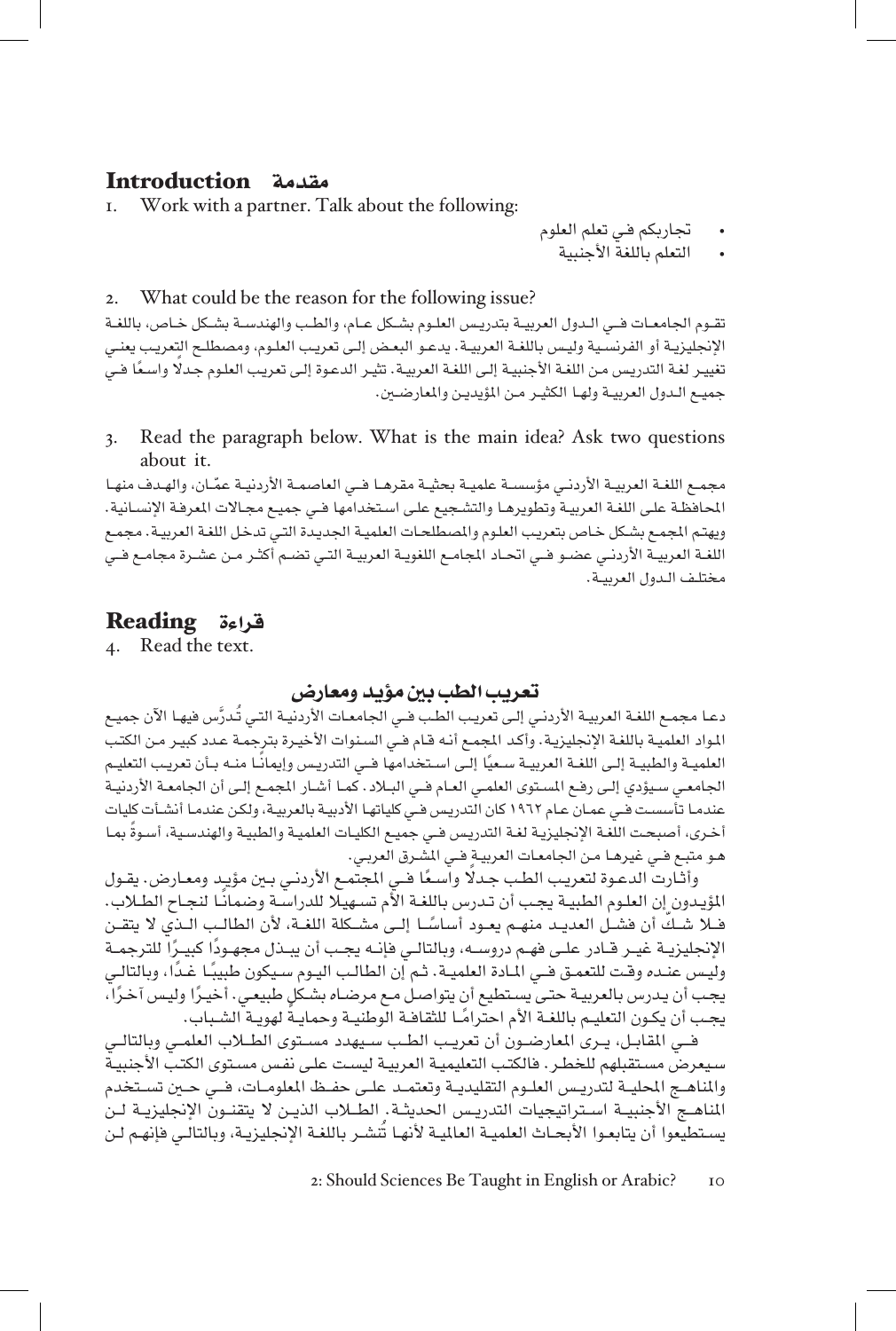يتمكنـوا مـن الالتحـاق بالجامعـات الغربيـة لمواصلـة دراسـتهم. هنـاك أيضـا مشـكلة الأسـاتذة الذيـن درسـوا باإلجنليزيـة وال يعرفـون املصطلحـات العلميـة العربيـة. إن اإلجنليزيـة هـي لغـة العصـر ويجـب ً التدريــس بهــا حمايــة ً ملصلحــة الطــاب وضمانــا ملســتواهم العلمــي.

5. Answer the questions.

- أ ( ما القضية وما أسبابها؟ ب( ما رأي املؤيدين، وملاذا؟ ت) ما رأي المعارضين، ولماذا؟
	- ث( مع من تتفقون، وملاذا؟

#### مفردات وعبارات Expressions and Vocabulary

6. Study the following words. In what context is each one used in the text?

مادَّة ج موادَّ subject<br>سعى، يسعى، السَغَى to strive to lead to; bring about أدَّى إلى<br>أدَّ to support عارض to oppose ِقد ْ ر، يق ُ در، القْدرة على to able be to حمى، يحمى، الحماية to protect to threaten مدّد منهج ج مناهج curriculum

7. Fill in each space with a word from the table above. Discuss two statements.

- أ ( تعلم الطب باللغة األجنبية ............ مستقبل الطالب.
	- ب( الطبيب الذي ال ......... التواصل مع مرضاه فاشل.
	- ت) ........... بعض الناس التعريب حماية لهوية الشباب.
- ث) .......... التدريس الحديثة لا تعتمد على حفظ الملومات.
- ج) التعليم بالإنجليزية ............ إلى عدم احترام الثقافة الوطنية.
- 8. Rank the following according to their importance for success in school. Explain. إتقان لغة التدريس – مناهج التدريس الحديثة – الكتب التعليمية الممتازة – أسلوب التدريس

- 9. Fill in each space with the appropriate preposition. Discuss.
	- أ ( مجمع اللغة العربية يسعى ........ تعريب العلوم، خاصة الطب.
		- ب) التعمق ........ المواد العلمية يضمن النجاح فى الحياة.
	- ت) التعليم باللغة الأجنبية يؤدي ........ فقدان الهوية عند الطلاب.
		- ث) الحفاظ ....... التراث الوطني يعتبر من أهم أهداف التعليم.
	- ج) خريج الجامعة يجب أن يكون قادرًا ....... التواصل مع ثقافات مختلفة.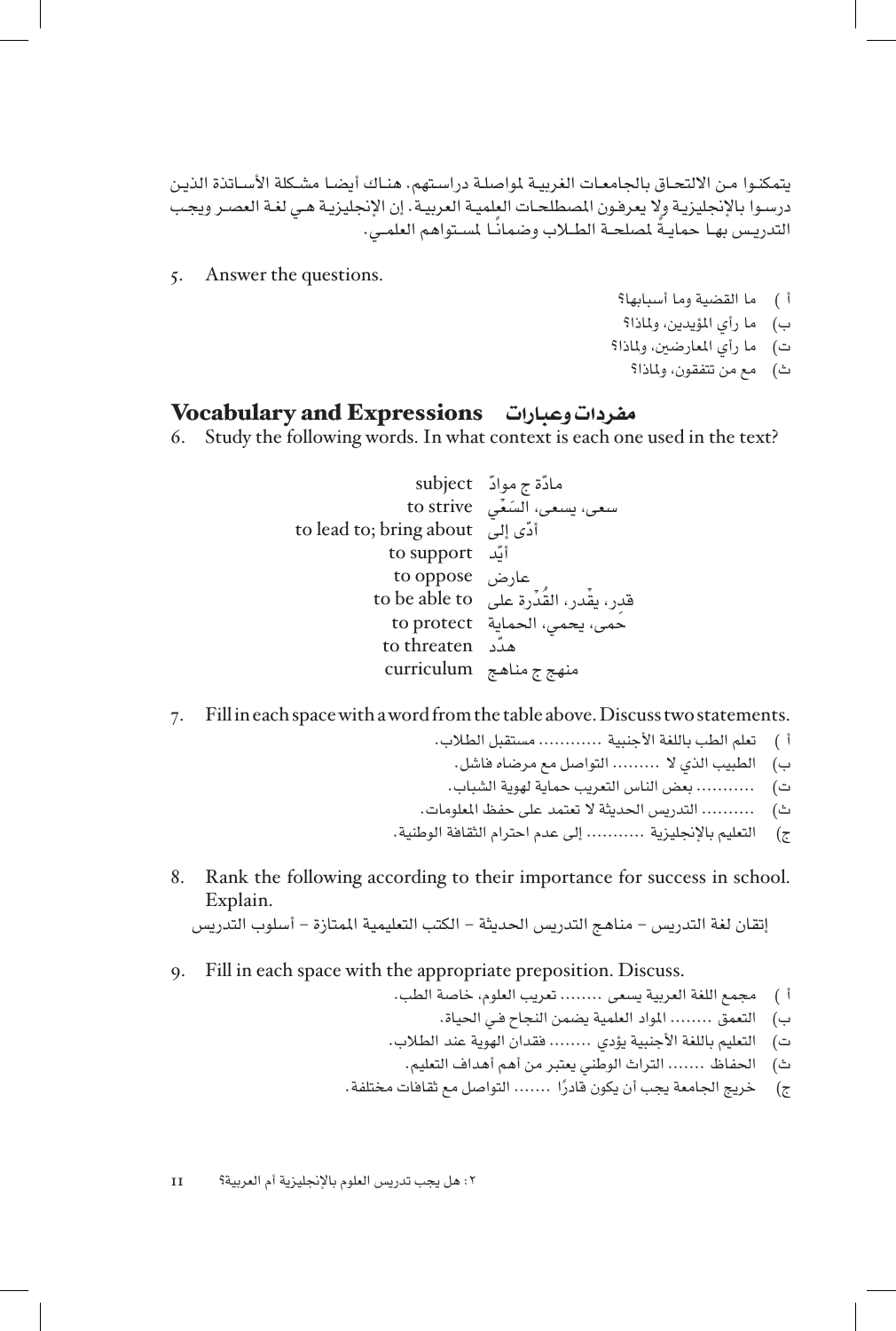to. Study the following expressions. In what context is each one used in the ?text

أ in done is as ُ ْس ُ وة مبا هو مّتبع فـي أثار جدًل debate big a up stir to ً واسعا ً بذل مجهود ً ا كبير effort great a make to ا least not but last ً أخير ً ا وليس آخرا فـي املقابل hand other the on

II. Fill in each space with an expression from the table above. Discuss two statements.

أ ( تعريب العلوم قضية ............ فـي كل الدول العربية. ب( الطب فـي األردن يدرس باإلجنليزية .............. فـي الدول العربية األخرى. ت( الطالب الذي ال يتقن اللغة يجب أن ........... لترجمة الدروس. ث( هناك أسباب علمية وأسباب سياسية للتعريب، ......... هناك أسباب ثقافية. ج( يركز املؤيدون على تسهيل التعليم، و ......... يركز املعارضون على التواصل مع العالم.

#### أفعال وأوزان Forms Verb and Verbs

12. Review verb forms II and V and complete the chart below.

| اسم المفعول | اسم الفاعل | المصدر | المضارع | الماضي | الوزن |
|-------------|------------|--------|---------|--------|-------|
|             |            |        |         | علم    |       |
|             |            |        |         | تعلم   |       |

13. Complete each statement below with the appropriate verb.

| (غیّر – تغیّر)       | أ )    طرق التدريس  كثيرًا بعد ظهور التكنولوجيا الحديثة.       |  |
|----------------------|----------------------------------------------------------------|--|
| (غَيِّرِ – تَغَيِّر) | ب) الجامعة يجب أن  لغة التدريس من الإنجليزية إلى العربية.      |  |
| (علم - تعلم)         | ت)   الأستاذ الذي ……. بالانجليزية لا يستطيع أن ……… بالعربية.   |  |
| (علم – تعلمٌ)        | ث)   يريد الطلاب أن  العلوم باللغة الإنجليزية لأنها لغة العلم. |  |
| (طور– تطور)          | ج)    من اللازم أن  الجامعات مناهج جديدة لتعليم العلوم.        |  |
| (طور– تطور)          | ح)    طريقة تدريس العلوم ………. كثيرًا فـي السنوات الأخيرة.      |  |

#### وظائف لغوية Functions Language **Giving reasons**

The following structures can be used to talk about the reason for an action.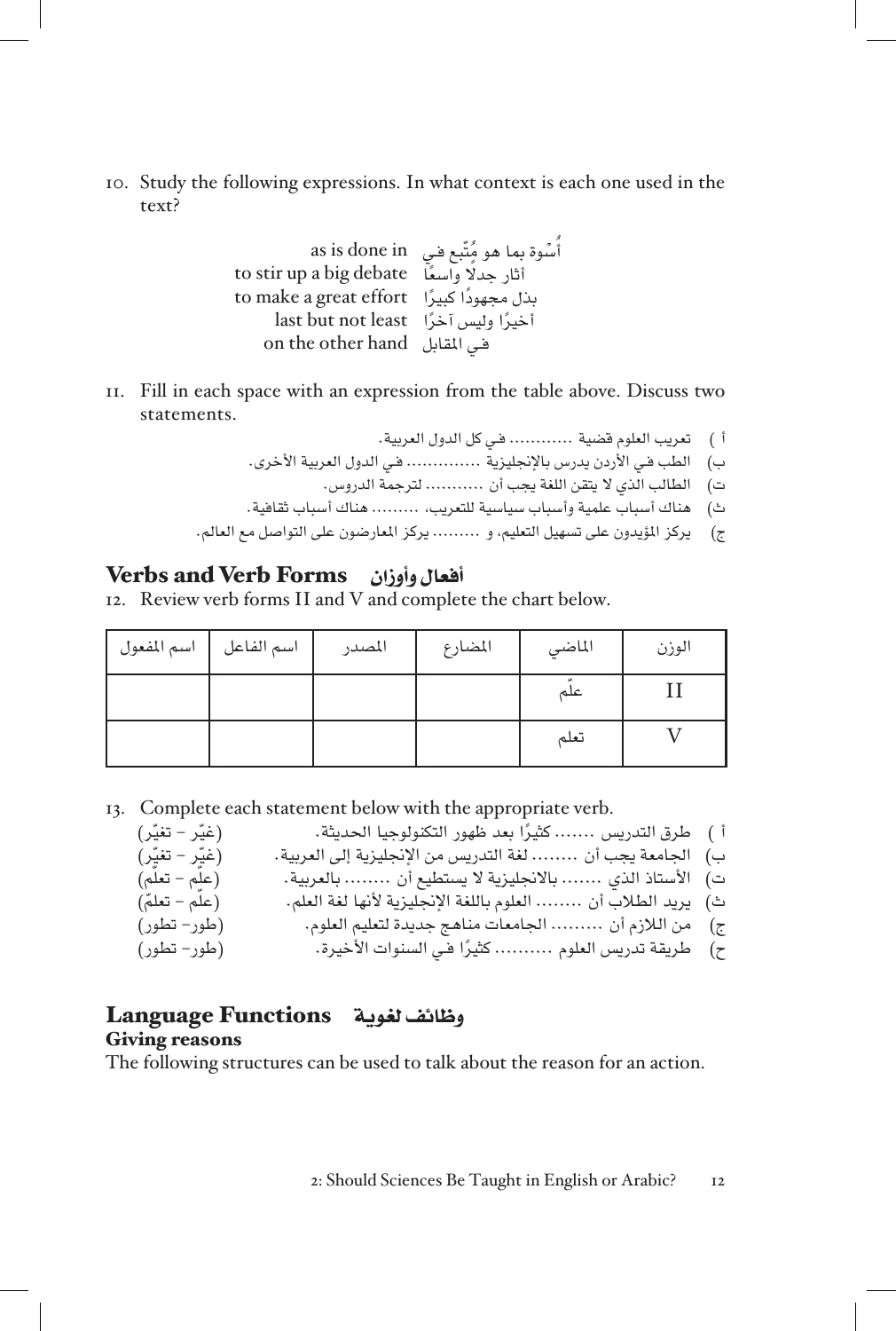a) يعود إلى can be used to mean "is due to."

```
followed by a noun/phrase \leftarrowيعود إلى \leftarrow
```
 Consider .context the on depending ,meanings different has عاد، يعود verb The the following examples.

| I return home after class.       | أعود إلى البيت بعد الفصل.             |
|----------------------------------|---------------------------------------|
| This book dates to the fifteenth | هذا الكتاب يعود إلى القرن الخامس عشر. |
| century.                         |                                       |
| Foreign education is due to      | التعليم الأجنبي يعود إلى الاستعمار.   |
| colonialism.                     |                                       |

b) المفعول الأحله, which is an indefinite masdar in the accusative case (المنصوب), can be used to explain the reason for the main action in the sentence.

an indefinite masdar that explains the reason

| They are teaching in MSA out of fear                          | يدرسون بالفصحى خوفًا على مستقبلها .      |
|---------------------------------------------------------------|------------------------------------------|
| over its future.                                              |                                          |
| We are learning Arabic out of a<br>desire to communicate with | نتعلم العربية رغبةً في التواصل مع العرب. |
| Arabs.                                                        |                                          |

Notice that المفعـول لأجلـه may translate either as a cause (meaning "out of," or "because") or a purpose (meaning "in order to," or "for the sake of") of an action. This depends on the meaning of the verb and the context. Consider the following examples.

| We are teaching in Arabic out of love | ندرّس بالعربية حبّا لها .  |
|---------------------------------------|----------------------------|
| for it. (reason)                      |                            |
| We are teaching in Arabic in order to | ندرس بالعربية حفاظا عليها. |
| preserve it. (purpose)                |                            |

#### Talking about outcomes

To talk about the outcomes or consequences of an action or a situation, we can use the following.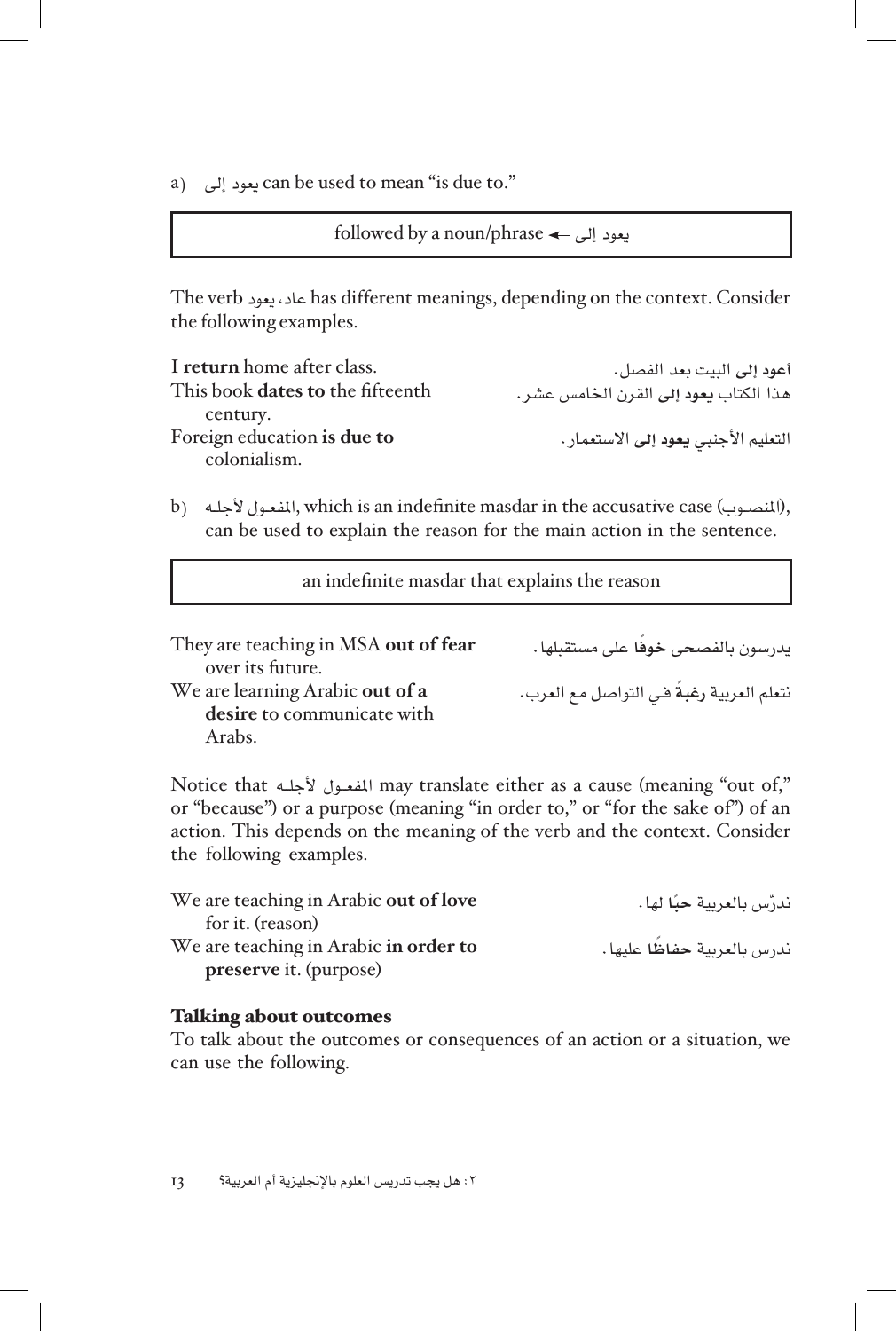a) uhe connector which means "consequently."

```
\text{followed by a nominal sentence} \leftarrow \text{split}وبالتالي فإن
```
يدرس بالعربية، **وبالتالي فإنه** سينجح. ;Arabic in learning is He consequently, he will succeed.

b) ithe verb which means "to lead to," or "to bring about."

 $\text{followed by a noun/phrase} \leftarrow \text{if}$ أدّى إلى ه

Teaching in English **leads** to failure in .studies

```
التعليم باإلجنليزية يؤدي إلى الفشل فـي 
            الدراسة.
```
bring أدى إلى means "to lead to something," "to cause," or "bring قاد، يقود verb the verb is the verb is the verb . قاد، يقود

- 14. Find the above structures in the text and highlight them. Translate the sentences in which they appear into English.
- 15. Fill in the spaces with the appropriate construction. Discuss.

أ ( بعض الطالب يفشلون فـي الدراسة وهذا .......... عدم إتقانهم لإلجنليزية.

- ب) الترجمة تحتاج إلى الوقت ......... الطالب ليس عنده وقت للتعمق فـي المادة العلمية.
- ت) تعليم العلوم بالإنجليزية ........... أهمية هذه اللغة فـي مجال الأبحاث العلمية.
- ث) الطبيب يجب أن يتواصل مع المرضى بلغتهم........ الطلاب يجب أن يدرسوا بالعربية.
- ج) مشكلة الأساتذة .......... حقيقة أنهم درسوا بالإنجليزية ولا يعرفون المصطلحات العربية.
	- ح) يعتقد البعض أن التعليم بالعربية .......... فشل الطلاب فـي الدراسة فـي الخارج.
- خ) المناهج العربية تعتمد على حفظ المعلومات ......... فإنها ليست مناسبة لطلاب الطب.
- د) مشكلة المناهج العربية ........... حقيقة أنها لا تشجع على طرح الأسئلة بل تركز على الملومات.
- the and verb given the of املفعــول ألجلــه with below sentences the Complete 16. appropriate preposition.

أ ( التعلم باللغة األجنبية صعب وبالتالي يدعو البعض للتعريب .......... الدراسة. ّسهل ب( يقوم مجمع اللغة العربية بترجمة الكتب التعليمية اإلجنليزية ........... استخدامها فـي التدريس. سعى ت( يطالب البعض بتعريب العلوم ......... حل ملشكلة الطالب الذين ال يتقنون اللغة. بحث ث( يطالب اآلخرون بالتدريس باإلجنليزية .......... مستقبل الشباب. خاف ج( يدرس الطالب الطب ......... مساعدة املرضى. رغب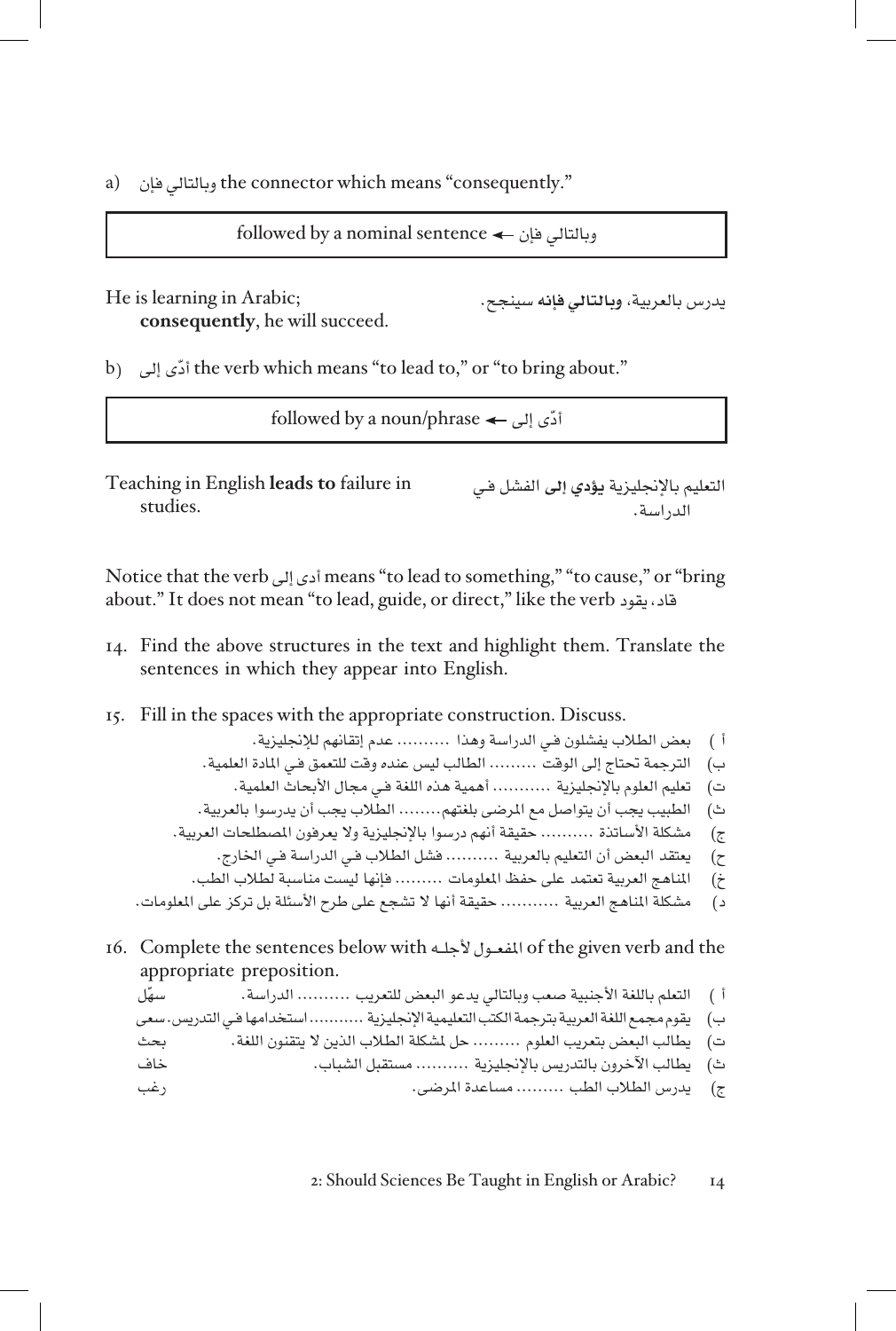#### لعب األدوار Playing-Role

17. Work with a partner to do the following role-play.

| دور ب                                                                                 | دو ر                                                                              |
|---------------------------------------------------------------------------------------|-----------------------------------------------------------------------------------|
| تعتقد/تعتقدين أن نظام التعليم فـي بلدكم<br>   سيء جدًا . قدم/قدمي أسبابًا تؤيد رأيكم. | تعتقد/تعتقدين أن نظام التعليم فـي بلدكم<br>  ممتاز . قدم/قدمي أسبابًا تؤيد رأيكم. |

#### Useful expressions

To express certainty ّ ال شك . . . that doubt no is There ّ أن . . . It is indisputable that ...

*To express uncertainty* ّ يبدو لي أن . . . . . . that me to seems It It could be said that  $\dots$ 

*To list points* First, second, last but not least

#### كتابة Writing

18. Respond to the following prompt:

لقد قرأتم الإعلان التالي وتريدون الاستجابة لما جاء فيه.

#### إعلان الجمعية المصرية للتعريب

مشروع تعريب التعليم والعلوم واملعارف ً تعمـل اجلمعيـة املصريـة للتعريـب علـى تعريـب العلـوم والتعليـم منـذ عقديـن مـن الزمـن إميانـا منهـا بـأن تعريب التعليـم الجامعـي هــو الطريــق الوحيــد لتحقيــق التقــدم العلمــي والتقنــي فــي أمتنــا العربيــة. ونأمــل أن يتعــاون معنــا أصدقاؤنــا األجانــب مــن كل أنحــاء العالــم بإرســال اقتراحاتهــم ً بالكتـب التـي يجـب ترجمتهـا إلـى اللغـة العربيـة. ونرجـو أن يتضمـن االقتـراح وصف ً ـا موجـزا للكتـاب المقترح وأسباب اختيـار هـذا الكتـاب بالـذات، إضافـة إلـى النتائـج المتوقعـة لاسـتخدام هـذا الكتـاب فــي التعليـم فــي اجلامعـات العربيـة.

Include the following structures and expressions in your writing.

- أ ( من أجل/من أجل أن/املفعول ألجله
- ب( هذا يعود إلى/هذا يؤدي إلى/وبالتالي فإن
	- ت) أولًا، ثانيًا، أخيرًا وليس آخرًا
		- ث) أسوة بما هو متّبع فـي . . .

أولاً، ثانيًا، أخيرًا وليس آخرًا

ج) يرى البعض أن . . . وفـي المقابل يرى الآخرون أنّ . . .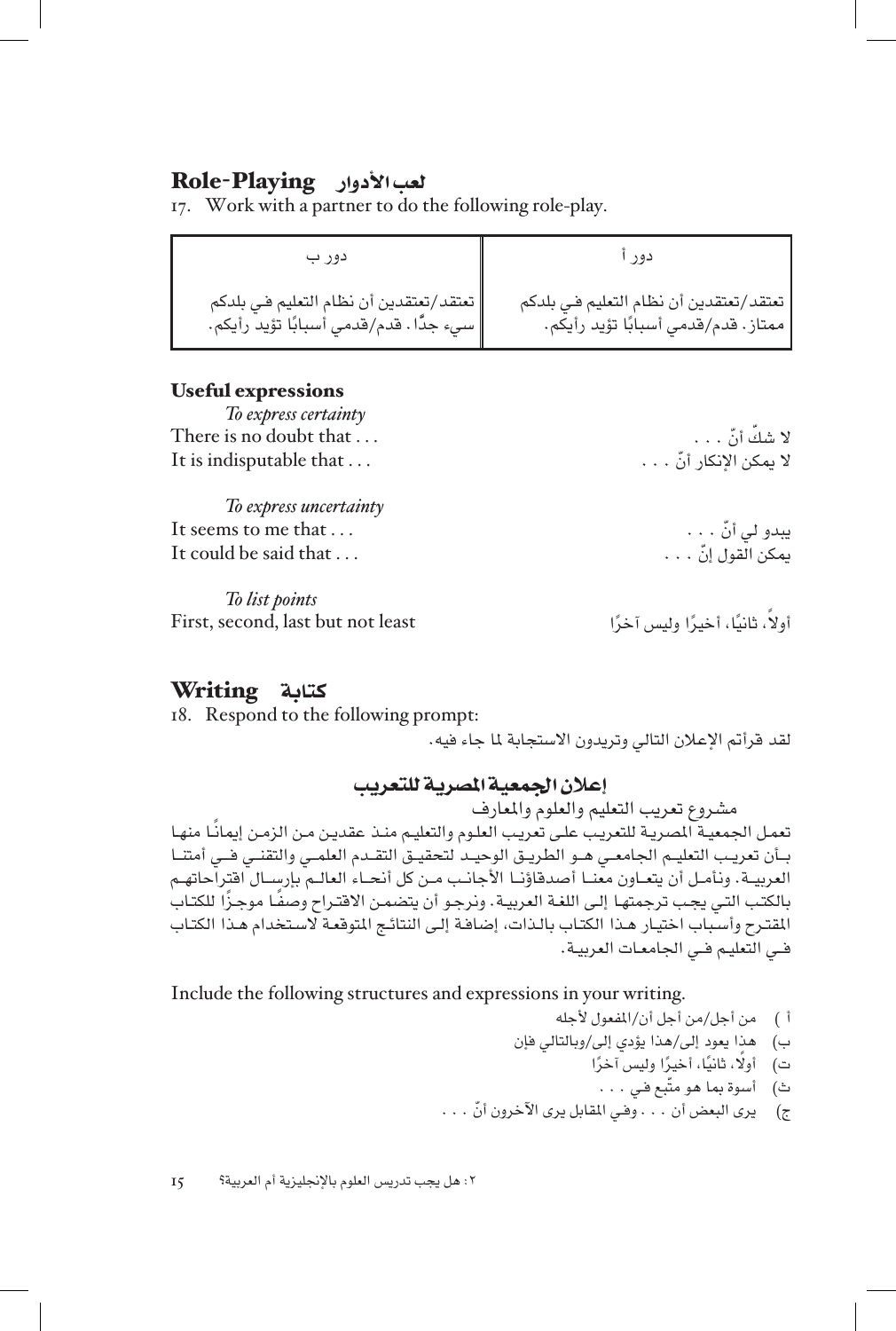#### مطروح للنقاش Discussion for Up

19. Discuss the following scenario.

حصلت الجمعيـة المصريـة للتعريـب التـي تسـعى إلـى تعريـب التعليـم فــي الجامعـات المحليـة علـى عـدد مـن الاقتراحـات مـن الطـلاب الأجانـب بالكتـب التـى يجـب ترجمتهـا إلـى اللغـة العربيــة. الجمعيــة تسـتطيع أن ّمتـول ترجمـة ثالثـة كتـب فقـط فــي هـذا الفصـل الدراسـي، ولذلـك فقـد دعـت جميـع الطـاب الذيـن تقدمـوا باقتراحاتهـم للمشـاركة فــي اجتمـاع مـن أجـل اختيـار الكتـب الثالثـة. قبـل املناقشـة العامـة سـيقوم كل طالـب بتقـديم الكتـاب الـذي اختـاره وشـرح الأسـباب التـي تجعلـه كتابًـا مهمًـا للطـلاب فــي مصـر. الهدف من المناقشة هو التوصل إلى اتفاق حول ثلاثة كتب يجب ترجمتها الآن.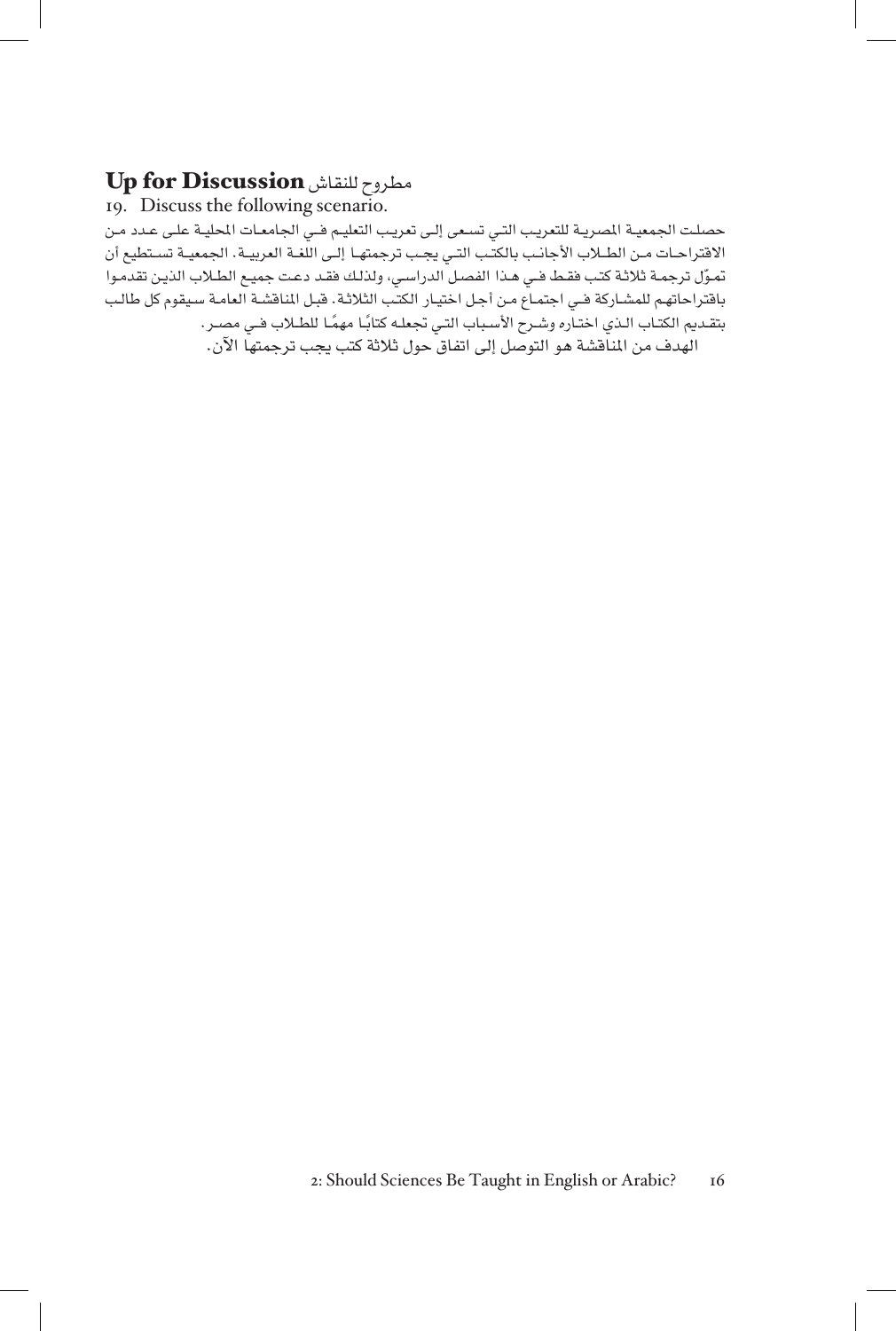# ussion 3: Should Antiqu<br>Be Repatriated?<br>ش الثالث: هل يجب<br>ار إلى مواطنها الأصلا<br>n Focus<br>ackground information<br>and Connectors **Discussion 3: Should Antiquities Be Repatriated? النقاش الثالث: هل يجب إعادة**

**اآلثار إلى مواطنها األصلية؟**

#### Language in Focus

- **Explaining**
- Providing background information

#### **Structures and Connectors**

- فــ، فإن /فقد + الفعل املاضي
	- كان قد فعل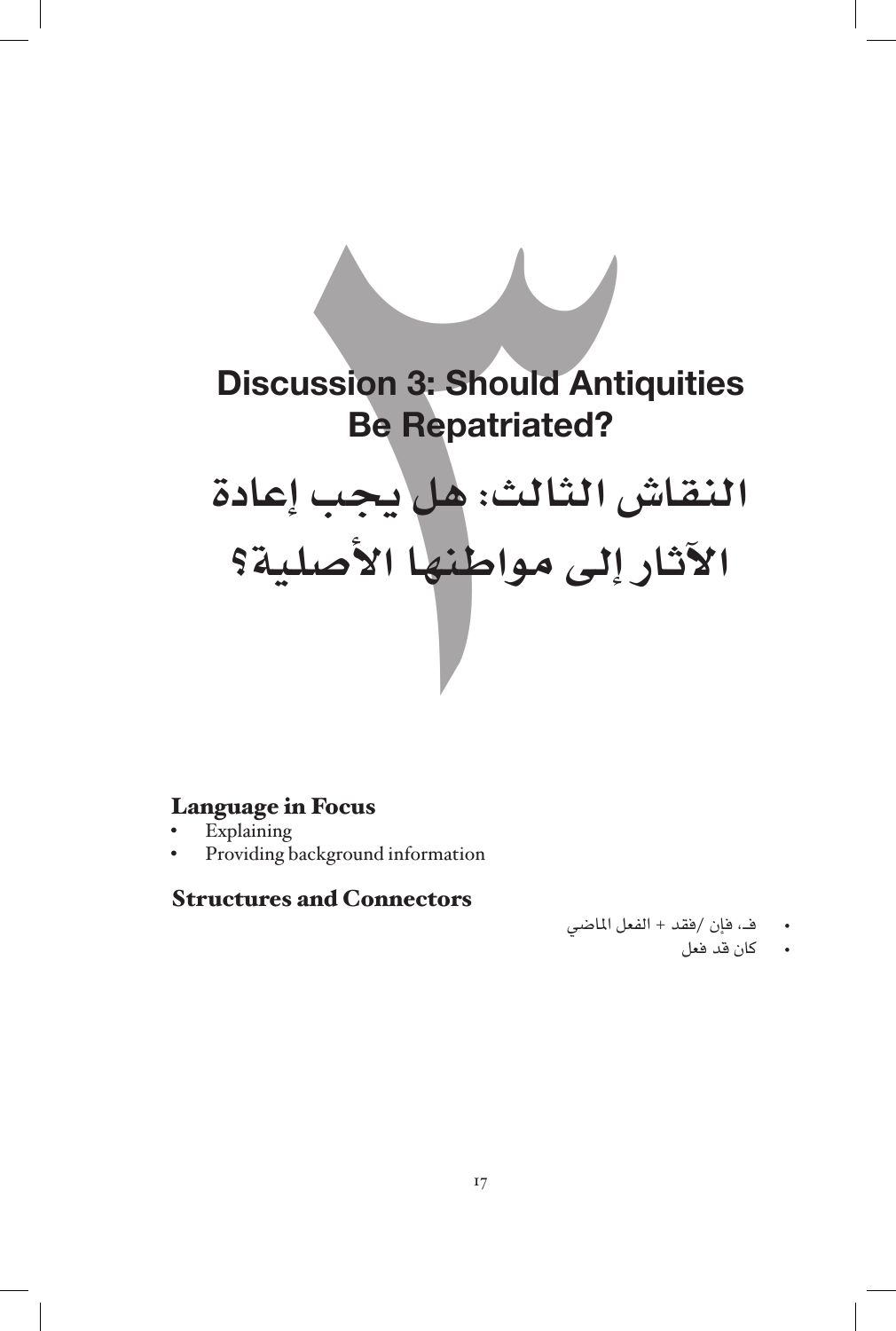# مقدمة **Introduction**<br>I. Work with a partner. A

- Work with a partner. Ask each other questions about:
- اآلثار الفرعونية

• املتاحف العاملية

- 2. Are the following statements true? Explain.
	- أ ( كل اآلثار الفرعونية خرجت من مصر بطريقة غير شرعية.
		- ب) المتاحف العالمية تعرض بعض الآثار المصرية المسروقة.
		- ت) مصر تريد أن تستعيد الآثار الفرعونية الموجودة فـي الخارج.
	- ث) الدول الغربية تستفيد من الآثار المصرية المعروضة فـي متاحفها .
- 3. Read the paragraph below. What is the main idea? Ask two questions about it.

فــي متحـف الفنـون الجميلــة فــي بوســطن مجموعــة كبيــرة مـن آثـار مصــر الفرعونيــة، ومـن بينهـا<br>تمثـال لـلأميـر عنـخ حـاف، مهنـدس الهـرم الثانـي فــي الجيـزة (تقريبًـا ٢٥٢٠ – ٢٤٩٤ ق. م.). يعتبـر تمثـال عنـخ حـاف مـن التماثيـل النـادرة والفريـدة فــي الفـن الفرعونـي. وكانـت بعثـة علمـاء الآثـار الأمريكيـين قـد اكتشـفته فــي أشـاء التنقيـب عـن الآثـار فــي الجيـزة عـام ١٩٢٥ ونقلتـه إلـي متحـف الفنـون الجميلـة ببوسـطن فــي عـام ١٩٢٧ حيـث يعـرض حتـي الآن.

#### قراءة Reading

4. Read the text.

#### إلى متى؟

ً أعلنـت وزارة اآلثـار املصريـة القـرار بوقـف التعـاون مـع متحـف الفنون اجلميلة فــي بوسـطن اعتراضا علـى رفـض المتحـف إعـادة تمثـال عنـخ حـاف إلـى مصـّر. وكانت الـوزارة قـد طالبت المتحـف بإعـادة التمثـال ألنـه، حسـب رأيهـا، أحـد التماثيـل التـي أخرجـت مـن مصـر بطريقـة غيـر شـرعية. وأكـد بيـان الـوزارة أن متحـف بوسـطن رفـض الاسـتجابة للطلب المصـري المشـروع وأنـه بذلـك قـد خالـف الاتفاقيـة التـي وقعت عليهـا جميـع المتاحف العالمية عـام ٢٠٠٢، والتـي تلـزم المتِاحـف بإعـادة القطـع الأثريـة المسـروقة والمهربـة إلـى مواطنهـا الأصليـة. وقـد أثـار قـرار الـوزارة جـدلا واسـعًا فــي كل مـن مصـر والولايـات المتحـدة، كمـا أعـاد إلـى الأذهـان قضيـة الآثـار المصريـة الموجـودة فــي الخـارج بشـكل عام.

وجديـر بالذكـر أنّ الآثـار الفرعونيـة كانـت تُسـرق وتهـرّب منـذ العصـور القديمـة، لكـن بعضهـا أخــرج مــن مصــر بطــرق قانونيــة. فقــد اشــتراها أغنيــاء العالــم ألن القانــون املصــري كان يســمح ببيـع اآلثـار حتـى أواسـط القـرن العشـرين. وأهـدى حـكام مصـر بعـض اآلثـار إلـى رؤسـاء وملـوك الــدول الأجنبيــة، كمــا هــو الحــال مــع المســلات فــي لنــدن وباريـس ونيويــورك. لكـن أجمـل الآثــار وأكثرهـا قيمـة خرجت مـن البلـد بموجب قانـون الآثـار المعروف بنظـام القسـمة. فقـد سـمح هـذا القانـون الـذي يعـود إلـى عهـد الاسـتعمار لبعثـات علمـاء الآثـار الأجـانـب بالحصـول علـى نصـف الآثـار املكتشـفة وإخراجهـا مـن مصـر بشـرط أال تكـون تلـك القطـع فريـدة ونـادرة.

اسـتفادت بعثـة علمـاء اآلثـار مـن جامعـة هارفـارد ومتحـف الفنـون اجلميلـة فــي بوسـطن مـن القوانـن االسـتعمارية. فـإن متحـف بوسـطن يتضمـن أجمـل مجموعـة مـن القطـع الفرعونيـة املوجودة خـارج مصــر، ومـن بينهـا تمثـال عنــخ حـاف. لا يختلـف اثنــان علــى أنّ التمثـال نــادر وفريـد. فقـد خـرج النحّـات عـن قواعـد النحـت الكلاسـيكية وجعلـه واقعيًـا كمـا لـو كان شـخصًا حيًـا . وبالرغـم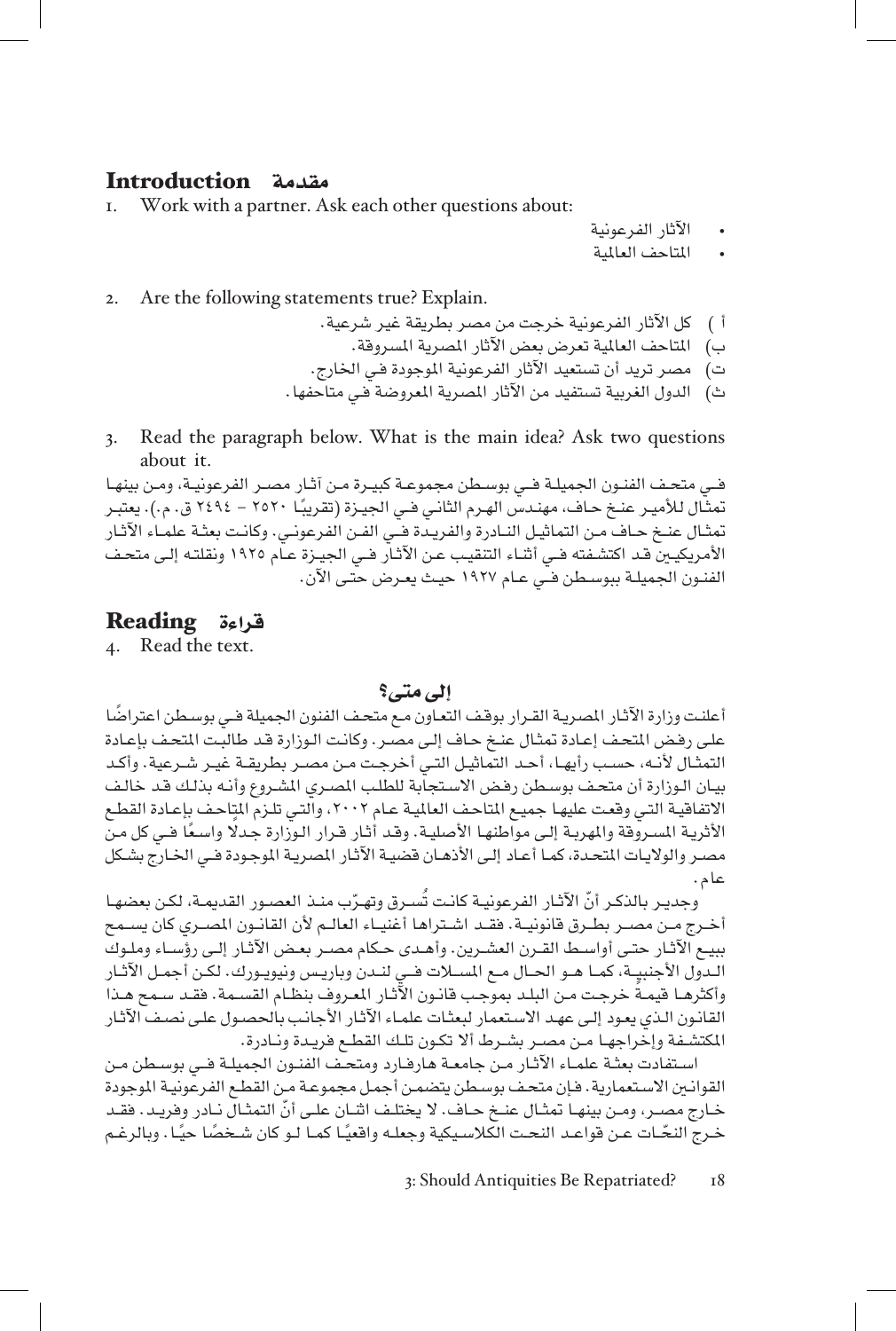مــن اجلهــود التــي تبذلهــا احلكومــة املصريــة مــن أجــل اســتعادة آثارهــا مــن اخلــارج، فــإن معظــم املتاحـف العامليـة ال تسـتجيب لطلباتهـا، أو تعيـد لهـا فقـط بعـض القطـع غيـر القيمـة. وهكـذا ال تـزال الـدول المتقدمـة تسـتفيد مـن الآثـار المصريـة بمليـارات الـدولارات بينمـا تعانـي مصـر مـن مشـاكل اقتصاديـة. والسـؤال الـذي يطـرح نفسـه هـو: إلـى متـى؟

- 5. Answer the questions.
- أ ( ّ ما هو قرار وزارة اآلثار، وملاذا اتخذته؟ ب) كيف خرجت الآثار الفرعونية من مصر؟ ت( ما قصة متثال عنخ حاف؟ ث( ما رأي الكاتبة فـي هذه القضية؟ ج) هل تتفقون مع رأي الكاتبة أم لا، ولماذا؟

#### مفردات وعبارات Expressions and Vocabulary

- 6. Study the following words. In what context is each one used in the text?
	- اعترض على to object to to return (something) أعاد استعاد retrieve to استجاب لـ to comply with استفاد من from benefit to مرّب to smuggle<br>أهدى to gift عانى من from suffer to تعاون cooperate to
- 7. Fill in each space with a word from the table above. Discuss two statements.
	- أ ) المتاحف العالمية يجب أن ........... للمطالب المصرية المشروعة.
		- ب( ليس من حق أي حاكم أن ........... آثار بلده إلى أحد.
		- ت) لن تستطيع مصر أن ....... كل الآثار المسروقة والمهربة.
		- ث) لا تزال الدول الغربية ........ من الآثار المصرية فـي متاحفها .
	- ج) قرار الوزارة ليس جيد لأن ....... مع متحف بوسطن مهم لمصر.
- 8. Rank the following from bad to worse. Explain. سرقة الآثار – تهريب الآثار – إهمال الآثار – إهداء الآثار – بيع الآثار
- 9. Fill in each space with the appropriate preposition.
	- أ ) كان القانون يسمح للبعثات الأجنبية .... إخراج الآثار من مصر.
		- ب) للتاحف الدولية لا تستجيب ..... طلبات المصرية المشروعة.
	- ت) مصر لا تطالب .... الآثار التي خرجت من البلد بطريقة غير شرعية.
		- ث( وزارت اآلثار اعترضت ...... رفض متحف بوسطن إعادة التمثال.
			- ج) الدول المتقدمة تستفيد .... وجود الآثار المصرية فـي متاحفها.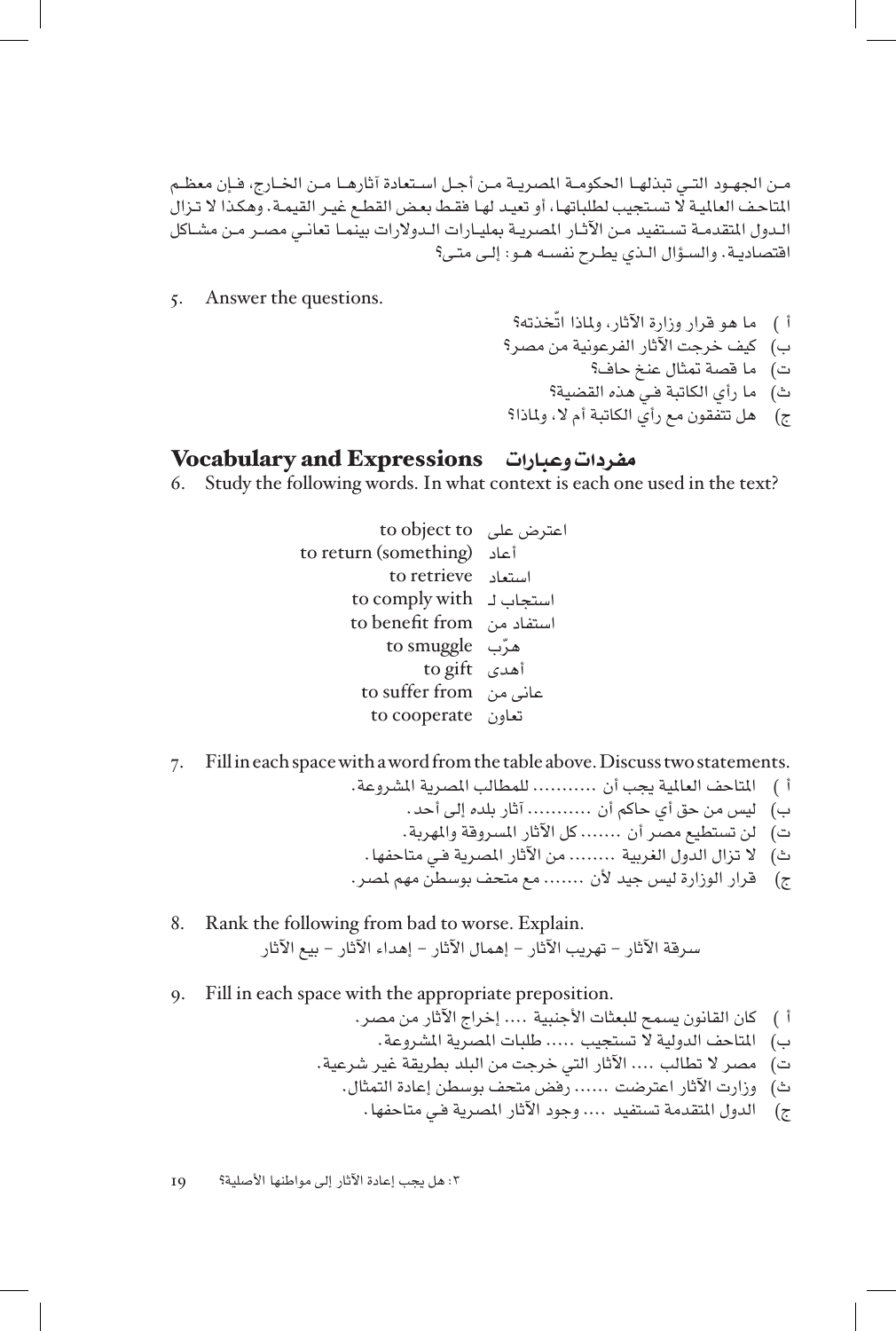to. Study the following expressions. In what context is each one used in the ?text

| to bring to mind (الحان لله عاد إلى الأذهان  |  |
|----------------------------------------------|--|
| as is the case with as is the case with      |  |
| it is worth mentioning that بحدير بالذكر أنّ |  |
| it is indisputable that يختلف اشان على أنّ   |  |
|                                              |  |

II. Fill in each space with an expression from the table above. Discuss two .statements

أ ( قضية متثال عنخ حاف ............ قضية متثال امللكة نفرتيتي. ب( .......... بعض اآلثار خرجت من مصر بطرق قانونية. ت( ......... اآلثار املسروقة يجب أن تعود إلى بلدها األصلي. ث( املسلة فـي باريس كانت هدية .......... مع املسلة فـي لندن. ج( كثير من اآلثار خرج من مصر ............ القانون االستعماري.

#### أفعال وأوزان Forms Verb and Verbs

12. Review verb forms IV and X and complete the chart below. Use each verb in a sentence.

| اسم المفعول | اسم الفاعل | المصدر | المضارع | الماضي | الوزن |
|-------------|------------|--------|---------|--------|-------|
|             |            |        |         | أخرج   |       |
|             |            |        | يستخرج  |        |       |

13. Complete each statement below with the appropriate verb.

| (أفاد – استفاد) | أ )    المصريون  من بقاء الآثار فـي المتاحف العالمية.                   |  |
|-----------------|-------------------------------------------------------------------------|--|
| (أفاد – استفاد) | ب)   الآثار فـي الـعواصم الـعالمية ……… عددًا أكبر من النـاس.            |  |
| (أعاد – استعاد) | ت)   مصر يجب أن  كل آثارها من الخارج.                                   |  |
| (أعاد – استعاد) | ث)   لا يجب على المتاحف الغربية أن  الآثار المصرية أبدًا.               |  |
| (ألزم – استلزم) | ج)     يجب إلغاء الاتفاقية الدولية التي  المتاحف بإعادة الآثار المهربة. |  |
| (ألزم – استلزم) | ح)     إعادة الآثار ليست فكرة عملية لأنها  ………. كثيرًا من الأموال.      |  |
|                 |                                                                         |  |

#### وظائف لغوية Functions Language **Explaining and elaborating**

Adding detail is important for supporting opinions and helping your reader or listener make connections between ideas. Here are some connectors and linking phrases used to signal an explanation or elaboration.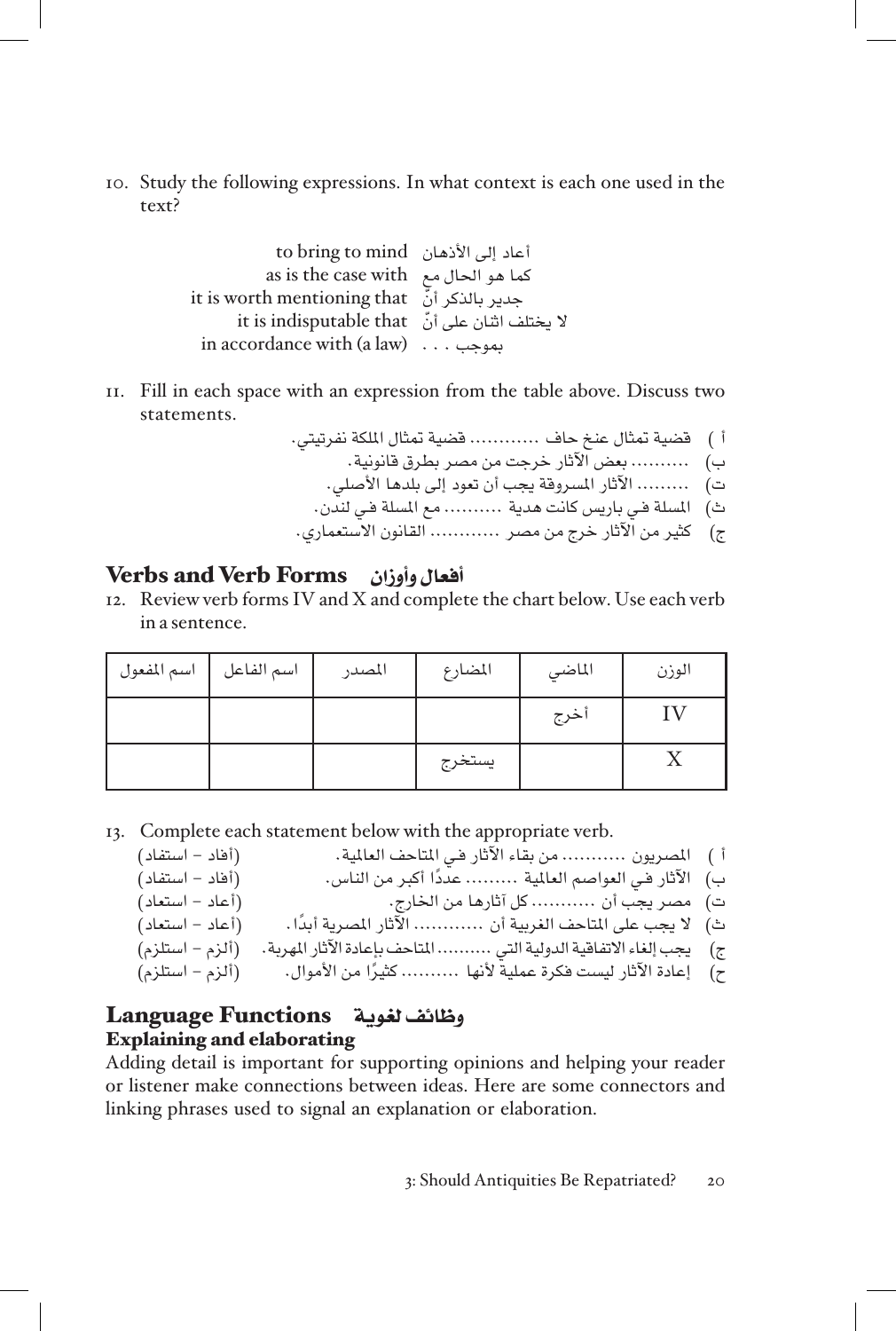a) The connectors  $\triangleq$  and  $\triangleq$ بان which mean "then," "and then," or "and so," are the most frequently used connectors to signal explanation.

 $followed$  by a nominal sentence  $\leftarrow$ ف/فإن لم تخرج كل اآلثار بطرق غير شرعية. **فهناك** آثار باعتها هيئة الآثار فـي الماضي. Not all the antiquities were taken out of Egypt in illegal ways; there are antiquities that the Antiquities Authority sold in the past. لا تستجيب المتاحف العالمية للطلبات المصرية. ً فإن بعضها يتجاهلها وبعضها يعيد آثارا غير قيمة. Museums worldwide do not respond to the Egyptian requests; some ignore them while others return monuments that are not valuable.

Notice that there is no corresponding connector in the English translation; the relation between the statements is understood from the context alone.

b) The connector , estented at the beginning of a sentence, before a past tense verb, signals an elaboration of the preceding statement.

at the beginning of a new sentence and followed by a past tense verb  $\leftarrow$  at

Some antiquities were taken out in accordance with the Rule of Division. This law allowed the excavating teams to take half of the treasures they discovered. The Museum of Fine Arts in Boston  $(MFA)$  owns the most beautiful collection outside of Egypt. The excavating team, which was comprised of archaeologists from Harvard University and the MFA, worked on excavating monuments for fifty years.

بعض اآلثار خرجت مبوجب نظام القسمة. **فقد** كان القانون يسمح للبعثات بالحصول على نصف اآلثار التي اكتشفتها.

ميلك متحف بوسطن أجمل مجموعة خارج مصر. **فقد قامت** البعثة من علماء آثار هارفارد واملتحف باستخراج اآلثار ملدة خمسين سنة.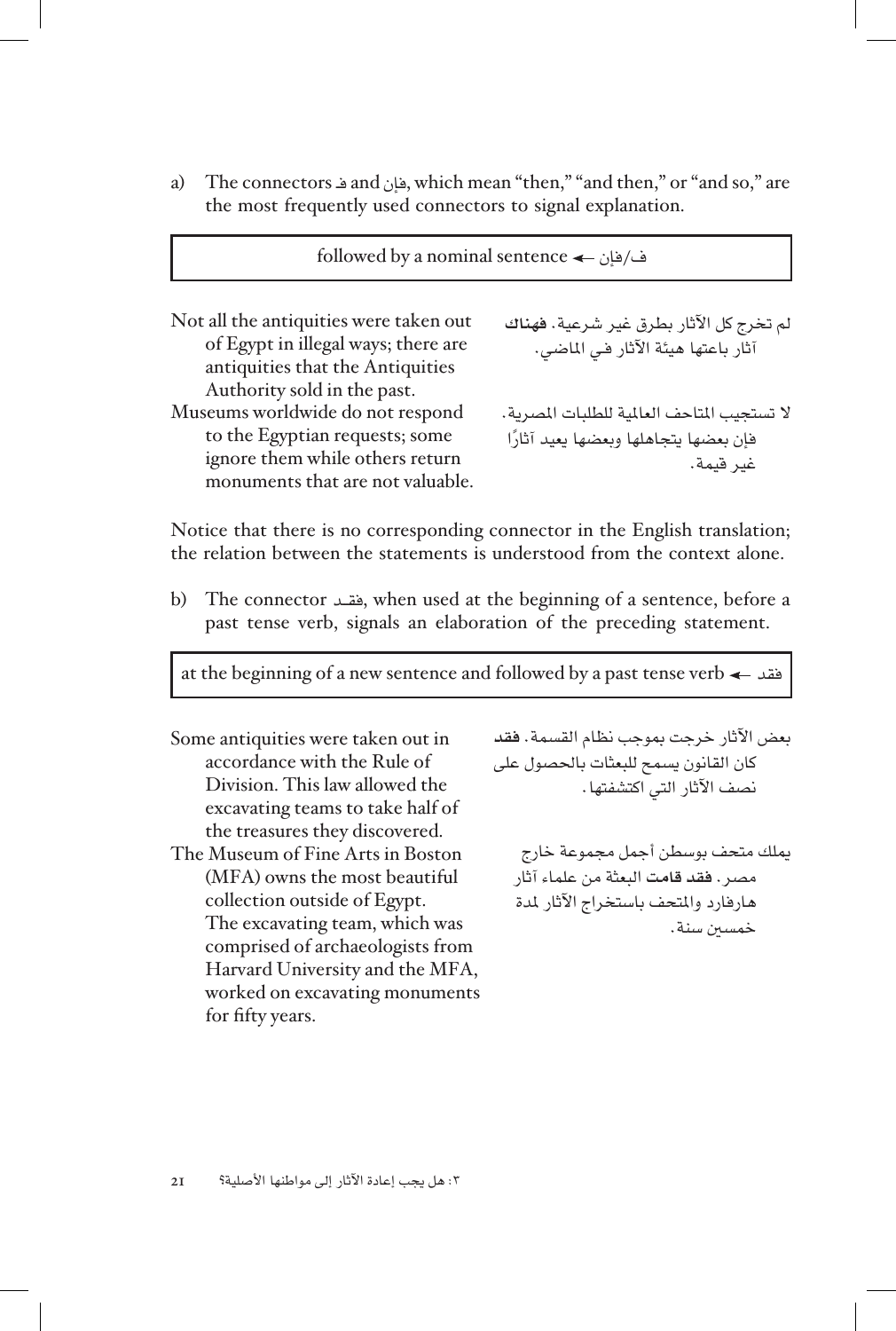Consider .contexts different in meanings different have can فقد connector The the following examples.

- r) Elaboration: فقد at the beginning of the sentence followed by فقد الملاضى I
- The Museum of Fine Arts in Boston  $(MFA)$  owns the most beautiful collection outside of Egypt. (Explanation) The excavating team, which was comprised of archaeologists from Harvard University and the MFA, worked on excavating monuments for fifty years.

ميلك متحف بوسطن أجمل مجموعة خارج مصر. فقد قامت البعثة من علماء آثار هارفارد واملتحف باستخراج اآلثار ملدة خمسني سنة.

الفعل املضارع by followed فقد :Probability) 2

The Museum of Fine Arts in Boston owns the most beautiful  $=$  ف) .collection outside of Egypt Visitors) perhaps = قد + املضارع ;so might find the large number of rare sculptures strange.

ميلك متحف بوسطن أجمل مجموعة خارج مصر. **فقد يستغرب** الزائر الكمية الكبيرة من التماثيل النادرة.

فقيد ,(as for) أمـا Introduction: In a sentence that starts with the connector أما introduces the main verb.

The Museum of Fine Arts in Boston owns the most beautiful collection outside of Egypt. As for the British Museum, it obtained the most famous pieces.

ميلك متحف بوسطن أجمل مجموعة خارج مصر. **أما** املتحف البريطاني **فقد** حصل على أكثر القطع شهرة.

#### Introducing background information

The following expressions and constructions are used to introduce background information that the reader or listener needs to understand the main idea or story.

a) The expression بحدير بالذكر أنّ which means "it is worth mentioning that," is always followed by a nominal sentence.

 $\text{followed by a nominal sentence} \leftarrow \mathbb{Z}$ جدير بالذكر أنّ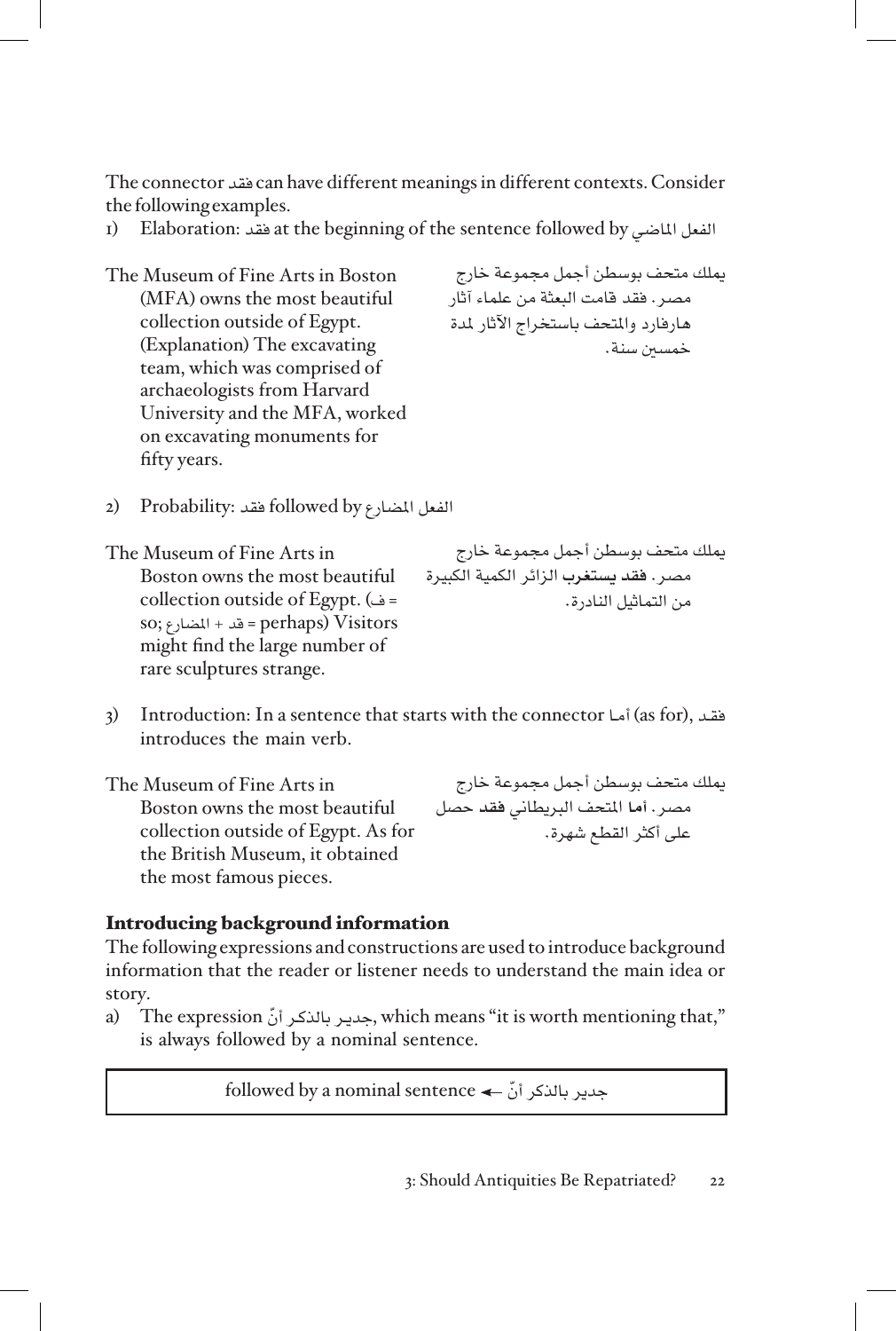The Museum of Fine Arts in Boston  $(MFA)$  possesses a lot of **Egyptian antiquities. It is worth** mentioning that the Harvard-MFA excavating mission worked in Giza for fifty years.

The obelisk is considered a symbol of the Egyptian civilization. It is worth mentioning that many obelisks are outside of Egypt now.

ميتلك متحف الفنون اجلميلة فـي بوسطن الكثير من اآلثار املصرية. **وجدير بالذكر أن** البعثة من جامعة هارفرد ومتحف الفنون الجميلة فـي بوسطن عملت فـي اجليزة ملدة خمسني سنة. ً تعتبر املسلة رمزا من رموز احلضارة املصرية. **وجدير بالذكر** أن العديد منها اآلن خارج

مصر.

b) The past perfect tense وكان (قد) + الفعل الماضي The past perfect tense indicates that an action was completed in the past before something else happened. It is often used to provide background information that helps us understand the current situation.

#### وكان (قد) + الفعل الماضي

أعلنت وزارة الثقافة وقف التعاون مع متحف الفنون الجميلة فـي بوسطن. وكانت الوزارة **قد طالبت** املتحف بإعادة التمثال. The Ministry of Antiquities announced the ceasing of its cooperation with the Museum of Fine Arts in Boston (MFA). The ministry had (previously) demanded the MFA to return the statue. توت عنخ أمون أشهر اكتشاف أثري. وكان عالم اآلثار البريطاني هاورد كارتر **قد اكتشف** مقبرته عام .١٩٢٣ Tutankhamun is the most famous archeological discovery. The British archaeologist Howard Carter discovered his tomb in 1923.

the particle is optional in this construction; its use does not affect the meaning and it is only a stylistic preference.

14. Find the above structures in the text and highlight them. Translate the sentences in which they appear and translate them into English.

15. Fill in the spaces with the appropriate connector: فقد or فإن تعتبـر المسلة رمـزًا مـن رمـوز الحضـارة المصريـة القديمـة، لكـن معظـم المسـلات الآن موجـودة خـارج مصـر. .... هنـاك ثمانـي مسـات فقـط فــي مصـر وحوالـي عشـرين فــي مختلـف بلـدان العالـم، ومـن بينهـا املسـلة املوجـودة فــي سـنترال بـارك بنيويـورك. جديـر بالذكـر أن هـذه املسـلة خرجـت مـن مصـر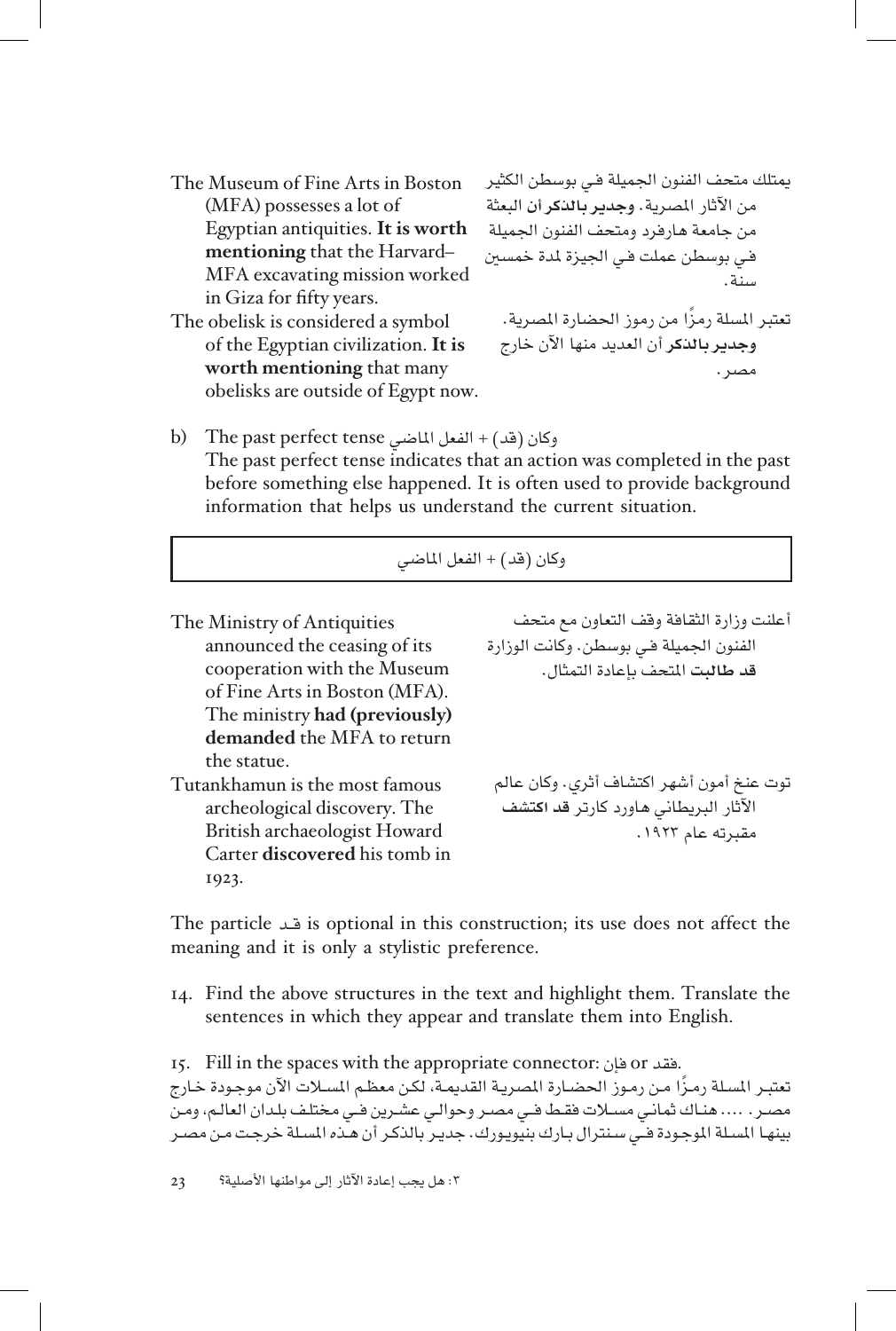بطريقـة شـرعية. .... أهداهـا الخديـوي إسـماعيل إلـى الولايـات المتحـدة فــي القـرن التاسـع عشـر. وتطالـب مصـر اآلن باسـتعادة هـذه املسـلة بالرغـم مـن أنهـا خرجـت بطريقـة شـرعية. .... تآكلـت المسلة تمامًـا مـن آثـار الأمطـار والثلـوج ولـم تفعـل المدينـة شـيئًا لحمايتهـا مـن الطقـس. لا شـك أن<br>مصـر يجـب أن تسـتعيد هـذه المـلـة. .... حمايـة الآثـار شـرط أسـاسـي للاحتفـاظ بهـا .

16. Use the past perfect to give background information to the given statement, like in the following example.

يعـرض متثـال عنـخ حـاف فــي متحـف بوسـطن. وكانـت بعثـة علمـاء اآلثـار األمريكيـن قـد اكتشـفته فــي عـام ١٩٢٦ ونقلتـه إلـى مصـر. أ ( يجب أن تعيد املتاحف العاملية كل القطع املسروقة املوجودة فيها. ............................. ب( ميلك متحف بوسطن أجمل مجموعة من القطع الفرعونية خارج مصر. ....................... ت( توجد بعض اآلثار املصرية فـي بيوت األغنياء فـي كل أنحاء العالم. ............................. ج( هناك مسلة مصرية فـي احلديقة املركزية بنيويورك. ........................................ ُْعَرض فـي املتحف اجلديد ببرلني ...................................... ح( متثال امللكة نفرتيتي ي

#### لعب األدوار Playing-Role

17. Work with a partner to do the following role-play.

| دور ب  | دەد                                                                                                      |
|--------|----------------------------------------------------------------------------------------------------------|
| مصبر . | تعارض/تعارضين بشدة المطالبة بإعادة الآثار −     تؤيد/تؤيدين بشدة المطالبة بإعادة الآثار إلى<br>الی مصر . |

#### Useful expressions

| Soliciting opinion                      |                    |
|-----------------------------------------|--------------------|
| What is your opinion on $\dots$ ?       | ما رأيك فـى ؟      |
| What is your point of view on $\dots$ ? | ما وجهة نظرك حول ؟ |
| What is your stance on $\dots$ ?        | ما موقفك من ؟      |
| <b>Expressing opinion</b>               |                    |

أعتقد أنّ + الجملة الاسمية  $\text{I}$  helieve that  $\text{In}\,\text{my}$  humble opinion  $\text{in}\,\text{my}$ فـي رأيي املتواضع opinion humble my In From my point of view

#### كتابة Writing

18. Respond to the following prompt. لقـد قـرأتم مقالـة فــي إحـدى الجرائـد المصريـة يطالب كاتبهـا بإعـادة حجـر رشـيد إلـى مصـر. أنتـم ً ال تتفقـون مـع الكاتـب فــي رأيـه وتريـدون كتابـة مقالـة ردا علـى الكاتـب. فــي مـا يلـي مقتطـف مـن المقالـة التـي قرأتموهـا.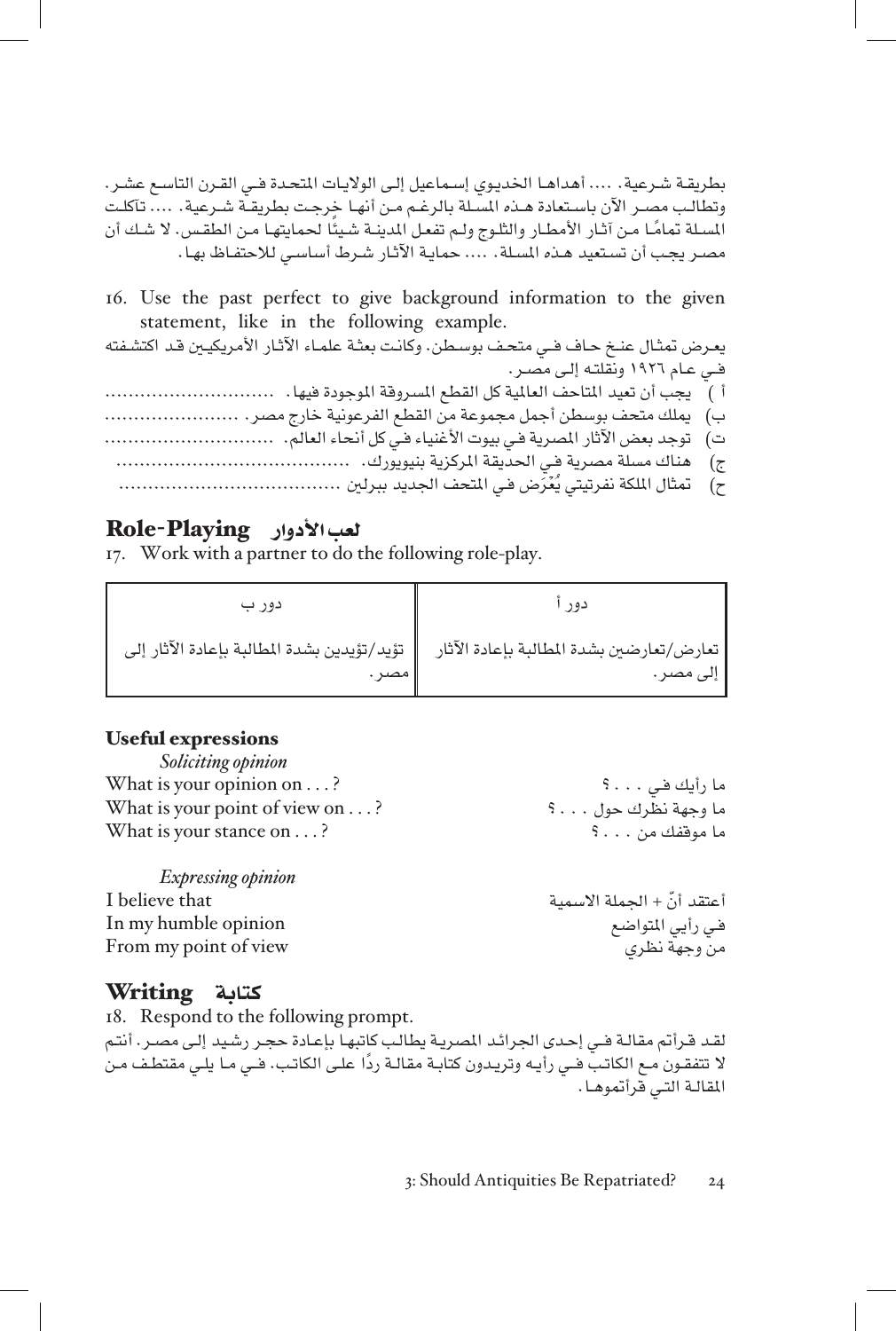#### مصر تطالب املتحف البريطاني بإعادة حجر رشيد

يجــب أن يعيــد املتحــف البريطانــي حجــر رشــيد إلــى مصــر. نحــن ال نطالــب باســتعادة كل آثارنــا ويمكننـا أن نوافـق علـى فكـرة أن يحتفـظ المتحـف البريطانـي بمئـات الآلاف مـن القطـع الفرعونيـة الأخـرى الموجـودة فيـه بشـرط أن يعيـد لنـا قطعـة واحـدة هـي حجـر رشـيد رشـيد قطعـة فريـدة ونـادرة وهـي مفتـاح لفهـم احلضـارة املصريـة القدميـة.

Include the following structures and expressions in your writing:

- أ( فـ/فإن/فقد
- ب) وكان (قد) + الفعل الماضي
	- ت) وجدير بالذكر أنّ
- ث) أقول هذا اعتراضًا على المطالبة بإعادة حجر رشيد
	- ج) لا يختلف اثنان على أنّ

#### مطروح للنقاش Discussion for Up

19. Discuss the following scenario.

المتحـف الأمريكـي الـذي تعملـون فيـه يعانـي مـن مشــاكل اقتصاديـة كبيـرة. يحتـاج المتحـف إلـي خمسـن مليـون دوالر لتوسـعة املبنـى وجتديـدات أخـرى مـن أجـل إحيـاء نشـاطاته وجـذب الـزوار. ً فــي حالـة عـدم القيـام بتلـك التجديـدات سـيكون املتحـف مضطـرا لفصـل نصـف موظفيـه. ودعـت اإلدارة جميــع العاملــن إلــى اجتمــاع ملناقشــة القضيتــن التاليتــن.

- ٠. حصـل المتحـف علـى عـرض مـن رجـل أعمـال مشـهور لبيـع عـدد مـن التماثيـل الفرعونية بـستين مليون دولار. وقـال الرجل إنـه يريـد التماثيـل لعرضهـا فـى بيتـه. وكان المتحف قـد حصـل علـى تلـك التماثيـل مبوجـب نظـام القسـمة فــي أوائـل القرن العشـرين.
- . طالبـت مجموعـة مـن أبنـاء قبيلـة لألمريكيـن األصليـن بإعـادة التماثيـل وبعـض املعروضـات الأخـرى الخاصـة بقبيلتهـم لأنهـا تعتبـر مـن أشـيائهم المقدسـة. وكان المتحف قـد اشـترى تلـك القطـع فــي أوائـل القـرن العشـرين بخمسـمائة دوالر.

وجديـر بالذكـر أن التماثيـل الفرعونيـة والأمريكيـة الأصليـة تعتبـر أكثـر معروضـات المتحـف شـعبية فــي الوقـت احلالـي.

الهدف من الاجتماع هو التوصل إلى اتفاق حول كيفية التعامل مع القضيتين المذكورتين.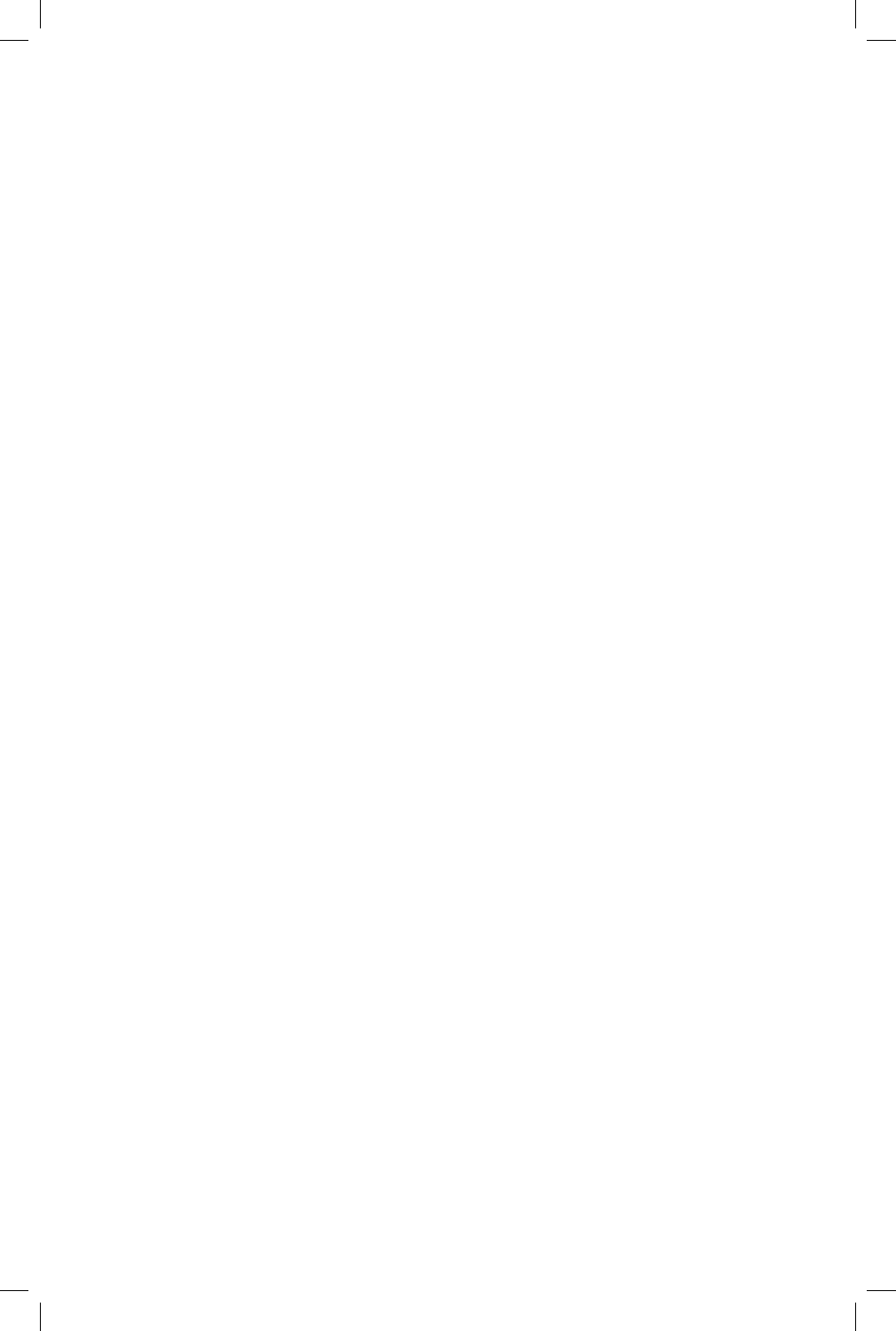

#### Language in Focus

Describing actions

#### **Structures and Connectors**

• املفعول املطلق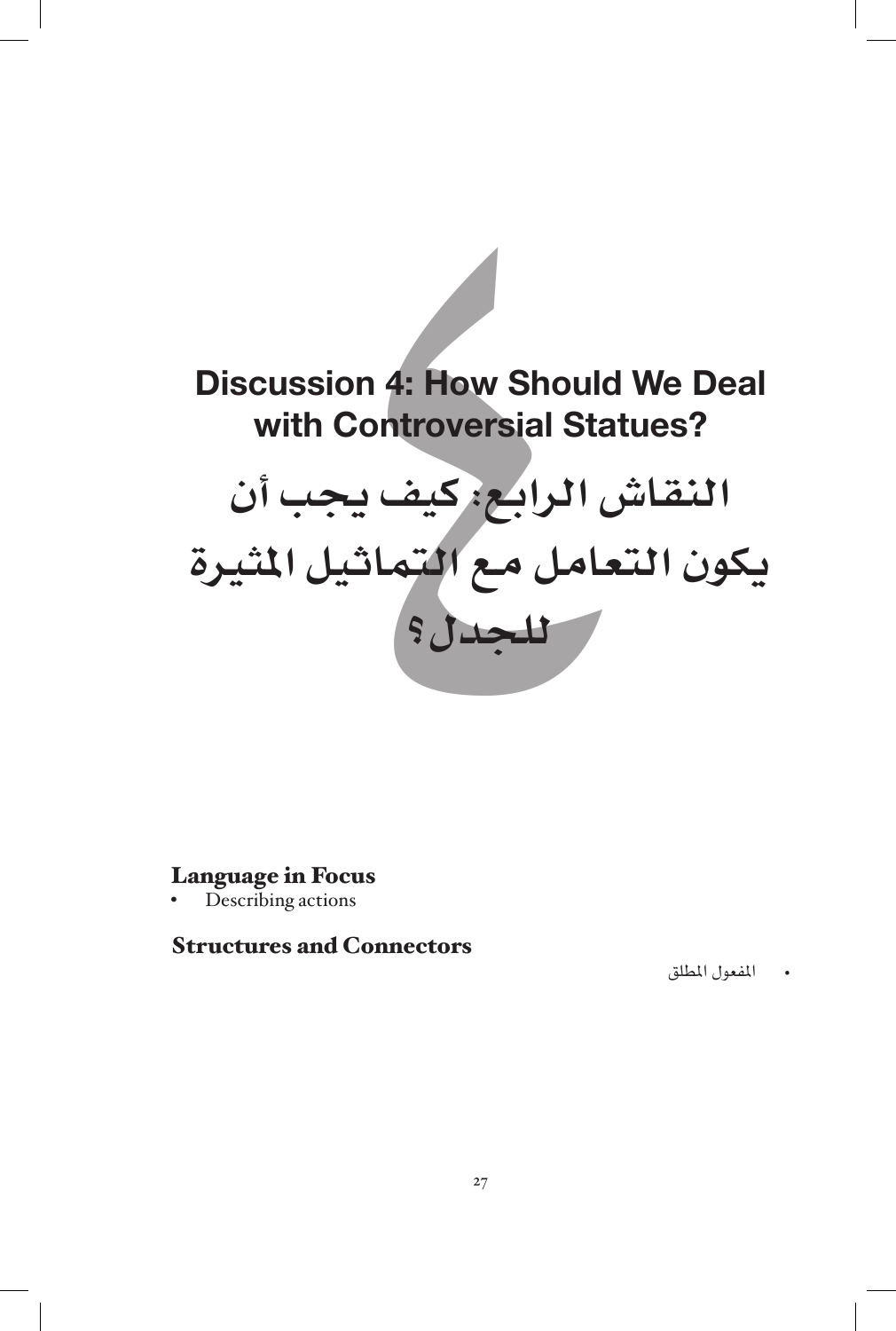# مقدمة **Introduction**<br>I. Work with a partner. A

- Work with a partner. Ask each other questions about the following.
	- التماثيل املثيرة للجدل
		- حتطيم التماثيل
- 2. Match up words and meanings. What examples come to mind for each ?word
	- . زعيم ج زعماء . بطل ج أبطال
	- . مجرم ج ون
	- . متطرف ج ون
	- . إرهابي ج ون
	- أ ( شخص شجاع يقوم بأعمال غير عادية ال يستطيع معظم الناس القيام بها.
		- ب( شخص يقوم بأعمال غير قانونية كالسرقة والقتل.
		- ت( شخص غير معتدل خاصة فـي مواقفه السياسية أو الدينية.
		- ث( شخص يستخدم العنف لتحقيق أهداف سياسية أو خاصة.
		- ج) لقب للقادة السياسيين الذين يلعبون دورًا مهمًا فـي حياة وطنهم.
- 6. Read the paragraph below. What is the main idea? Ask two questions about it.

فــي اليـوم التاسـع مـن أبريـل ،۲۰۰۳ خـال دخـول القـوات األمريكيـة إلـى بغـداد، جتمـع املواطنـون العراقيــون فــي ســاحة الفــردوس وبــدؤوا مهاجمــة تمثــال صــدام حســين البـالــغ طولــه اثنــي عشــر<br>متـرًا . ونجحـوا فــي تحطيـم التمثـال بمســاعدة الجنـود الأمريكيـين وانتشـرت صورهـم وهـم يضربـون التمثـال بأحذيتهـم محتفلـين بنهايـة الحكـم الديكتاتـوري الـذي اسـتمر ثـلاثـين عامًـا . ويحمـل تدميـر تماثيل للزعمـاء السياسـين السـابقين معـان رمزيـة كثيـرة ويمثل انتصـارًا للقيم الجديدة فـي المجتمع.

#### قراءة Reading

7. Read the text.

#### تحطيم التماثيل لا يغير الماضي ولا يصنع مستقبلا أفضل

بـين حقبــة تارخيــة وأخـرى، يشـهد عالمنــا العربـيّ تحطيمًـا لبعـض التماثيـل المُقامــة فــي المياديـن والحدائق العامـة. فـإن الزعمـاء والقـادة العسـكريين الذيـن كانـوا يعتبـرون أبطـالًا لشـعوبهم بالأمـس القريب، يُنظـر إليهم اليـوم كمجرمـين أو متطرفـين أو إرهـابيـين. ومـن المشـاهـد المحفـورة فــي ذاكـرة الشـعوب العربيـة تحطيـم تمثـال صـدام حسـين فـي سـاحة الفـردوس فـي بغـداد بعـد دخـول القـوات الأمريكيـة إلـى المدينـة فــي شـهر أبريـل ٢٠٠٣ ، ثـم تدميـر تماثيـل رمـوز الدكتاتوريـة فـي دول الربيـع العربـي تعبيـرًا عـن الغضب الشـعبي واحتفـالا بسـقوط الأنظمـة. تهـدف هـذه الممارسـة الاحتجاجيـة<br>إلـى تصحيـح التاريـخ، لكـن التاريـخ قـد مضـي وانقضـي ولا يمكـن تغييـره. فهـل هنـاك طريقـة أفضـل للتعامـل مـع التماثيـل اجلدليـة واملاضـي الصعـب؟

التدميـر وسـيلة هدامـة تقـوم فــي المقـام الأول علـى فكـرة اسـتخدام العنـف لفـرض رأي واحـد ً ورؤيـة واحـدة. ومـا حتتـاج إليـه شـعوبنا املنقسـمة التـي عاشـت صراعـات كثيـرة وحروبـا أهليـة طويلـة هــي طــرق إيجابيــة وبنــاءة للتعامــل مــع االختالفــات. إن األشــخاص الذيــن يحطمــون التماثيــل ال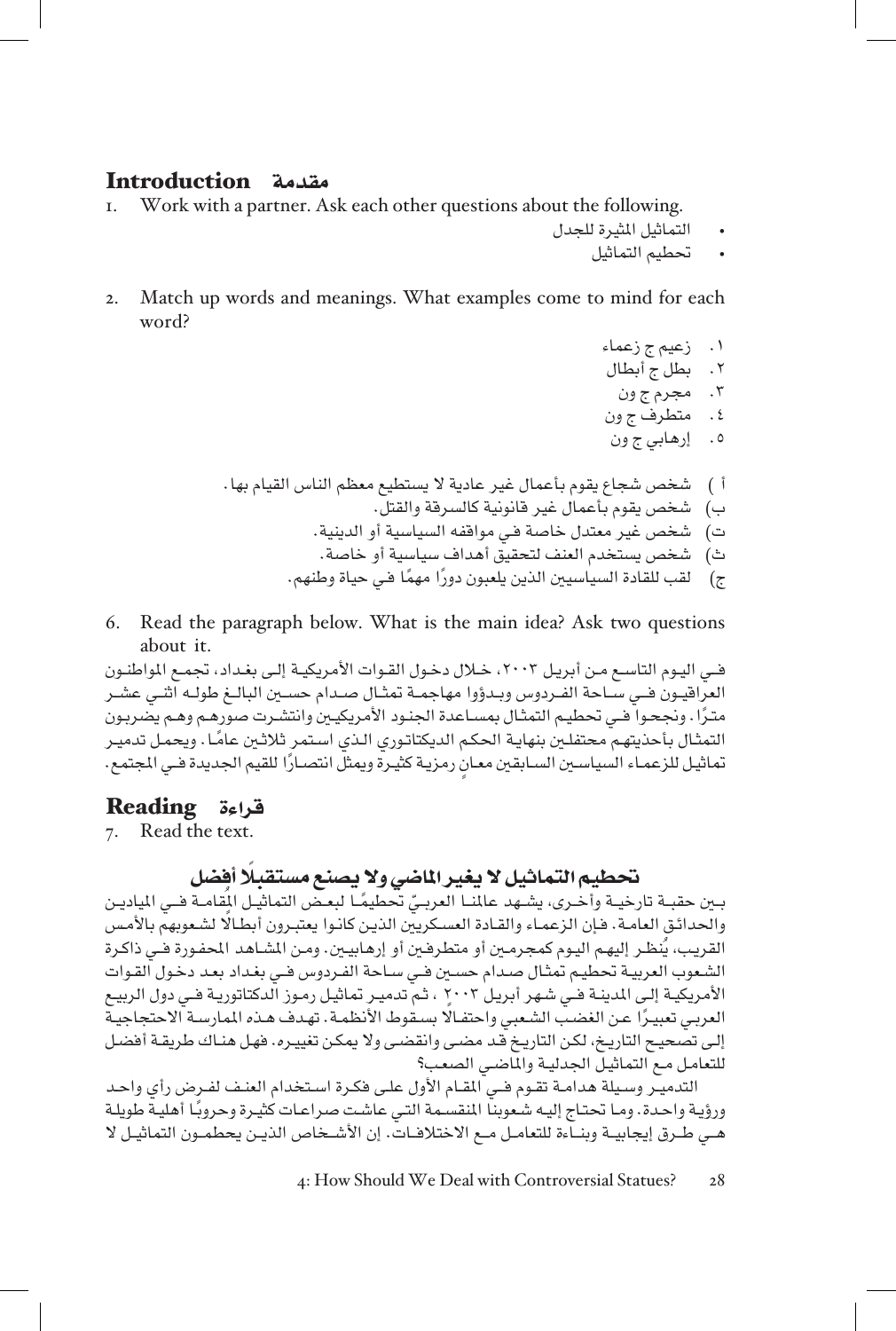يحترمـون حـق الاختـلاف فـي الـرأي احترامًـا حقيقيًـا ولا يؤمنـون بالتعدديـة والتتـوع إيمانًـا صـادهًـا .<br>نحـن فـي أمـس الحـاجـة إلـي نشـر مبـادئ قبـول الاختـلاف والتعايش السـلمـي حتـي نخـرج مـن دائـرة العنـف. وبـدلا مـن أن ندمـر التماثيـل المثيـرة للجـدل التـي لا تتناسـب والرؤيـة الجديـدة للمجتمـع، يمكننـا نقلهـا إلـى متحـف وشـرح سـياقها التاريخـي مـن أجـل اسـتخدامها منطلقًـا للحـوار ومصـدرًّا السـتخالص الـدروس مـن أخطـاء املاضـي.

ال ميكـن اإلنـكار أن بعـض التماثيـل ترمـز بقـوة إلـى فتـرات تاريخيـة فــي غايـة البشـاعة، ولكـن هنـاك تجـارب تثبت أنـه يمكننـا أن نتعامـل تعامـلًا مبدعًـا حتـى مـع التماثيـل مـن هـذا النـوع. فقـد قـرر المسـؤولون فــي بعـض دول أوروبـا الشـرقية نقـل العديـد مـن تماثيـل الزعمـاء مـن عهـد الشّـيوعية<br>إلـي مـكان عـام خـارج المدينـة، فتبـدو وكأنهـا رُميـت فــي مـزبلـة التاريـخ. أمـا الفنانـون الشـباب فــي تلـك الـدول فقـد بـدؤوا تلويـن بعـض التماثيـل الشـيوعية الضخمـة بألـوان زاهيـة، وبهـذه الطـريقـة<br>غيـروا رمـزيتهـا تغييـرًا جـذريًـا وجعلوهـا مضحكـة! وإنّ هــذا إنّ دل علـي شــيء فإنمـا يـدل علـي أن الاحتجـاج علـى رمـوز سـلبية يمكـن أن يأخـذ أشـكالا متعـددة. أمـا التحطيـم فإنـه لا يمكـن أن يغيـر التاريـخ وال يصنـع مسـتقبًل أفضـل.

8. Answer the questions.

أ ( ما هي الظاهرة وما أسبابها؟ ب) كيف يرى الكاتب هذه الظاهرة؟ ت) ما بعض الطرق البديلة للتعامل مع الظاهرة؟ ث( هل تتفقون مع رأي الكاتب أم ال، وملاذا؟

#### مفردات وعبارات Expressions and Vocabulary

9. Study the following words. In what context is each one used in the text?

ّحطم destroy ,smash to َّهدام destructive ّدمر destroy ,ruin to عب express to ّر عن ِ فرض، يفرض، الفرض على impose to ّ احتج على protest to صراع ج ات conflict تنوع diversity ُّ مبدأ ج مبادئ principle

10. Fill in each space with a word from the table above. Discuss two statements.

- أ ) الناس الذين يحطمون التماثيل لا يؤمنون بالتعددية و............. .
	- ب) الشعوب المنقسمة تعيش فـي ............ وحروب أهلية مستمرة.
- ت) تدمير التماثيل التاريخية ليس وسيلة مناسبة للـ....... على الماضي.
	- ث) التدمير وسيلة ....... وبالتالي لا يمكن أن تبني شيئًا إيجابيًا.
		- ج) الشعب يجب أن .......... عن غضبه باستخدام العنف أحيانًا .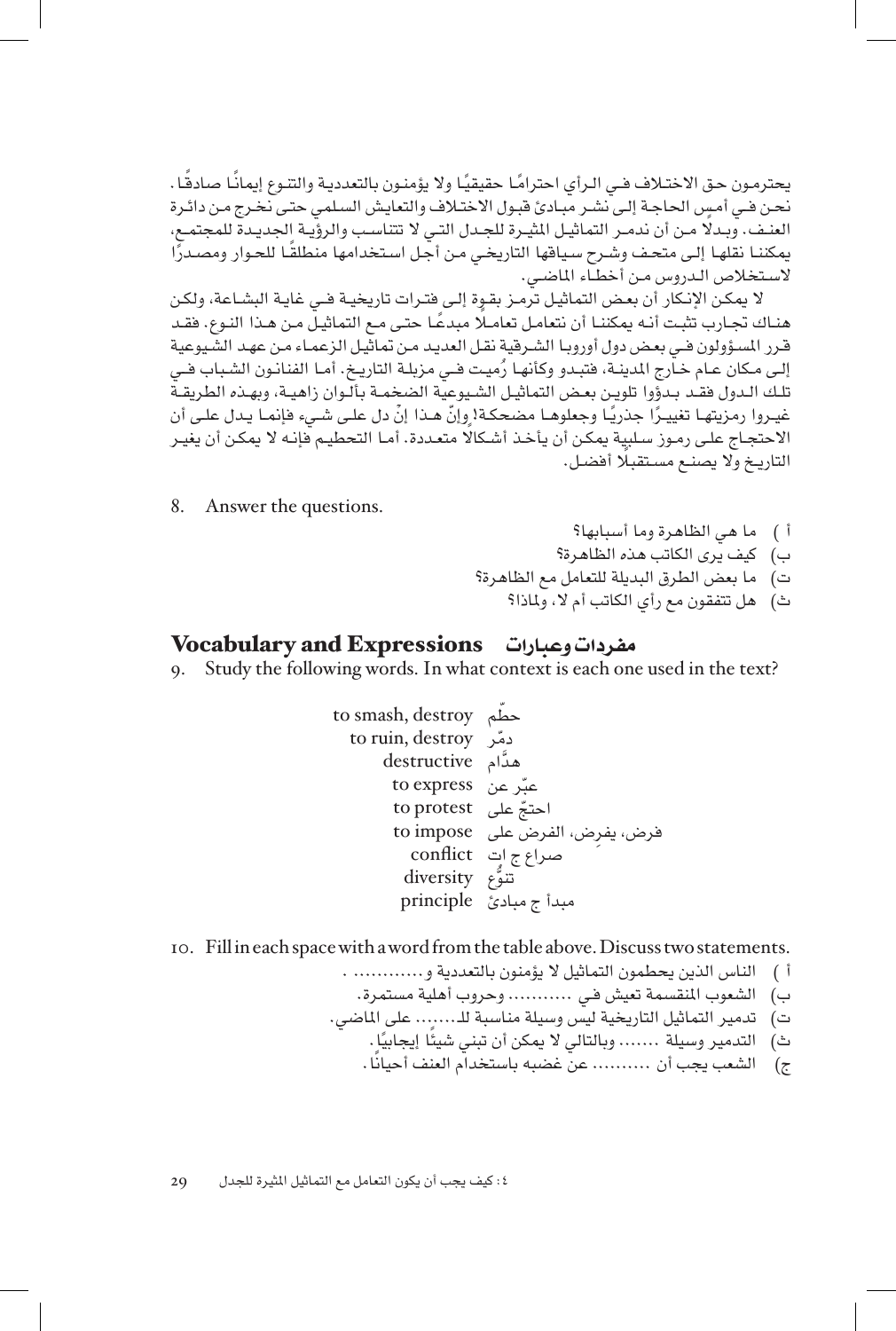- II. Give an example for each phrase.
- ح) طريقة بناءة لحل المشاكل
- خ) ممارسة احتجاجية منتشرة
- د) سقوط الأنظمة الديكتاتورية
- ذ) فترة تاريخية فـي غاية البشاعة
	- ر( اخلروج من دائرة العنف
- 12. Fill in each space with the appropriate preposition. Answer the questions.

أ ( كيف يجب أن نتعامل مع الناس الذين ال يؤمنون ....حق اآلخر فـي االختالف؟ ب( ما هي الطرق املختلفة لالحتجاج .... األنظمة التي ال تسمح بالرأي اآلخر؟ ت( كيف ميكننا أن نعبر .... اختالفنا مع رأي الشخص اآلخر بطريقة لطيفة؟ ث( ملاذا يجب أن ندمر التماثيل التي ترمز ..... ممارسات فـي غاية البشاعة؟ ج( ً هل تستطيع الشعوب أن تستخلص دروسا .... التاريخ؟ وما أفضل طريقة لذلك؟

13. Study the following expressions. In what context is each one used in the text?

فـي املقام األول primarily of need dire in ّ فـي أمس حاجة إلى وكأنه were it if as فـي غاية البشاعة hideous too إن دل على شيء فإمنا يدل على that shows it ,anything if

- 14. Fill in each space with an expression from the table. Discuss two statements.
	- أ ( منطقة الشرق األوسط ......... نشر مبادئ التعايش. ب) الحرب وسيلة ......... لحل المشاكل السياسية. ت) ألمانيا دمرت تماثيل هتلر. إن هذا ........ أن التدمير هو الحل المناسب.
		- ث) السلام يقوم ...... على احترام حق الآخر فـي الاختلاف فـي الرأي.
			- ج) من الصعب أن نتعامل مع الجرائم الماضية ......... لم تحدث.

#### أفعال وأوزان Forms Verb and Verbs

15. Review verb form and VI complete the chart below.

| اسم المفعول | اسم الفاعل | المصدر | المضارع | الماضى | الوزن |
|-------------|------------|--------|---------|--------|-------|
|             |            |        |         | تناسب  |       |

مـع Form VI verbs that refer to mutual harmony or incongruity can use either or الـواو before their logical object. Consider these examples.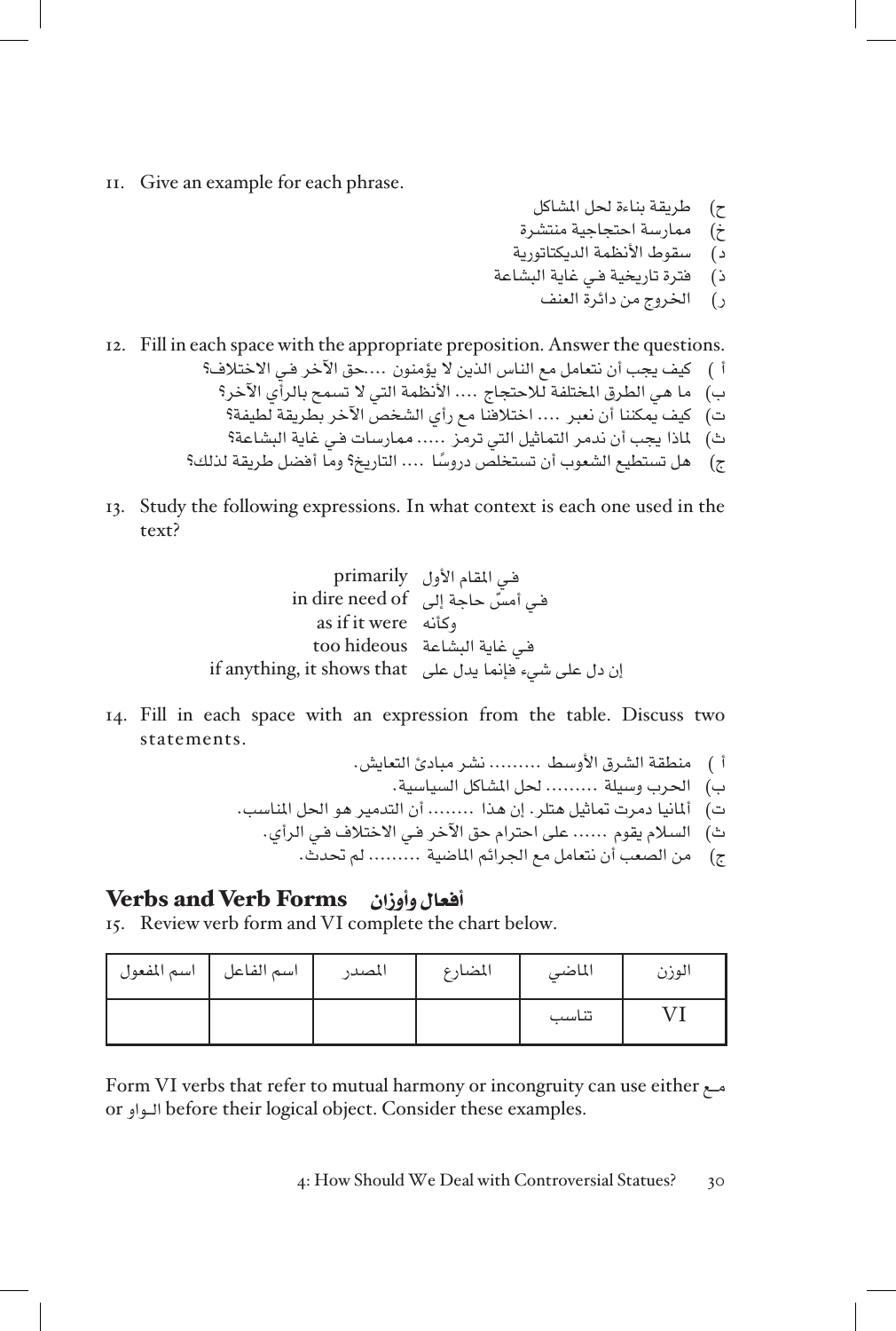ُ تناسب، يتناسب، التناسب with accordance in be ,with agree to هذا القرار **َ يتناسب مع قانون** البلد. = هذا القرار **ِ يتناسب وقانون** البلد. متاشى، يتماشى، التماشي with harmony in be ,conform to احلوار **يتماشى مع مبادئ** التعايش. = احلوار **يتماشى ومبادئ** التعايش. contradict to ,with opposition in be to تعارض، يتعارض، التعارض هذا القرار **َ يتعارض مع قانون** البلد. = هذا القرار **ِ يتعارض وقانون** البلد. with incompatible be to تنافى، يتنافى، التنايف رفض احلوار **يتنافى مع مبادئ** التعايش. = احلوار **يتنافى ومبادئ** التعايش.

.statement each Discuss .الواو or مع with spaces the in Fill 16. أ ( من الصعب أن نتعامل ...... الناس العنصريني باحترام. ب( من املهم أن نتفاعل ....... الناس الذين ال نتفق معهم. ت( التعببير عن الكراهية ال يتناسب ..... مبادئ حرية الرأي. ث( استخدام العنف يتعارض ..... أسس الدميوقراطية. ج( منع حرية التعبير يتنافى ...... حقوق اإلنسان. ح( يجب أن نتحاور ..... اجلميع، حتى املجرمني.

#### وظائف لغوية Functions Language Describing actions

a) There are different ways to talk about the manner, time, frequency, and other circumstances of performing a certain action. Consider the following examples.

ّ يفسر الكاتب القضية **ٍ بشكل .clearly** issue the explains writer The **واضح.** ّ يفسر الكاتب القضية **بوضوح**. **.clearly** issue the explains writer The We completely understand the problem. نفهم املشكلة **ٍ بشكل ّ تام.** the understand **completely** We problem.

b) We can also use المفعول المطلق, which is an indefinite masdar in the accusative case (المنصوب) derived from the main verb in the sentence. To describe how the main action is done, we add an adjective to this *masdar*.

an indefinite *masdar* in the accusative case derived from the main verb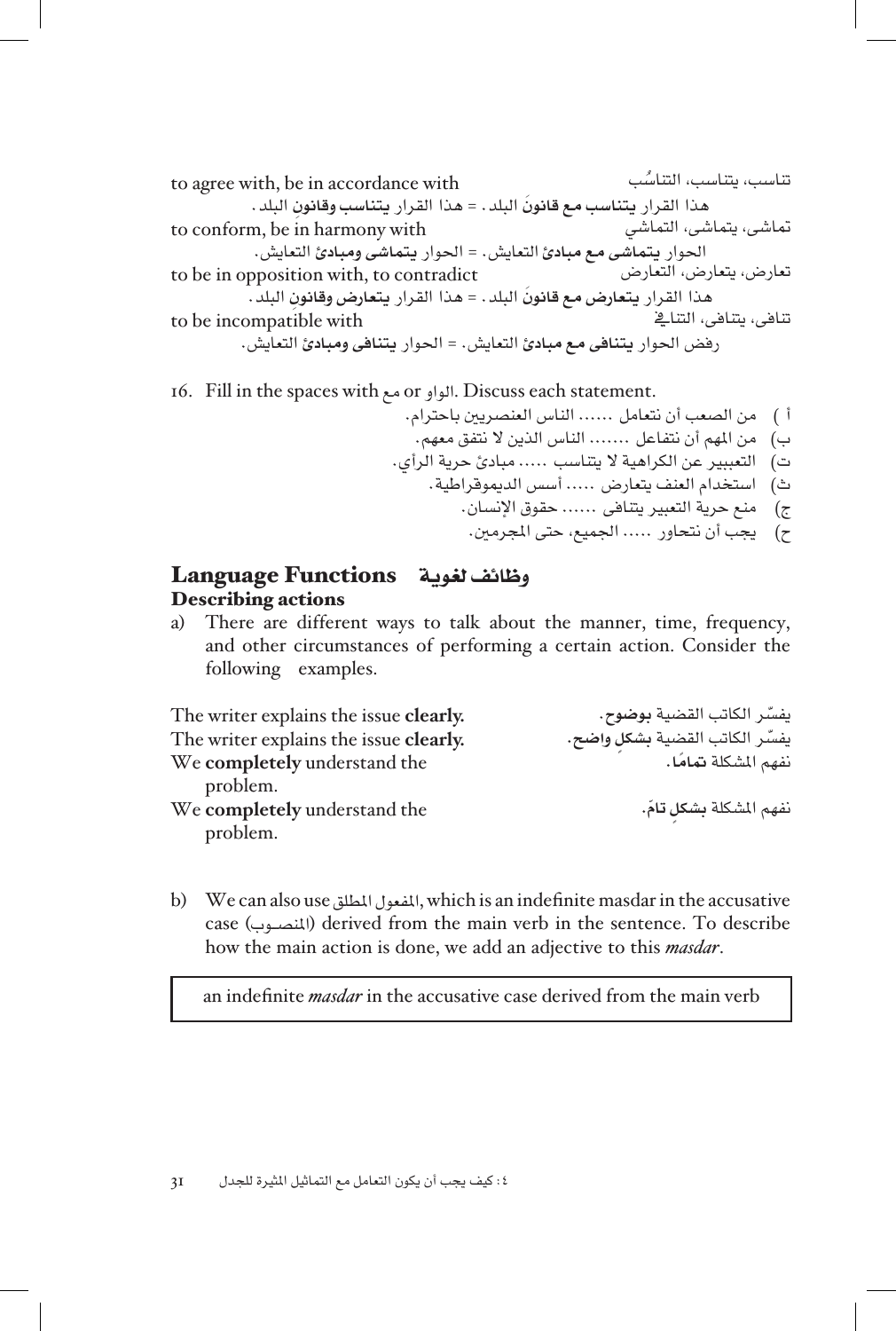| The writer explains the issue clearly. | يفسِّر الكاتب القضية تفسيرًا واضحًا.             |
|----------------------------------------|--------------------------------------------------|
| We completely understand the           | نفهم المشكلة فهمًا تامًا.                        |
| problem.                               |                                                  |
| They strongly expressed their          | عبّروا عن مشاعرهم <b>تعبيرً</b> ا <b>قويًا</b> . |
| feelings.                              |                                                  |

is an eloquent way of describing actions; like in the examples المفعول المطلـق .below

| The situation improved a lot.         | تحسن الوضع <b>كثيرً</b> ا .       |
|---------------------------------------|-----------------------------------|
| The situation improved significantly. | تحسن الوضع <b>تحسنًا كبيرً</b> ا. |

17. Find the above structures in the text and highlight them. Translate the sentences in which they appear into English.

. المفعول المطلق I8. Replace the adverbs in bold with المفعول المطلق. مبناسـبة مـرور خمـس عشـرة سـنة علـى إسـقاط نظـام صـدام حسـن، قـال كاظـم حسـن اجلبـوري الـذي شـارك فــي حتطيـم متثـال صـدام حسـن فــي سـاحة الفـردوس ببغـداد عـام 2003 إنـه نـادم **بشـكل شـديد** علــى مشــاركته فـــي حتطيــم التمثــال. فقــد كان يظــن أن حيــاة العراقيــن ستتحســن **بشـكل كبيـر**، لكـن هـذا لـم يحـدث. فـإن الذيـن جـاؤوا بعـد صـدام دمـروا البلـد **بشـكل كامـل.** إن كالم الجبـوري يعبـر **بوضـوح** عـن الأوضـاع السـيئة التـي يعيـش فيهـا العراقيـون الآن.

19. In what context would you make each of the following statements?

- أ ( ً أعارض ذلك معارضة ً شديدة.
- ب) أؤيد هذه الفكرة تأييدًا تامًّا .
- ت) أحترم هذا الشخص إحترامًا كاملًا . ث) - سأحتفل بذلك احتفالًا كبيرًا .
	-

#### ج) – سأدمر هذا المكان تدميرًا كاملًا .

#### لعب الأدوار Role-Playing

20. Work with a partner to do the following role-play.

| دور ب                                      | دور ا                                |
|--------------------------------------------|--------------------------------------|
| تؤيد/تؤيدين بشدة تحطيم تماثيل الزعماء      | تعارض/تعارضين بشدة تحطيم تماثيل      |
| التاريخيين الذين يرمزون إلى الدكتاتورية أو | الزعماء التاريخيين الذين يرمزون إلى  |
| العنصرية أو العبودية.                      | الدكتاتورية أو العنصرية أو العبودية. |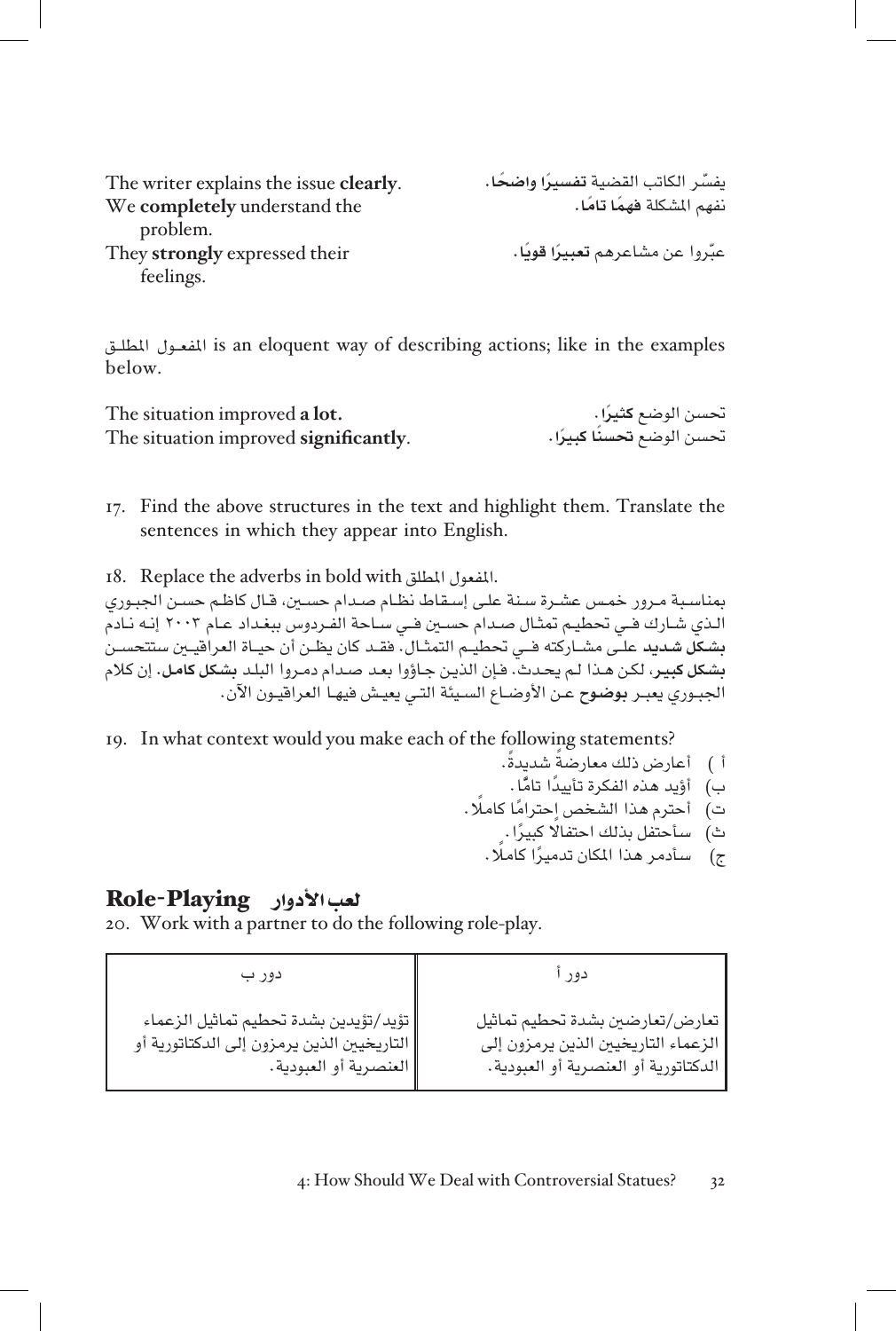#### Useful expressions

*Supporting a cause or proposal* أَوَّيد هذه الفكرة تاييدًا تامًّا .<br>أدعم الفكرة تاييدًا تامًا .<br>أدعم الفكرة دعمًا كاملًا . I completely support the idea.

*Refusing a cause or proposal* I totally reject this idea. أرفض هذه الفكرة رفضًا تامًا .<br>أعارض هذا معارضةً شديدة .<br>أعارض هذا معارضةً شديدة .

كتابة Writing

21. Respond to the following prompt. تسـكنون فــي مدينـة عربيـة كبيـرة، وفــي الفتـرة األخيـرة يسـعى املسـؤولون فيهـا إلـى جتميـل املياديـن واحلدائـق العامـة. وفــي إطـار تلـك اجلهـود، شـهد احلـي الـذي تسـكنون فيـه نصـب متثالـن، أحدهما تمثـال لأحـد أشـهر لاعبـي كـرة القـدم فــي العالـم الـذي يمثـل قـدوة للشـباب فــي البلـد، لكـن المشـكلة أن التمثــال فبيــح جـدًا ويعتبــرهِ الكثيــرون إهـانــة لـلاعـب وتلوثـا بصـريًـا لســكان الحــي وزواره. أمــا ً اآلخــر فهــو متثــال جميــل جــدا لدكتاتــور ســابق ال يــزال إرثــه التاريخــي يتســبب فـــي انقســامات شـديدة بـين المواطنـين. وقـد طلبـت إحـدى الجـرائـد المحليـة مـن السـكان أن يعبـروا عـن رأيهـم حـول االســتراتيجيات املقترحــة للتعامــل مــع كل مــن التمثالــن. فيمــا يلــي قائمــة االســتراتيجيات التــى قدمهـا املواطنـون حتـى اآلن. . ترك التمثال كما هو. . تغطية التمثال تغطية كاملة. . نقل التمثال إلى مكان آخر. ٤. تغيير بعض الأشياء فـي التمثال تغييرًا جذريًا . . ً إضافة نص يفسر سياق التمثال تفسير ً ا مناسبا.

Include the following structures and expressions in your writing.

- أ ) المفعول المطلق
- ب) نحن فى أمس الحاجة إلى

أؤيد هذه الفكرة تاييدًا تامًّا.

أعارض هذا معارضة شديدة.

- ت( هذا يتنافى ومبادئ االحترام
	- ث( يبدو وكأنه
- ج) هذه الفكرة تقوم فى المقام الأول على

وميكنكم إضافة فكرة أو اقتراح من عندكم.

ح) إنَّ دل هذا على شيء فإنما يدل على أنَّ

#### مطروح للنقاش Discussion for Up

6. Discuss the following scenario. ستشـاركون فــي مناقشـة عامـة فــي احلـي الـذي تسـكنون فيـه حـول كيفيـة التعامـل مـع عـدد مـن التماثيــل املثيــرة للجــدل. . ً متثـال لنجـم رياضـي حقـق جناح ً ـا عاملي ّ ـا وميثـل قـدوة بالنسـبة للشـباب. املشـكلة أن التمثـال فــي غايـة القبـح.

. متثــال لزعيــم ســابق فــاز بجائــزة نوبــل للســام لكــن تاريخــه يثيــر اجلــدل واالنقســامات بــن املواطنــن.

:٤ كيف يجب أن يكون التعامل مع التماثيل املثيرة للجدل 33